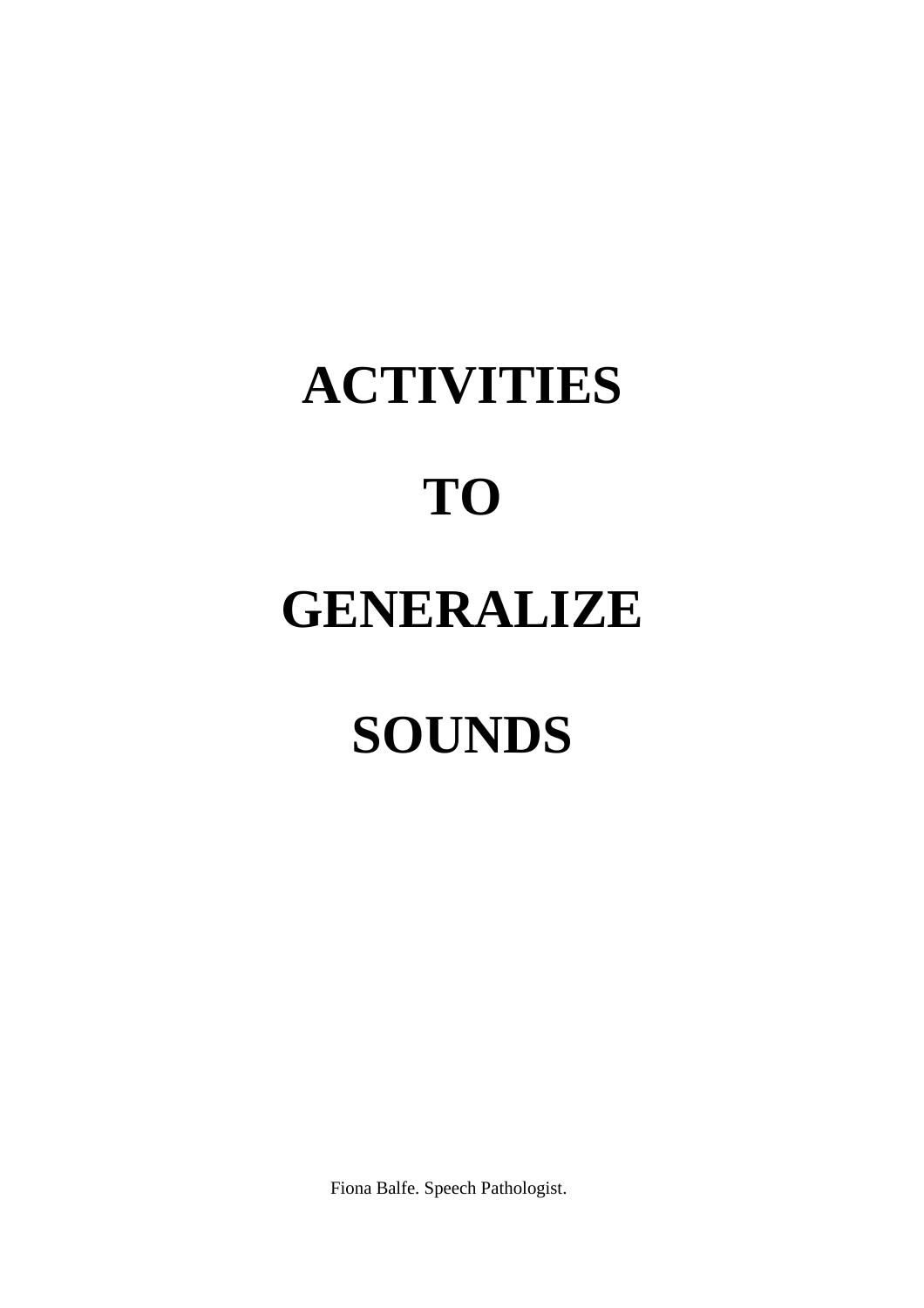*This book contains a collection of my favourite activities, which I have used over the last twenty years, in working with students with articulation difficulties. The activities cover the age range from preschool to secondary school . These students have varied in motivation, intellectual level, learning style, interests and oral-motor abilities.*

*'Activities to generalize' sounds came to be written because of students who continually challenged me to provide activities which were relevant to their interests and skill level. Although often using very different methods to change their articulation skills, I needed to think of many different activities at a similar level without the activities appearing to be the same.*

*The activities cover a range of skill levels from the structured and/or repetitive level to 'Talking Time' and consolidating skills at the conversational level.*

*The information in 'Talking Time' is an expansion and update of a handout I wrote about twenty years ago that some Speech Pathologists will have a copy of. I have continued to use the name 'Talking Time' to describe to parents and teachers a step that is needed by many student. This step helps students to bridge the gap between more formal and structured talking situations to using the target sound/s consistently in everyday conversation and talking. For many students this is the most difficult level to master.*

*Although the activities have been written to develop articulation skills, many of the activities can be used to run 'communication' groups, where activities are chosen to meet the different needs of articulation, fluency and/or language impaired students within the one group.*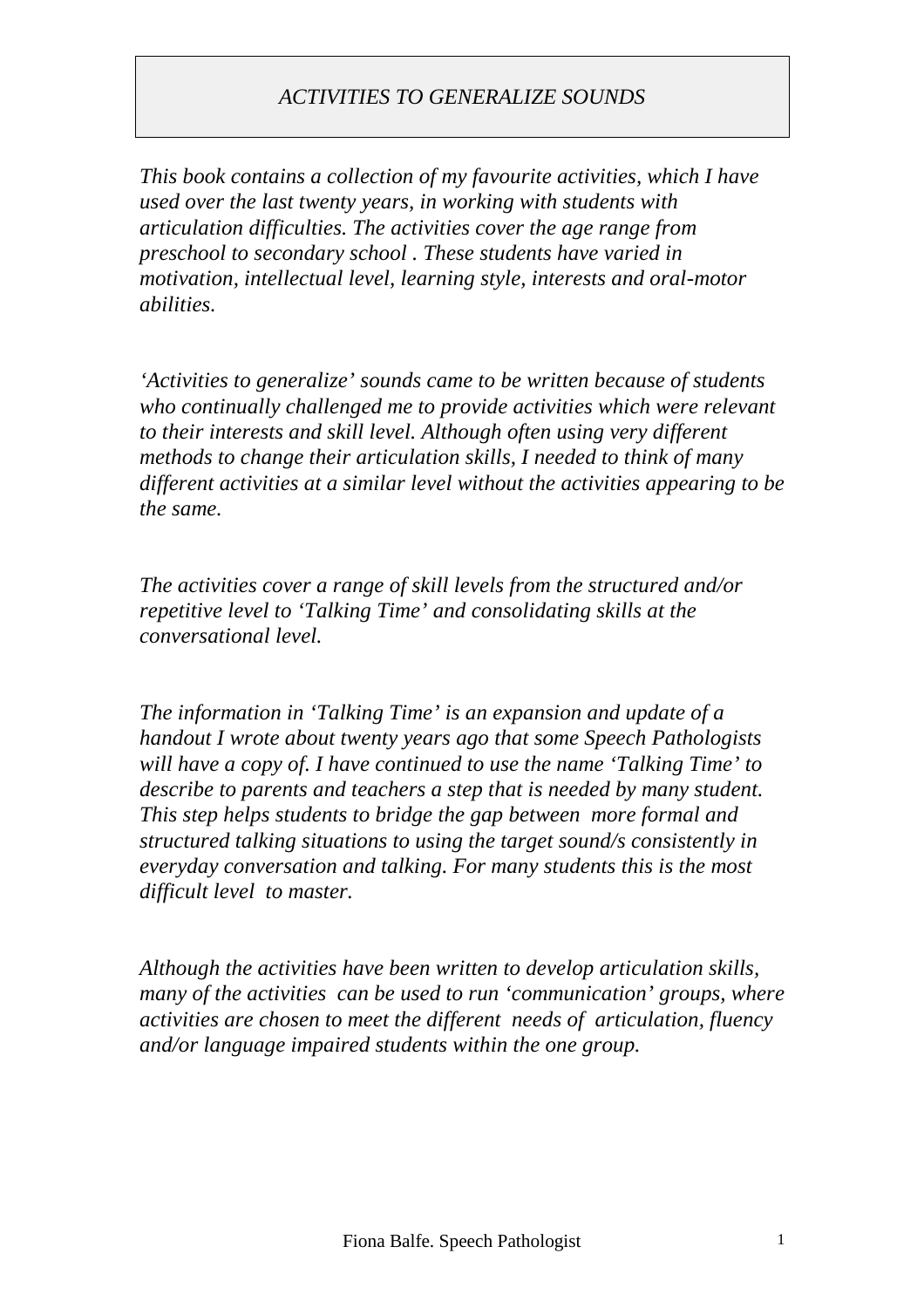# *INFORMATION ABOUT THE ACTIVITIES*

*Although the activities have been written for group work , most of the activities can be used with an individual student, pairs of students, as well as small and medium sized groups.*

*A few activities are more suited to a large group ie. a whole class, two players or two teams of players. Where this applies, a recommendation is placed at the beginning of the activity*

*The activities have been organized into six levels*

- *1. Stereotype and/or structured speech*
- *2. Descriptive Speech game and activities*
- *3. Story Activities*
- *4. Extended Talking*
- *Reading Activities Levels 1-3*
- *5. 'Talking Time"*
- *6. Consolidating Conversation*

*Reading has not been placed at a level of its own because reading activities can be used at many levels to promote the generalization of sounds.*

*Most of the activities are written in a format that they can be used by Speech Pathologists, class teachers, aides in assisting students in withdrawal sessions or within the classroom.*

*It is assumed however that the adult working with the students has the skills to 'cue the correct production of the target sound/s appropriately and so this information is not written into the activities.*

*The activities can also be photocopied for parents for further work at home or used to write classroom programs to cater for the needs of many students.*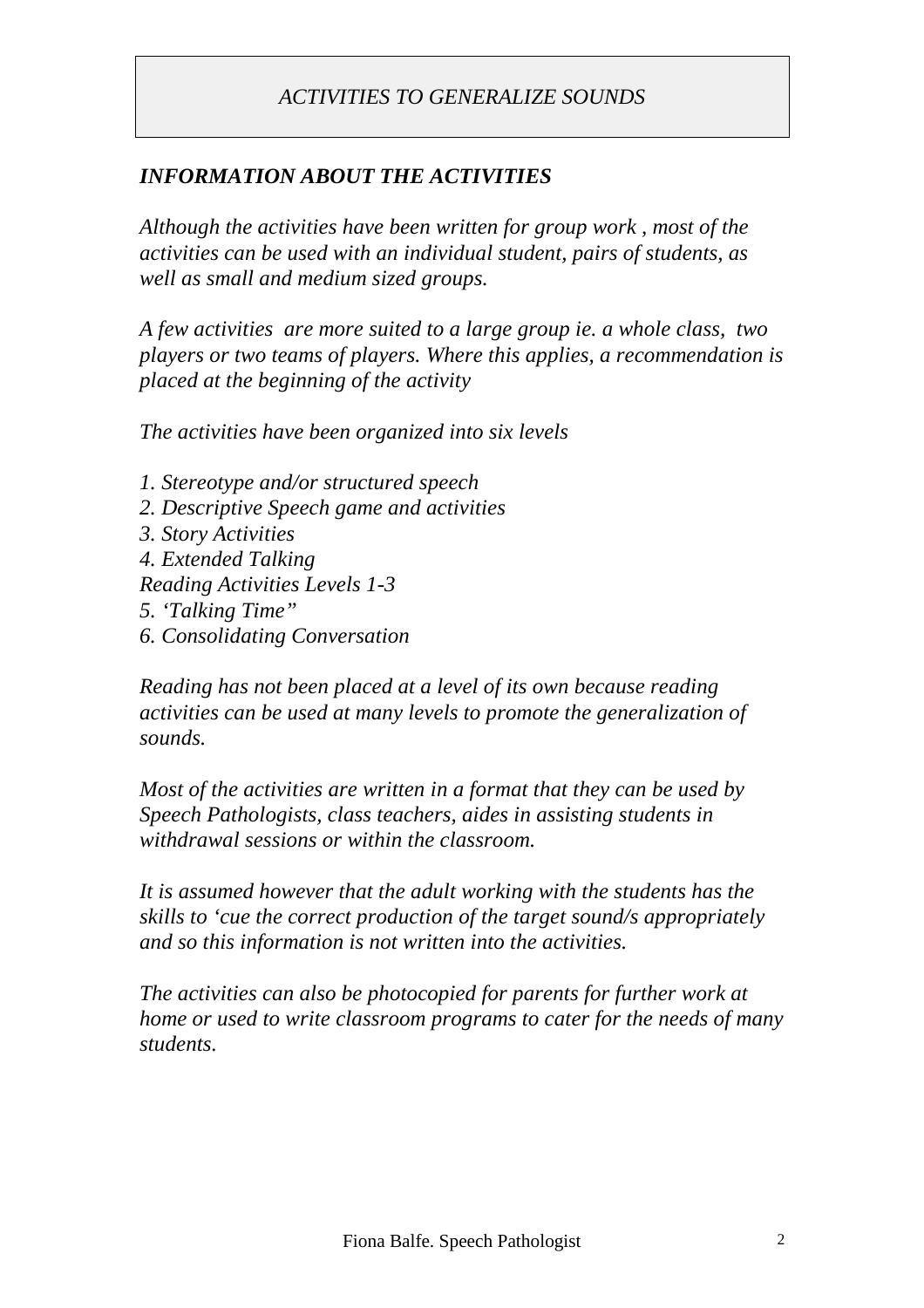# *TABLE OF CONTENTS*

# *LEVEL 1 STRUCTURED AND/OR REPETITIVE SPEECH*

| 1.1. RHYMES AND ACTION SONGS                                                     | page 9  |
|----------------------------------------------------------------------------------|---------|
| <b>INTRODUCTION</b>                                                              | page 9  |
| <b>RESOURCES</b>                                                                 | page 10 |
| 1.1.1 POPULAR CLAPPING RHYMES                                                    | page 11 |
| <b>1.1.2 BALL BOUNCING RHYMES</b>                                                | page 11 |
| <b>1.1.3 REPETITIVE NUMBER SONGS/RHYMES</b>                                      | page 11 |
| <b>1.1.4 REPETITIVE VERSE SONGS/RHYMES</b>                                       | page 12 |
| 1.1.5 OTHER FAVOURITE SONGS/ACTION RHYMES                                        | page 13 |
| 1.1.6 GAME RHYMES                                                                | page 14 |
| <b>1.2 REPETITIVE STORIES</b>                                                    | page 15 |
| 1.2.1. REPETITIVE STORIES THAT BUILD ON THE<br>TEXT OR PROGRESS TOWARDS A CLIMAX | page 15 |
| A. PRESCHOOL TO EARLY PRIMARY LEVEL                                              | page 15 |
| <b>B. MID PRIMARY LEVEL</b>                                                      | page 17 |
| 1.2.2 OTHER STORIES WITH REPETITIVE TEXT                                         | page 18 |
| A. PRESCHOOL TO EARLY PRIMARY LEVEL                                              | page 18 |
| <b>B. EARLY TO MID PRIMARY LEVEL</b>                                             | page 20 |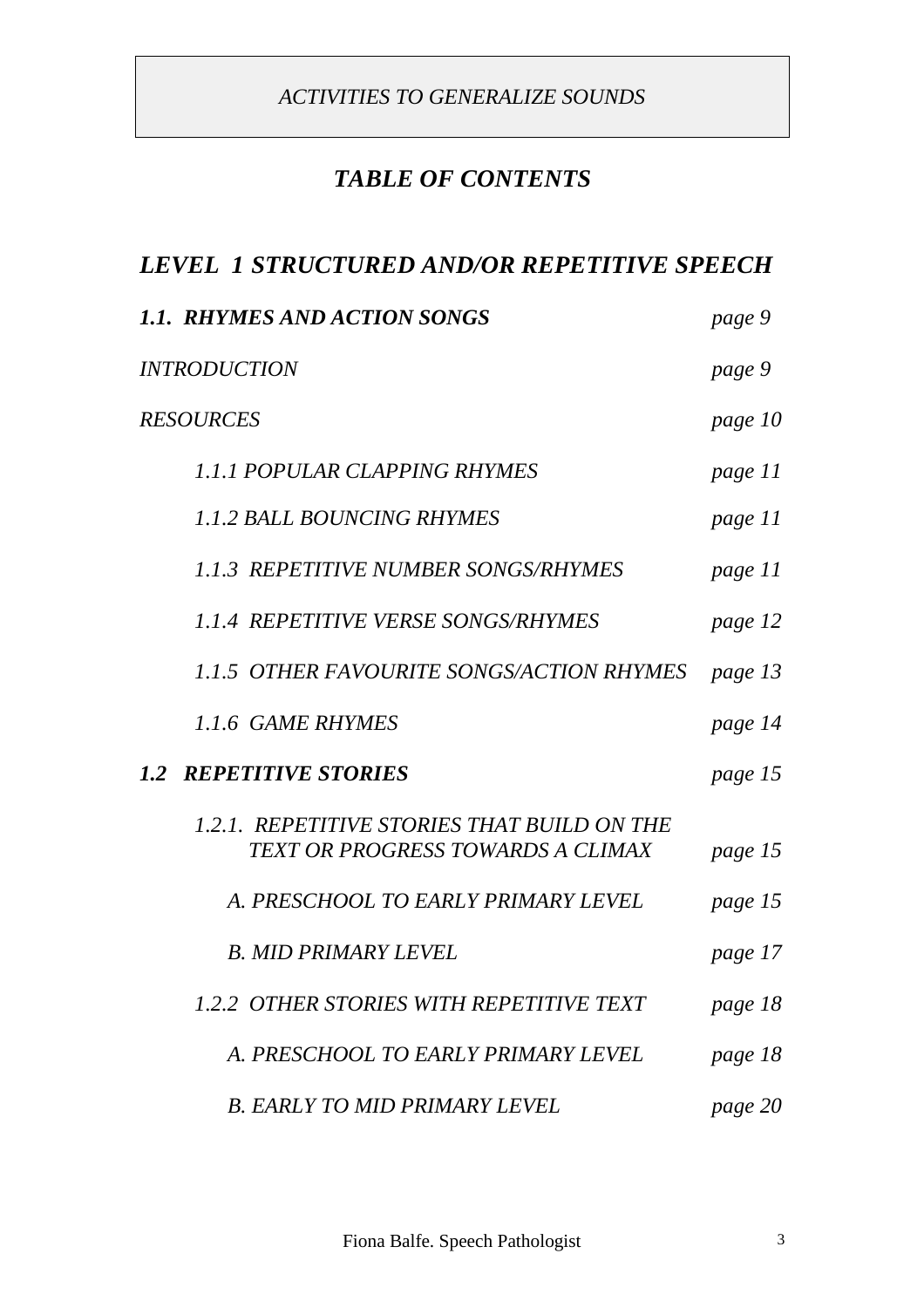# *TABLE OF CONTENTS cont.*

| 1.3 SERIAL LEARNING                                                                | page 21 |
|------------------------------------------------------------------------------------|---------|
| 1.3.1. ROTE COUNTING                                                               | page 21 |
| 1.3.2. OTHER SERIAL LEARNING                                                       | page 21 |
| 1.4 WORD RECALL/RAPID NAMING/<br><b>WORD ASSOCIATION</b>                           | page22  |
| 1.4.1 FREQUENTLY USED NAMES                                                        | page 22 |
| 1.4.2 WORD/PHRASE/SENTENCE SNAP                                                    | page 23 |
| 1.4.3 RAPID WORD RECALL                                                            | page 24 |
| <b>1.4.4 NAMES RELATED TO INTERESTS/</b><br><b>SUBJECT AREAS/LOCAL ENVIRONMENT</b> | page25  |
| 1.5 REPETITIVE QUESTION ASKING GAMES                                               | page 26 |
| 1.5.1 WHAT'S THE TIME MR WOLF?                                                     | page 26 |
| 1.5.2 PLEASE MR CROCODILE                                                          | page 27 |
| 1.5.3 WHOSE THAT BANGING ON MY DOOR?                                               | page 28 |
| 1.5.4 I SPY WITH MY LITTLE EYE<br><b>CUE CARD IDEAS</b>                            | page 29 |
| 1.5.5 WHAT AM I?                                                                   | page 31 |
| 1.5.6 WHAT AM 1? SPECIFIC THEMES                                                   | page 32 |
| 1.5.7 I CAN SEE SOMETHING                                                          | page 33 |
| 1.5.8 WHO AM 1?/ I AM THINKING OF SOMEONE                                          | page 34 |
| 1.5.9 'CELEBRITY HEADS'                                                            | page 35 |
|                                                                                    |         |

Fiona Balfe. Speech Pathologist 4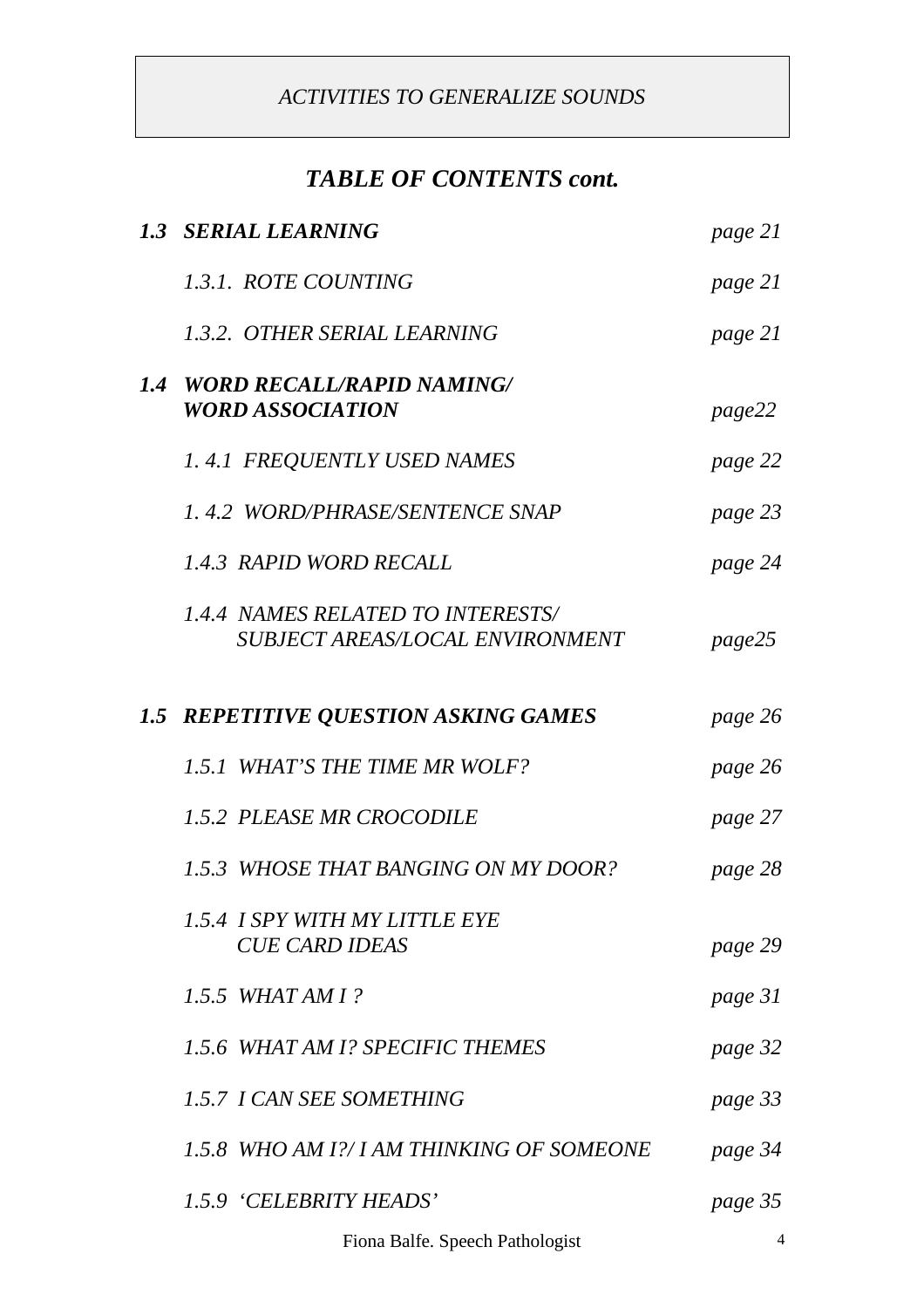# *TABLE OF CONTENTS cont.*

# *1.5 REPETITIVE QUESTION ASKING GAMES cont.*

| 1.5.10 CAN I HAVE? / HAVE YOU GOT?                        | page 36 |
|-----------------------------------------------------------|---------|
| 1.5.11 'GUESS WHO'?                                       | page 37 |
| 1.5.12 COMMERCIAL GAMES                                   | page 37 |
| 1.5.13 HIDDEN OBJECTS                                     | page 38 |
| 1.5.14 WHERE AM 1?                                        | page 39 |
| 1.5.15 QUESTION ASKING IN THE CLASSROOM                   | page 39 |
| 1.6 LEARNING A POEM/PARTS IN A PLAY                       | page 39 |
| 1.7 JOKE TELLING                                          | page 40 |
| <b>1.8 SEQUENTIAL CLOTHING PUZZLE/DRESSING</b>            | page 41 |
|                                                           |         |
| <b>LEVEL 2 DESCRIPTIVE GAMES AND</b><br><b>ACTIVITIES</b> | page 42 |
| 2.1 SPOT THE DIFFERENCE                                   | page 42 |
| 2.2 WHAT'S WRONG                                          | page 43 |
| 2.3 BARRIER GAMES                                         | page 44 |
| 2.3.1 BASIC BARRIER GAMES                                 | page 44 |
| 2.3.2 DESCRIBE AND DRAW                                   | page 45 |
| 2.3.3 DESCRIBE AND BUILD                                  | page 45 |
| 2.4 DESCRIBING A BUILDING SEQUENCE                        | page 46 |
| 2.5 PICTURE SCENE LOTTO GAMES                             | page 47 |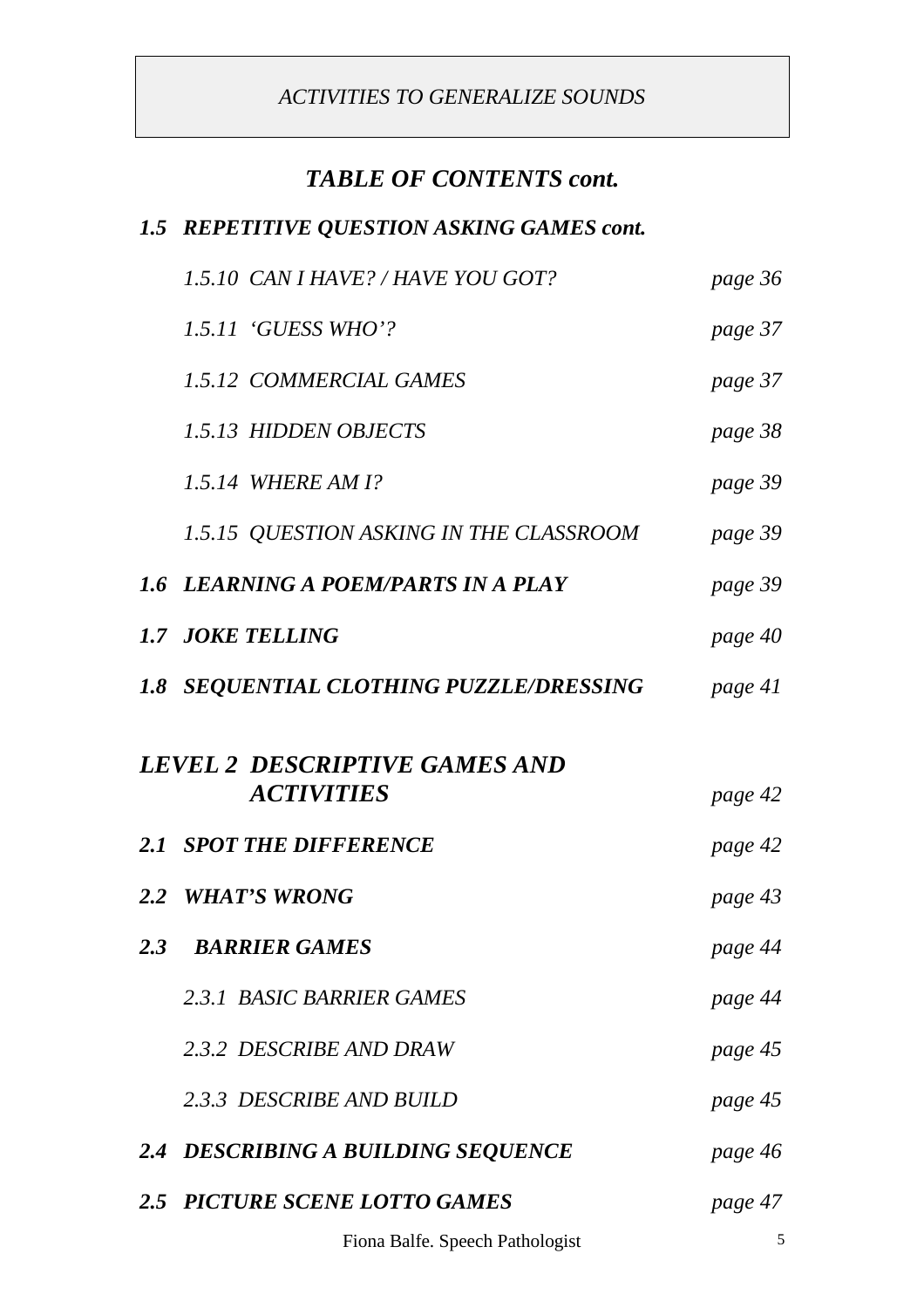# *TABLE OF CONTENTS cont.*

# *LEVEL 2 DESCRIPTIVE GAMES AND ACTIVITIES cont.*

| page 48<br>page 49 |
|--------------------|
|                    |
|                    |
| page 50            |
| page 51            |
| page 52            |
| page 53            |
| page 55            |
| page 56            |
| page 57            |
| page 60            |
| page 61            |
| page 62            |
| page 63            |
| page 65            |
| page 65            |
|                    |
|                    |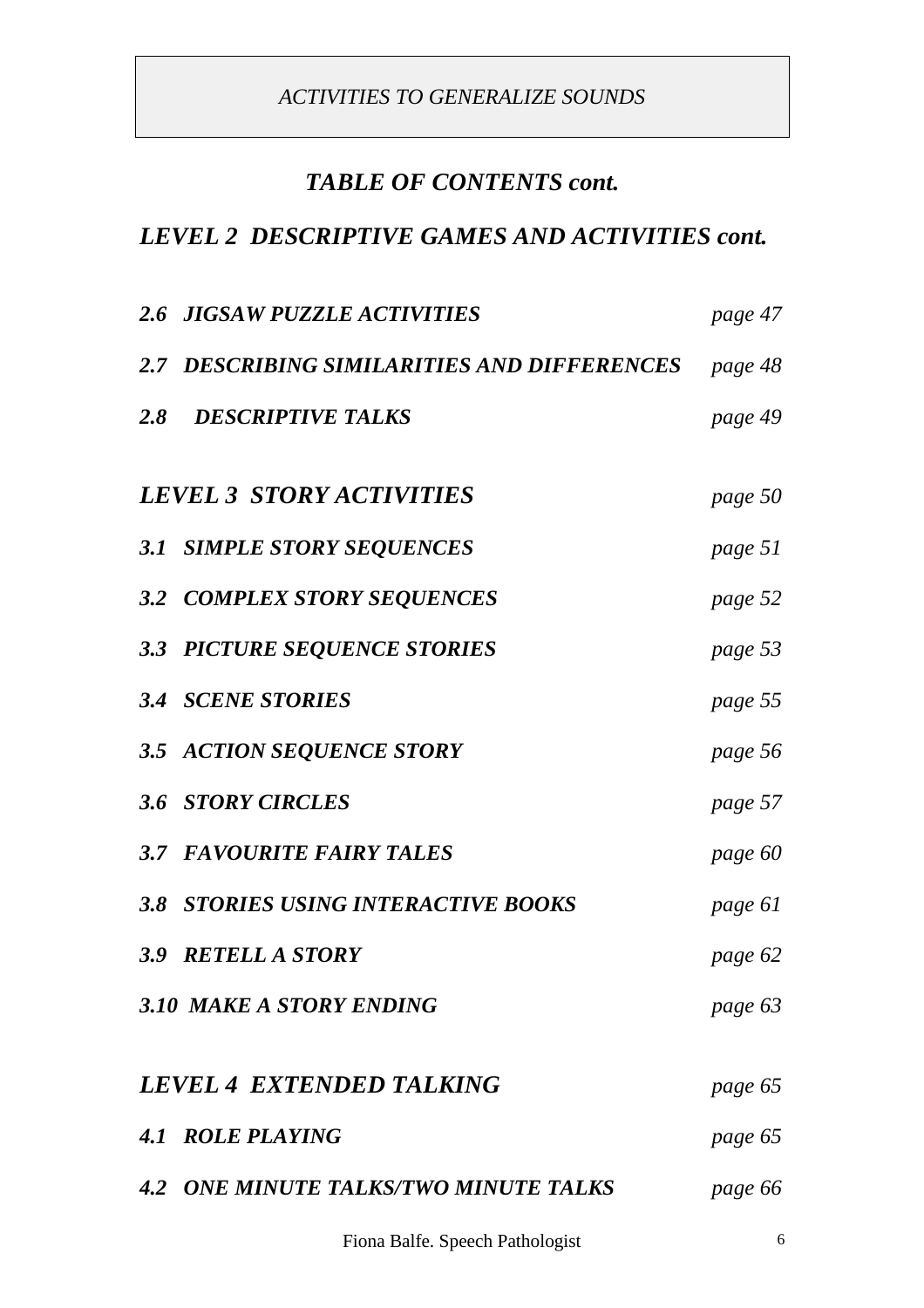# *TABLE OF CONTENTS cont.*

| <b>LEVELS 1-3 READING ACTIVITIES</b> | page 68 |
|--------------------------------------|---------|
| 1-3-1 RHYMES AND ACTIONS SONGS       | page 68 |
| 1-3-2 STRUCTURED/REPETITIVE TEXTS    | page 68 |
| 1-3-3 GENERAL READING                | page 68 |
| 1-3-4 READING JOKES                  | page 68 |
| 1-3-5 READING CLUES FOR CROSS WORDS  | page 68 |
| 1-3-6 READING AND BAKING             | page 69 |
| $1-3-7$ READ AND DO                  | page 69 |
| 1-3-8 READ AND RETELL                | page 69 |
| 1-3-9 READ AND ANSWER QUESTIONS      | page 70 |
| LEVEL 5 'TALKING TIME'               | page 71 |
| <b>5.1 'STRUCTURED TALKING TIME'</b> | page 72 |
| <b>PROCEDURES FOR PRACTICE</b>       | page 73 |
| A. IN THE SESSION                    | page 73 |
| <b>B.</b> AT HOME                    | page 73 |
| C. AT SCHOOL                         | page 74 |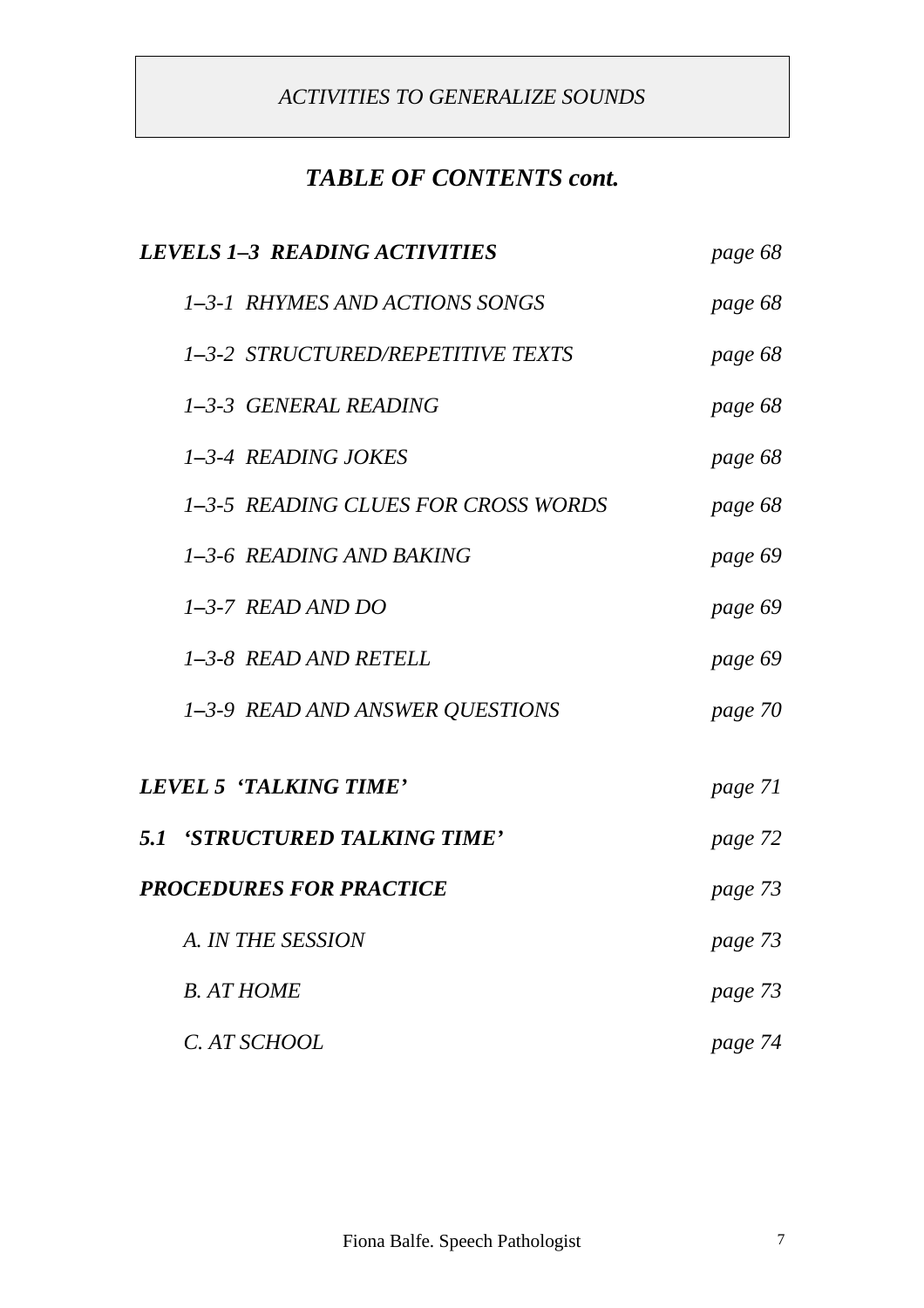# *TABLE OF CONTENTS cont.*

| 5.2 'UNSTRUCTURED TALKING TIME'                      | page 76 |
|------------------------------------------------------|---------|
| <b>ASSESSING READINESS</b>                           | page 76 |
| <b>PROCEDURES FOR PRACTICE</b>                       | page 76 |
| LEVEL 6 CONSOLIDATING SKILLS IN CONVERSATION page 78 |         |
| <b>'TALKING TIME' RESOURCES</b>                      |         |
| 'TALKING TIME' SCORE SHEET                           | page 79 |
| <b>TALKING TIME' RATING SHEET</b>                    | page 80 |
| <b>TALKING TIME' CONTRACT</b>                        | page 81 |
| <b>HOW TO HELP YOUR STUDENT</b>                      | page83  |
| <b>HOW TO HELP YOUR CHILD</b>                        | page85  |
| <b>RESOURCES</b>                                     | page 86 |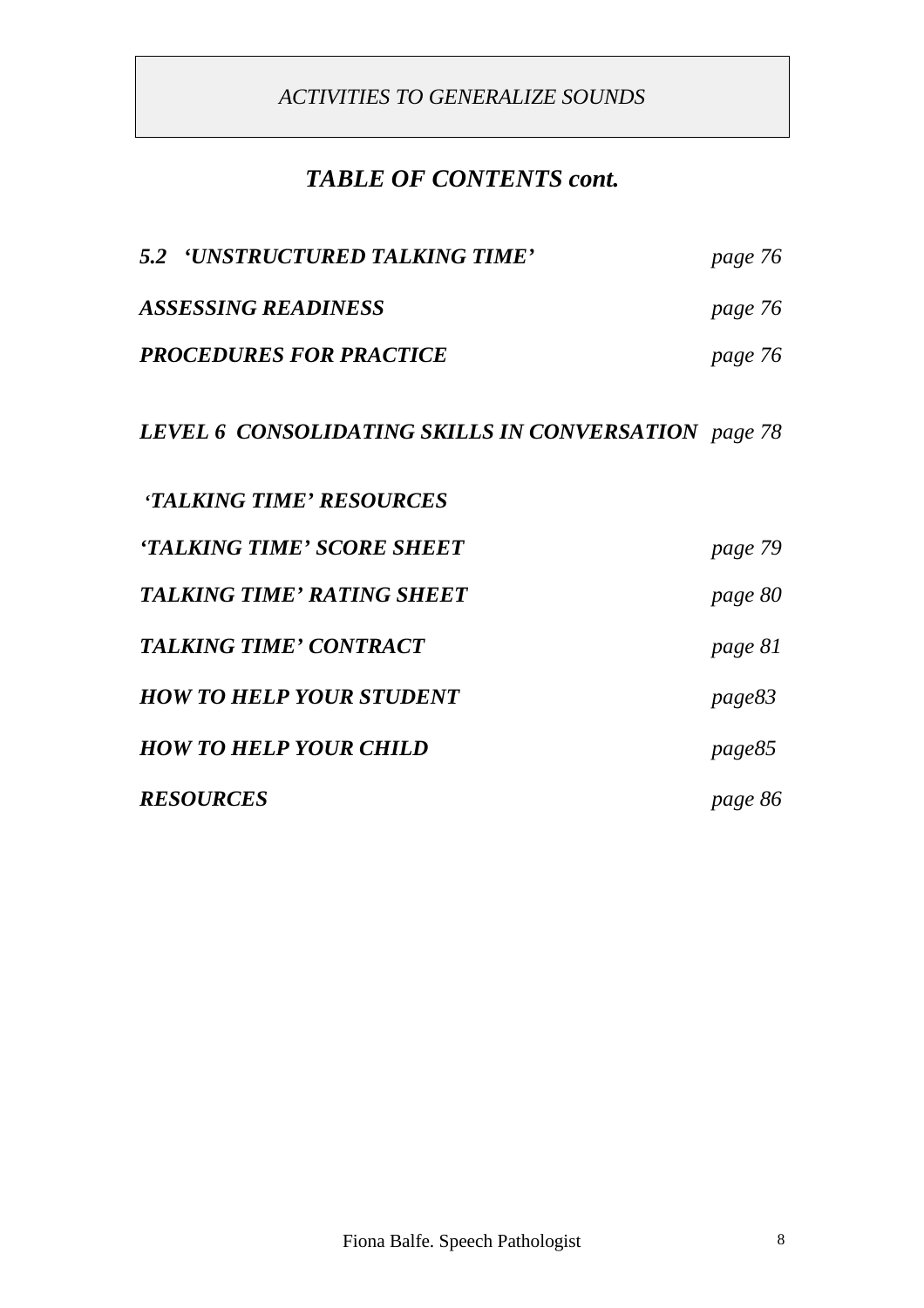# *LEVEL 1 STRUCTURED AND/OR REPETITIVE SPEECH*

#### *1.1. RHYMES AND ACTION SONGS*

#### *INTRODUCTION*

*Rhymes and action songs are very popular with the pre-preschool to mid primary student and they serve as a useful bridge to less structured talking.*

*The addition of rhythm and music helps many students to anticipate and monitor the production of the target sound/s.*

*The rhymes and action songs can be selected from the following lists according to the students' ages, interests, language, memory and articulation skills.*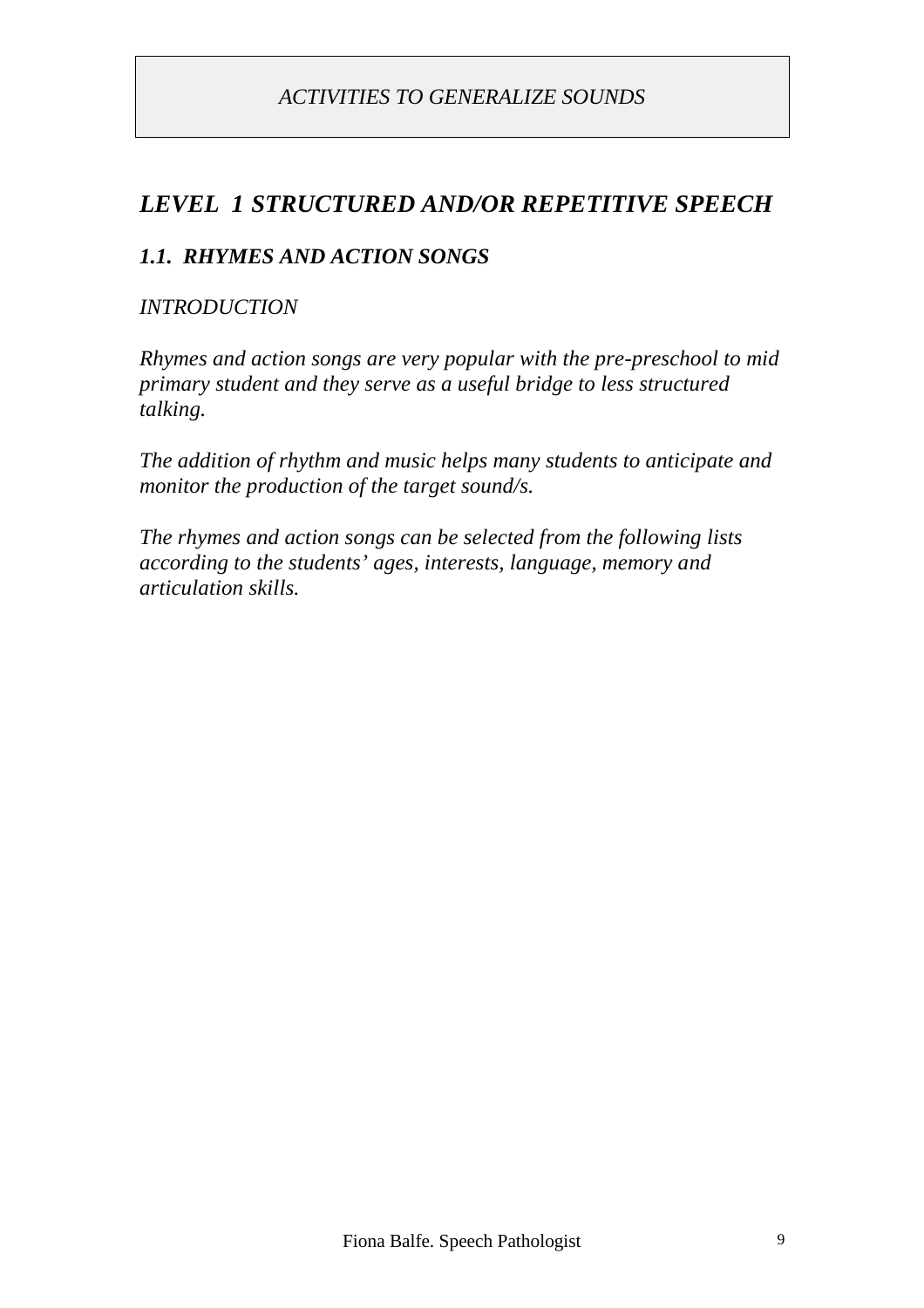# *LEVEL 1 STRUCTURED AND/OR REPETITIVE SPEECH*

*GENERAL RESOURCES FOR SONGS, RHYMES, CHANTS etc.:*

- *In the this section the following resources will be referred to by the code to the left of each resource ie. F.P. refers to 'Finger Play' by Mary Miller and Paula Zajan. Allan & Co.*
- F.P. Finger Play by Mary Miller and Paula Zajan. Allan & Co.
- M.M. Merrily, Merrily by N.M.A.A. Dominion Press.
- F.B. Collation of rhymes by Fiona Balfe
- C.R. Clapping Rhymes and ball bouncing games. Selected by Pie Corbett. Kingfisher Books.
- J.C. Jazz Chants by Carolyn Graham
- P.S. Useful Book: Songs and Ideas from Play School. ABC Enterprises
- S.G. Sing as we Go. Edited by Helen Exley. Exley Publications.
- R.G. Round and Round the Garden. Play rhymes for younger children. Compiled by Sarah Williams. Oxford University Press.
- R.C. Ride a Cock- Horse. Compiled by Sarah Williams. Oxford University Press.
- O.L. Oranges and Lemons. Compiled by Karen King. Oxford University Press.
- W.S.1 Wee Sing Children's songs and fingerplays by Pamela Conn Beall and Susan Hagen Nipp. Budget Books Pty Ltd
- W.S.2 Wee Sing for Christmas by Pamela Conn Beall and Susan Hagen Nipp. Budget Books Pty Ltd
- F.B.S. Far out, Brussel sprout. Children's chants and rhymes. Compiled by June Factor. Oxford University Press
- A.V. All Right Vegemite. Children's chants and rhymes. Compiled by June Factor. Oxford University Press
- U.B.P. Unreal Banana Peel. Children's chants and rhymes. Compiled by June Factor. Oxford University Press
- C.R.N. Coming Ready or Not. A collection of children's playground games. Compiled by Heather Russel. Hodder children's books.

The Library of Children's Song Classics. Compiled by Amy Appleby and Peter Pickow. Amsco Publications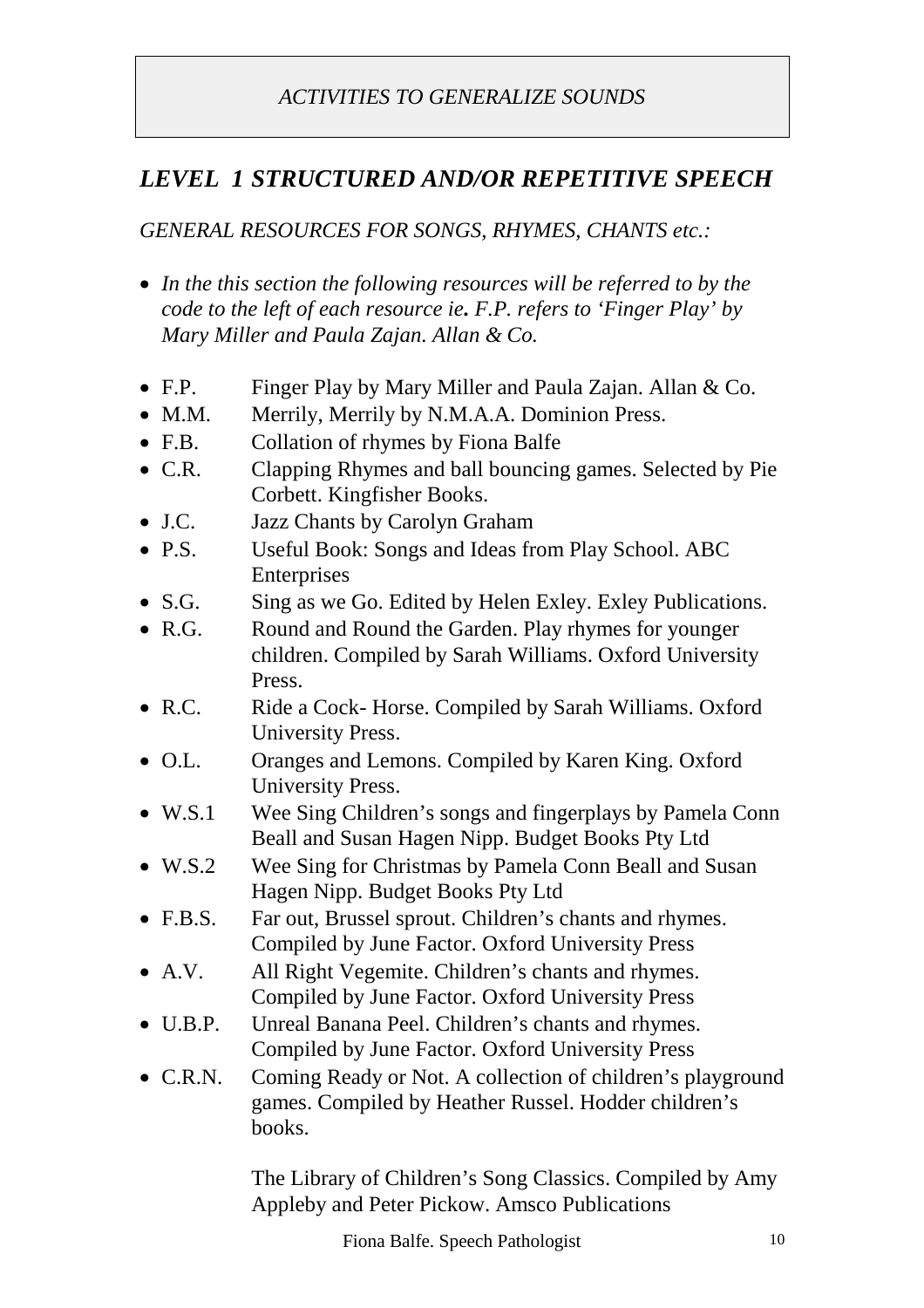# *LEVEL 1 STRUCTURED AND/OR REPETITIVE SPEECH*

## *1.1.1 POPULAR CLAPPING RHYMES*

- C.R. A Sailor Went To Sea
- C.R. Miss Polly Had A Dolly
- C.R. Mary Mac
- C.R. Mother I Feel Sick
- C.R. My Mother Said
- C.R. One Two Three, Mother Caught A Flee
- C.R. Have You Ever, Ever, Ever
- C.R. Did You Ever, Ever, Ever
- C.R. Doctor Knickerbocker
- C.R. I'm A Pretty Little Dutch Girl.

#### *1.1.2 BALL BOUNCING RHYMES*

\* Many of the above rhymes are also suitable to use as ball bouncing rhymes.

- C.R. Hello Sir
- C.R. Oliver Twist
- C.R. One, two, three, mother caught a flea.
- C.R. Big black bug

#### *1.1.3 REPETITIVE NUMBER SONGS/RHYMES*

- MM Ten Fat Sausages Sitting In The Pan
- MM Five Little Ducks
- M.M. Ten Little Indians
- MM There Were Five On The Bike
- M.M. Johnny Works With One Hammer
- MM One Man Went To Mow
- O.L. Noah's Ark
- O.L. Five Brown Teddies
- O.L. Five Little Speckled Frogs

Five Fat Sausages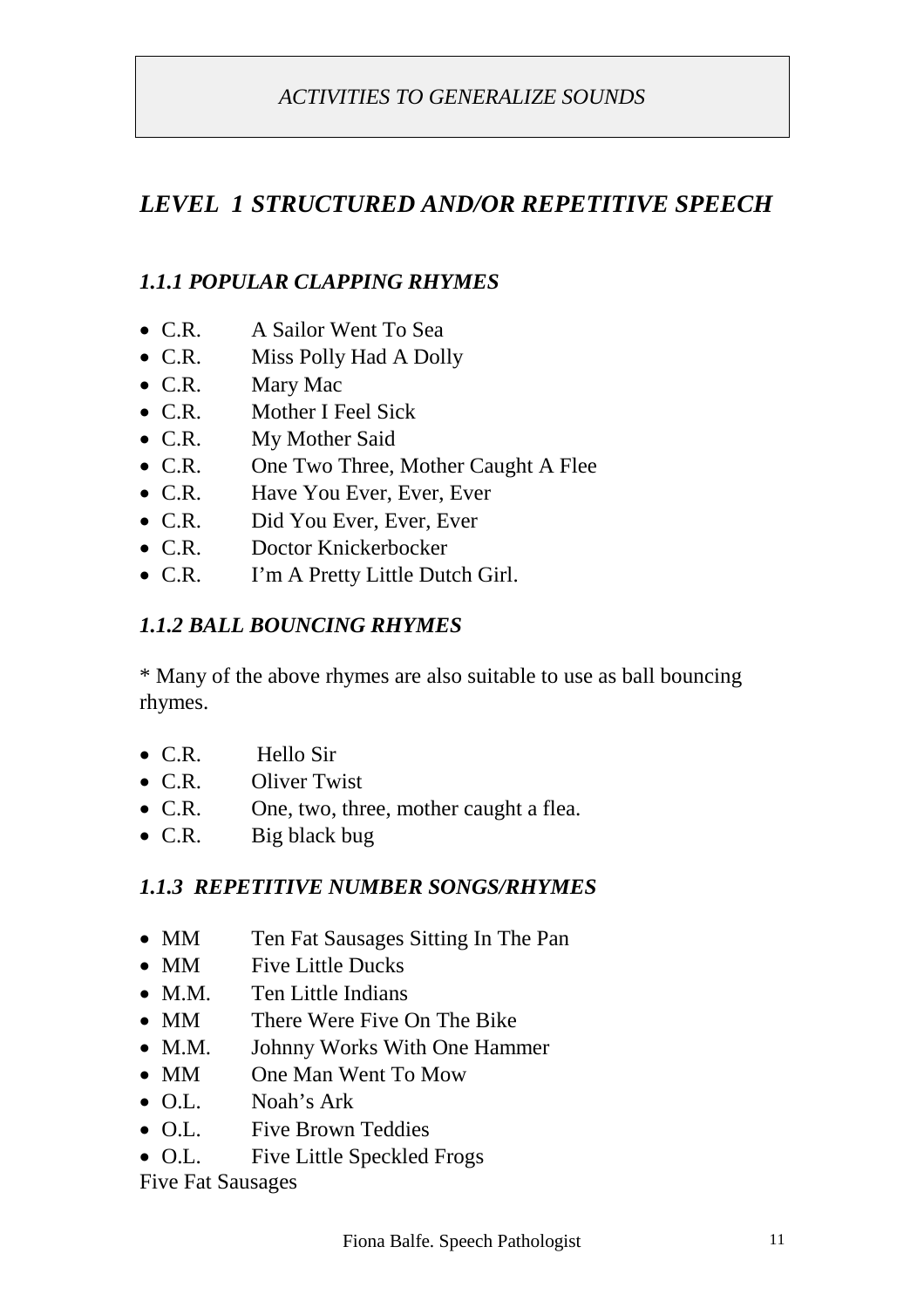#### *1.1.3 REPETITIVE NUMBER SONGS/RHYMES cont.*

- R.G. Hickory Dickory Dock
- S.G There Were Ten In The Bed
- S.G. This Old Man

*For Older Students*

- O.L. The Grand Old Duke Of York
- S.G Ten Green Bottles
- S.G. Green Grow The Rushes-Ho
- W.S.2 The Twelve Days of Christmas

#### *1.1.4 REPETITIVE VERSE SONGS/RHYMES*

- M.M. Head, Shoulders Knees And Toes
- M.M. Everybody Do This.
- M.M. Where Is Thumbkin?
- M.M. Little Peter Rabbit Had A Fly Upon His Nose
- M.M. Here we go Looby Loo
- M.M. Jump if you feel you want to
- M.M. I went to visit a farm one day
- M.M. Johnny, Johnny
- M.M. The bear went over the mountain
- M.M. How does a caterpillar go?
- M.M. Long-legged sailor
- M.M. This is the way we...
- M.M. The Spot song
- O.L. Here We Go Round The Mulberry Bush
- O.L. Oh, We Can Play On The Big Bass Drum
- O.L. The Hokey Cokey
- O.L. Looby Loo
- O.L. The Wheels Of The Bus
- O.L. Goldilocks And The Three Bears
- O.L. Sleeping Beauty
- O.L. The Scarecrow
- R.G. This Little Pig
- R.G. Two Little Dicky Birds
- R.G. Peter Works With One Hammer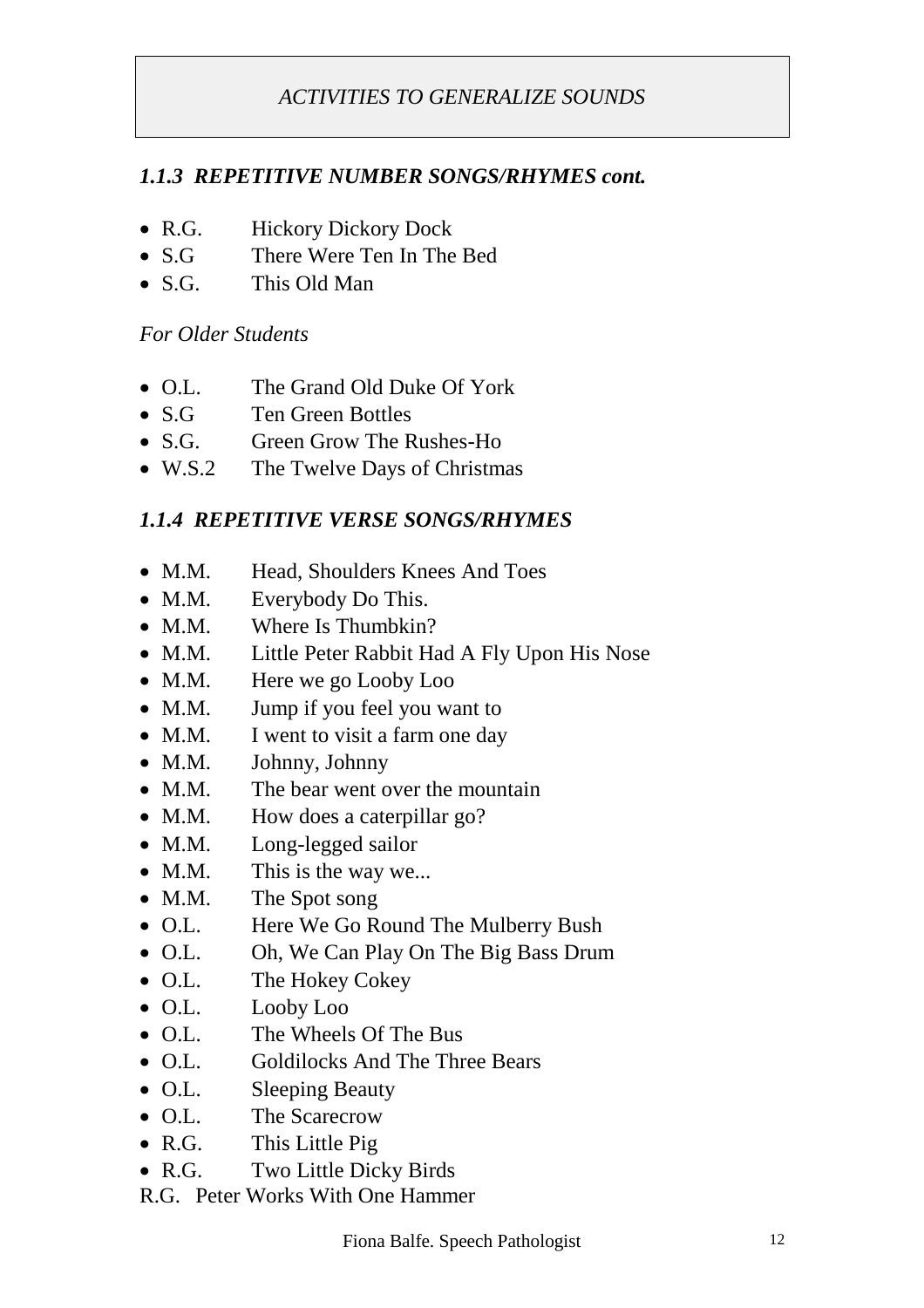#### *1.1.4 REPETITIVE VERSE SONGS/RHYMES* **cont.**

- S.G. If you are happy and you know it..
- S.G. Old MacDonald had a farm

#### *1.1.5 OTHER FAVOURITE SONGS/ACTION RHYMES*

- O.L. Ring -A -Ring O'Roses
- M.M. I had a cat
- M.M. The seven steps
- M.M. The whale
- M.M. Skip to my Lou
- M.M. Stop! Look Right!
- M.M. Two fat gentlemen
- M.M. Let's go walking etc
- M.M. We are all stamping
- M.M. It's raining
- M.M. Rain rain go away
- M.M. I hear thunder
- M.M. Round and round the garden
- M.M. Pat a cake
- M.M. Twinkle twinkle
- M.M. Pussy cat
- M.M. Humpty Dumpty
- R.G. Ten Little Fingers
- M.M. Here Is The Beehive
- R.G. Round And Round The Garden
- R.G. Incy, Wincy Spider
- R.G. Two Fat Gentlemen
- R.G. Here Is The Church
- R.G. I'm A Little Teapot
- W.S.2 Christmas songs/carols

#### *For Older Students*

- F.P. She'll be coming round the mountain
- S.G. My Bonnie Lies Over The Ocean
- S.G. Oh Dear What Can The Matter Be?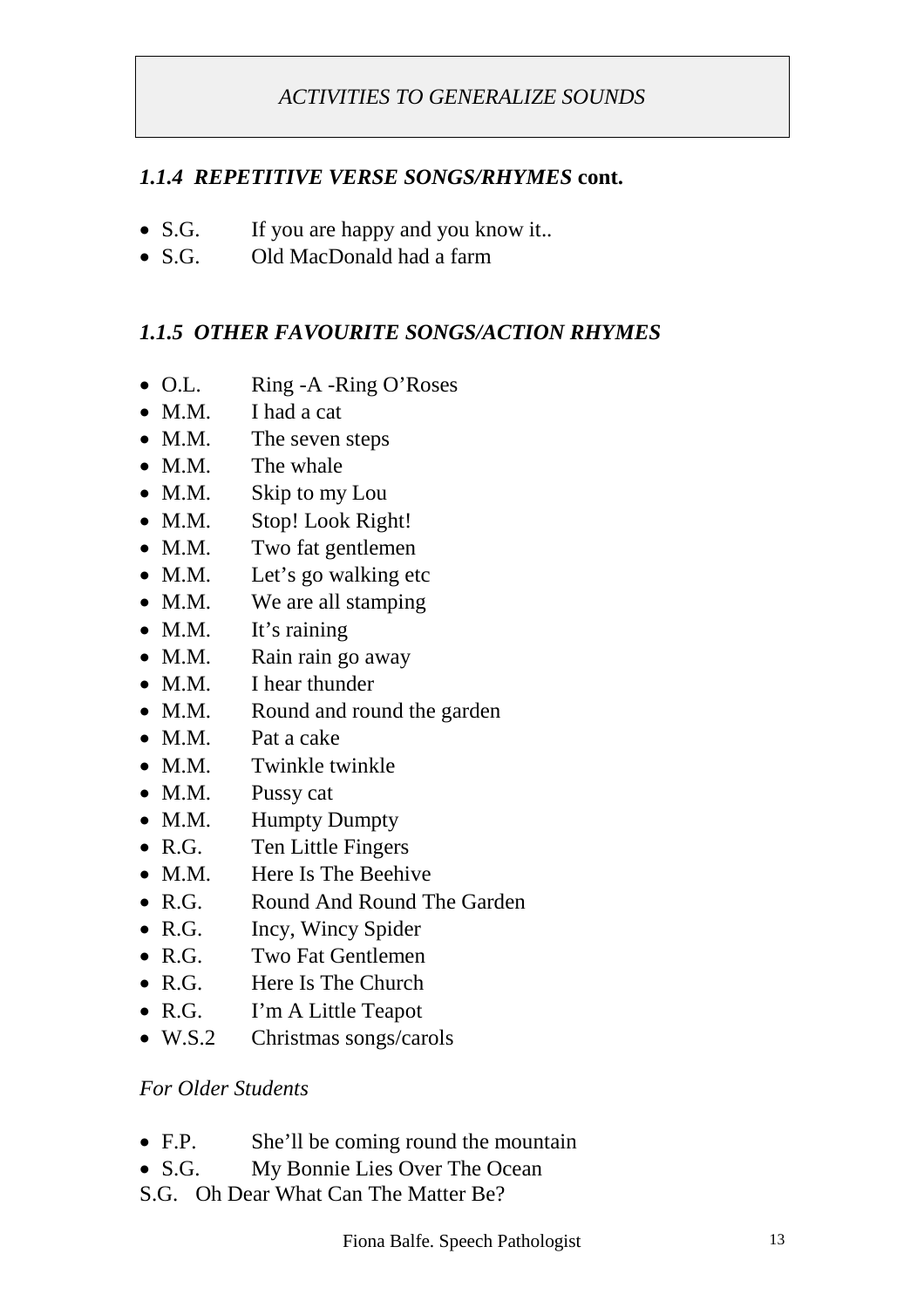#### *1.1.5 OTHER FAVOURITE SONGS/ACTION RHYMES cont.*

- S.G. What Shall We Do With The Drunken Sailor
- S.G. A Bicycle Built For Two
- S.G. Kum Ba Yah
- S.G. Waltzing Matilda
- S.G. There's a hole in my bucket
- Teddy Bears Picnic

#### *1.1.6 GAME RHYMES ie. to determine the leader in a game*

One potato, two potato, three potato four Five potato, six potato, seven potato more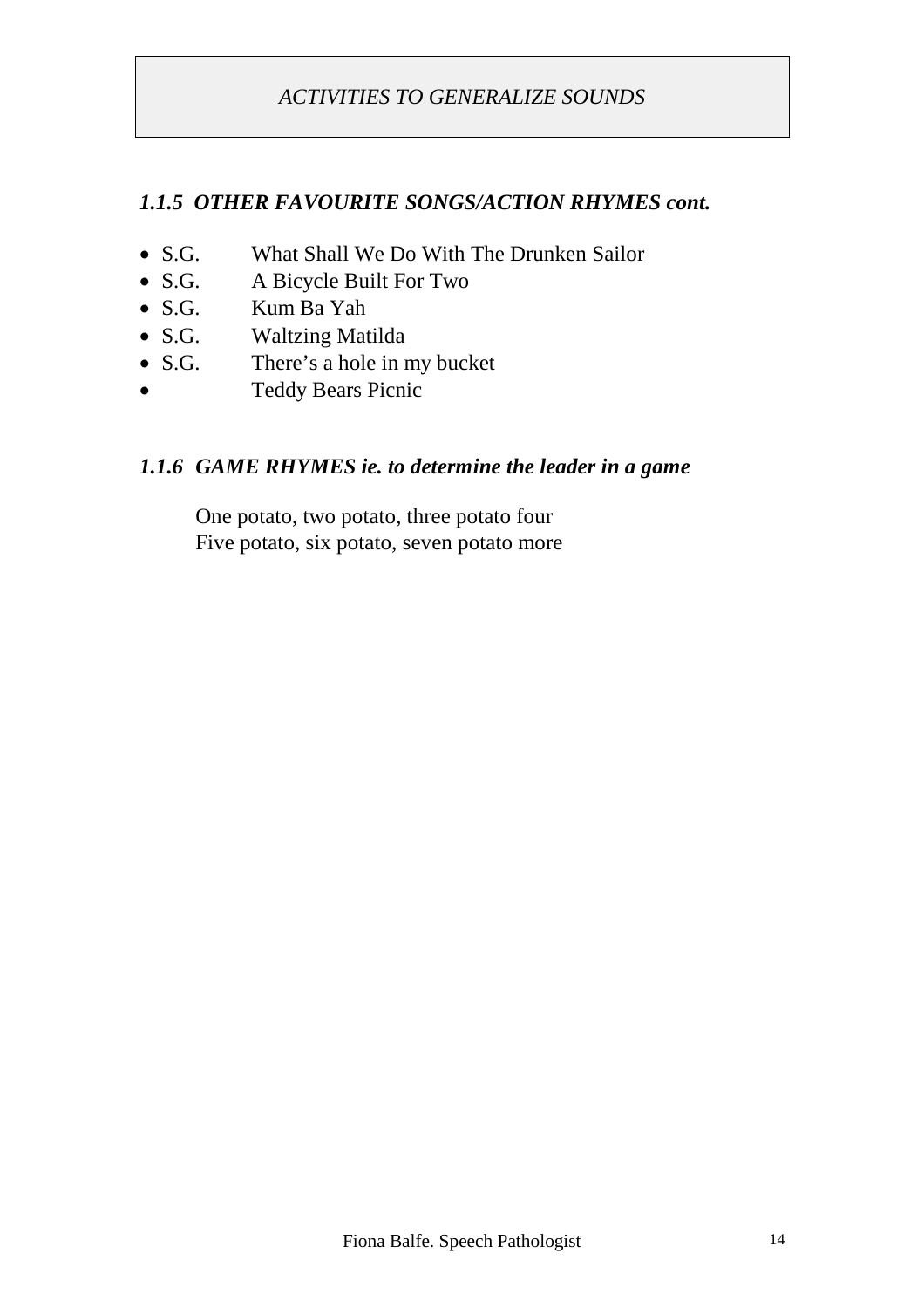# *1.2 REPETITIVE STORIES*

*Repetitive texts are an excellent resource for developing beginning level generalization skills because:*

- *the occurrence of the target sound/s is more predictable.*
- *the predictable text means the stories can also be used for story recall with those students whose language skills are less developed.*
- *students with beginning literacy skills can still 'read' by memorizing the text and/or using picture cues.*

*The following stories are suitable for developing a wide range of sounds.*

## *1.2.1. REPETITIVE STORIES THAT BUILD ON THE TEXTOR PROGRESS TOWARDS A CLIMAX*

## *A. PRESCHOOL TO EARLY PRIMARY LEVEL*

*These preschool to early primary level books contain very little text. The repetitive text is included under each entry to allow the best books to develop the target sound/s to be selected.*

- *Aussie Animals by Rod Campbell. Lothian Books I can hear a ...... noise. What can it be? It's....... .*
- *Buster by Rod Campbell. Lothian Books Buster likes to stroke the...... . You can too.*
- *Find Mouse in the house. by Heather Maisner.*

*Walker Books*

*Is he hiding in/on the .....?*

- *Hello, How are you? by Shigeo Watanabe . Picture Puffin Hello ....., How are you?*
- *I won't bite by Rod Campbell. Lothian Books I'm a ...... . Feel my ....... . I won't bite.*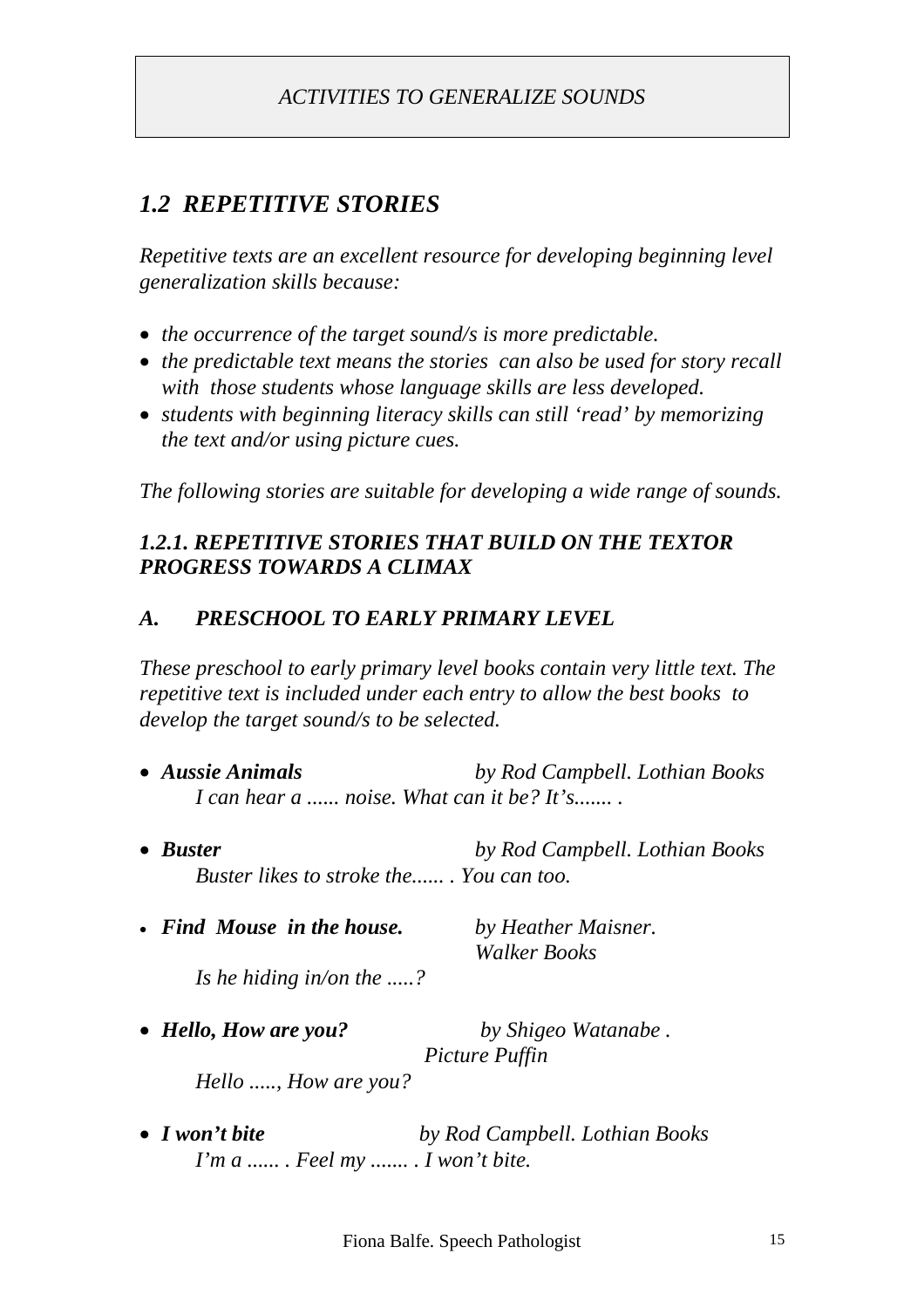# *1.2.1 REPETITIVE STORIES THAT BUILD ON THE TEXT OR PROGRESS TOWARDS A CLIMAX cont.*

| • Jack. It's bath time<br>Jack needs his              | by Kingfisher                                                                              |
|-------------------------------------------------------|--------------------------------------------------------------------------------------------|
| • Jack. It's bed time<br>Jack needs                   | by Kingfisher                                                                              |
| • Kittens Adventure                                   | by Michele Coxon. Koala Books<br>Where is/are the ? Here/there/there he is/there they are. |
| • Jump like a frog<br>Who is ing in the ?             | by Koala books.                                                                            |
| • Little Chick                                        | by Ron Maris<br><b>Walker Books</b>                                                        |
| Hurry home little chick, said the                     |                                                                                            |
| • Little Monsters<br>This little monster is           | by Jan Pienkowski. Orchard Books                                                           |
| $\bullet$ Oh Dear<br>So he went to the  and asked the | by Rod Campbell. Campbell Books                                                            |
| • Where's my mummy                                    | by Colin and Jacqui Hawkins.<br><b>Walker Books</b>                                        |
|                                                       | Hello mummy. I'm not your mummy, ask the                                                   |
| <b>Where's Baby?</b>                                  | by Robin Kramer.<br><b>Orchard Books</b>                                                   |
|                                                       | Is baby/he hiding in/under etc the ? Look there's baby.                                    |
| <b>Where can it be?</b>                               | by Ann Jonas.                                                                              |

*I'll look .......... .*

Fiona Balfe. Speech Pathologist 16

*Julia MacRae Books*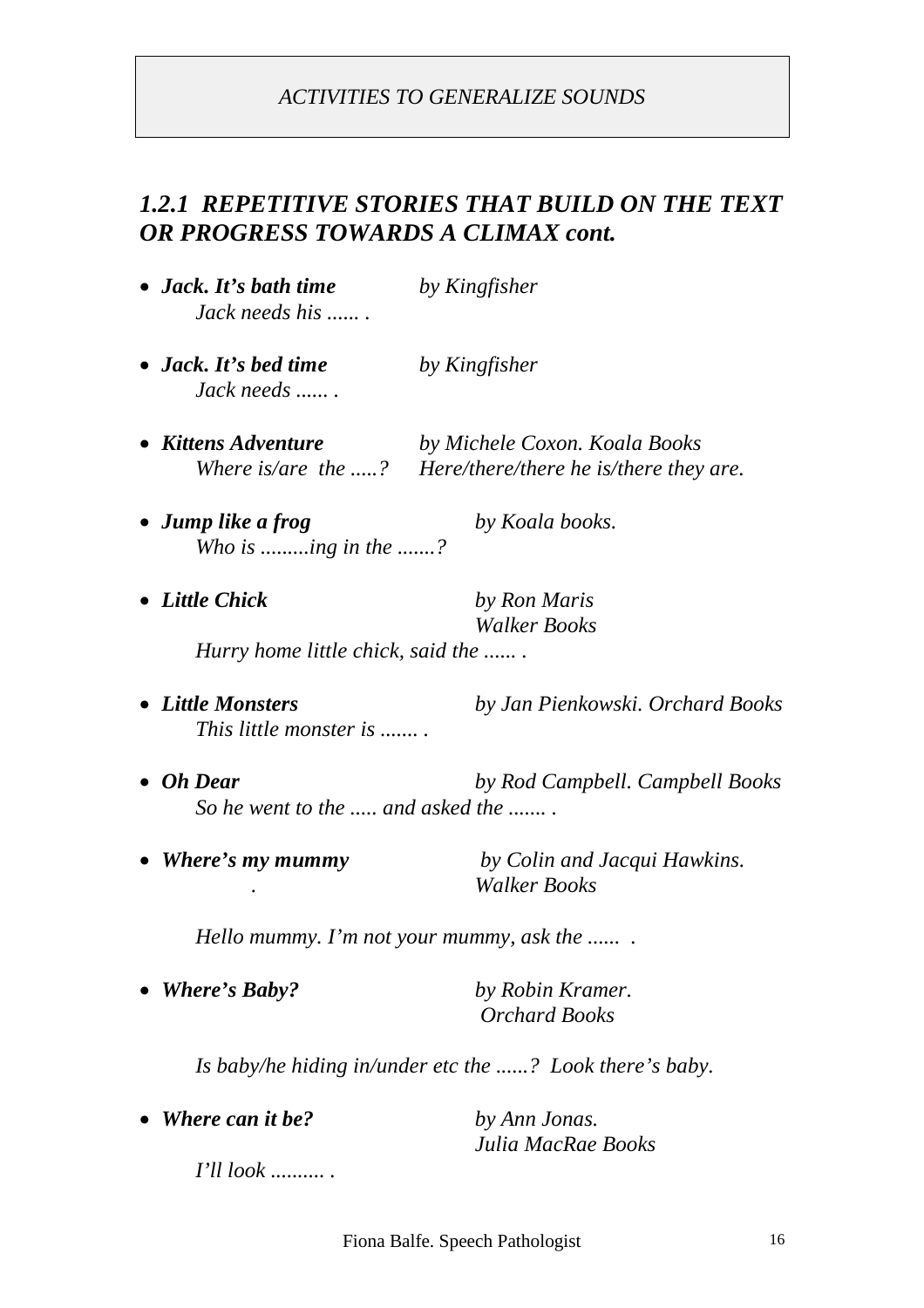# *1.2.1. REPETITIVE STORIES THAT BUILD ON THE TEXT OR PROGRESS TOWARDS A CLIMAX cont.*

 *Where's Spot ? by Eric Hill. Picture Puffin Is he ( hiding) in/under the .......?*

#### *B. EARLY TO MID PRIMARY LEVEL*

| A Dark, Dark Tale                            | by Ruth Brown. Red Fox                                     |
|----------------------------------------------|------------------------------------------------------------|
| $\bullet$ Gotcha                             | by Gail Jorgensen.                                         |
| • Handa's Surprise                           | by Eileen Browne. Walker Books                             |
| $\bullet$ Hattie And The Fox                 | by Mem Fox                                                 |
| $\bullet$ It's Time For Bed                  | by Mem Fox. Omnibus Books                                  |
| • I Went Walking                             | by Sue Machin. Omnibus Books                               |
| • Let's Go Home Little Bear                  | by Martin Waddell. Walker Books                            |
| • Let's Go Visiting                          | by Sue Williams. Scholastic                                |
| • Mama Zooms                                 | by Jane Cowen-Fletcher.                                    |
|                                              | Scholastic                                                 |
| <b>Shoes From Grandpa</b>                    | by Mem Fox                                                 |
| Ten Little Teddy Bears<br>$\bullet$          | by Maureen Roffey. Puffin Books                            |
| Ten out of bed                               | by Penny Dale. Walker Books                                |
| The Grumpalump                               | by Sarah Hayes                                             |
| • The Monster Mystery                        | by Gail Jorgensen                                          |
|                                              | <b>Omnibus Books</b>                                       |
| • The Story of the Little Mole               | by Werner Holzwarth/wolf                                   |
| Erlbruch.                                    | <b>Harper Collins</b>                                      |
| The Teddy Bears Picnic                       | Publ. Blackie and Son                                      |
| • There Was An Old Lady Who Swallowed A Fly. |                                                            |
|                                              | by Pam Adams. Child's Play                                 |
| The Washing Line                             | by Jez Alborough. Walker Books                             |
| Ten Out of Bed<br>$\bullet$                  | by Penny Dale. Walker Books                                |
| • This Is The Bear                           | by Sarah Hayes. Walker Books                               |
|                                              | This Is The House That Jack Built. Pam Adams. Child's Play |
| <b>Two little Witches</b>                    | by Harriet Zierfert. Walker Books                          |
| Walking Through The Jungle                   | by Julie Lacome. Walker Books                              |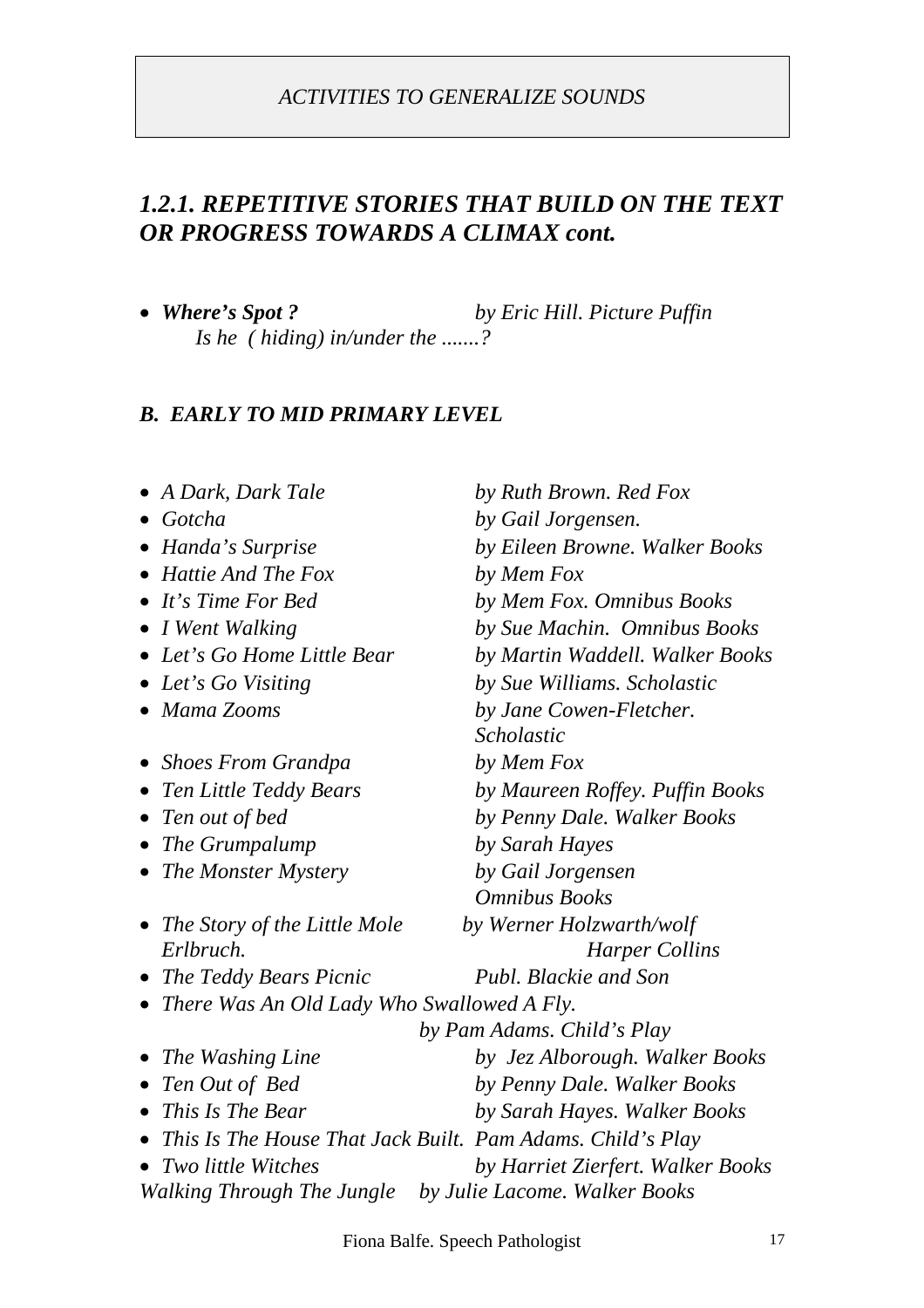# *1.2.1. REPETITIVE STORIES THAT BUILD ON THE TEXT OR PROGRESS TOWARDS A CLIMAX cont.*

| $\bullet$ We're Going On A Bear Hunt | by Michael Rosen And Helen      |
|--------------------------------------|---------------------------------|
|                                      | Oxenbury                        |
| • Whoever You Are                    | by Mem Fox. Hodder Books        |
| • Who sank the boat?                 | by Pamela Allen. Picture Puffin |
| <b>MID PRIMARY LEVEL</b>             |                                 |

*Oh Dear What Can the Matter Be? Shoes from Grandpa Slinky Malinky Wombat Stew Whose That Banging on the Ceiling?*

#### *1.2.2 OTHER STORIES WITH REPETITIVE TEXT*

#### *A. PRESCHOOL TO EARLY PRIMARY LEVEL*

*These preschool to early primary level books have very little text. The repetitive text is included under each entry to allow the best books to develop the target sound/s to be selected.*

- *Baby Animals by Eric Hill. Picture Puffin What is a baby ...... called?*
- *Boats by Byron Barton . Walker Books*

*Here comes/there is/there goes the ......plane.*

- *Henry by Rod Campbell He likes to ........*
- *Jump like a frog by Koala books. Who is .........ing in the .......?*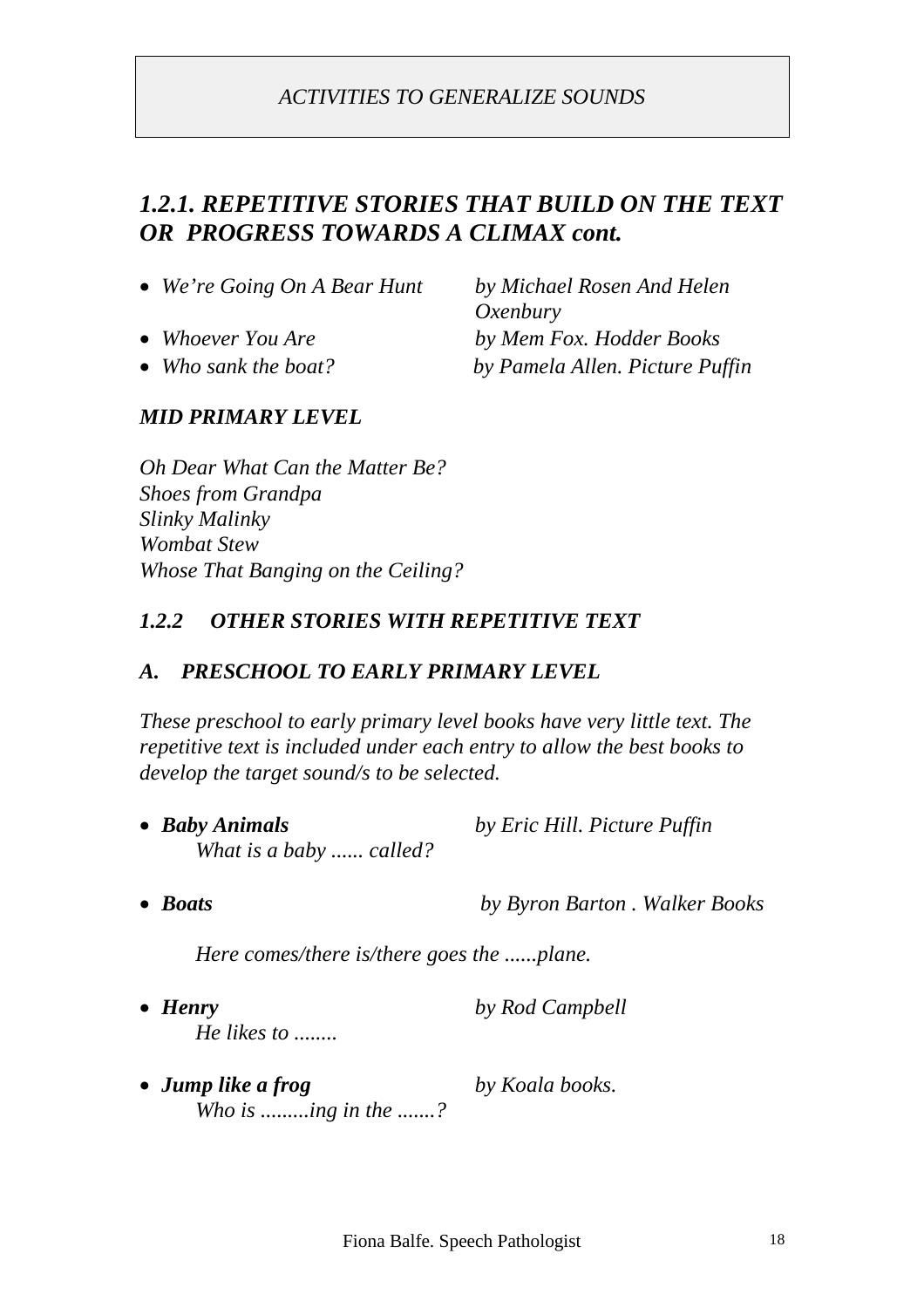#### *1.2.2 OTHER REPETITIVE STORIES cont.*

 *I love Animals by Flora Mc Donnell. Walker Books*

 *I love Boats by Flora Mc Donnell. Walker Books*

*I love the ........*

 *Me by Beth Clure and Helen Rumsey I have ....... for .......ing*

*I love the .........*

 *Snap like a crocodile by Koala books*. *Who is .........ing in the .......?*

 *What can Pinky Hear? by Lucy Cousins. Walker Books What can Pinky hear in/on the ......?*

- *What can Pinky See? by Lucy Cousins. Walker Books What can Pinky see in the ........?*
- *What happens next? by Star Bright books*

*Here's the baby. Here's the baby's bath. What happens next? Here's the girl. Here are her clothes. What happens next? etc.*

*Where's the kitten? by Star Bright books*

*Here's the ........ Here's the ...... Where's the ........?*

*Trucks by Byron Barton . Walker Books*

*Here comes/this is/here is the ......... truck*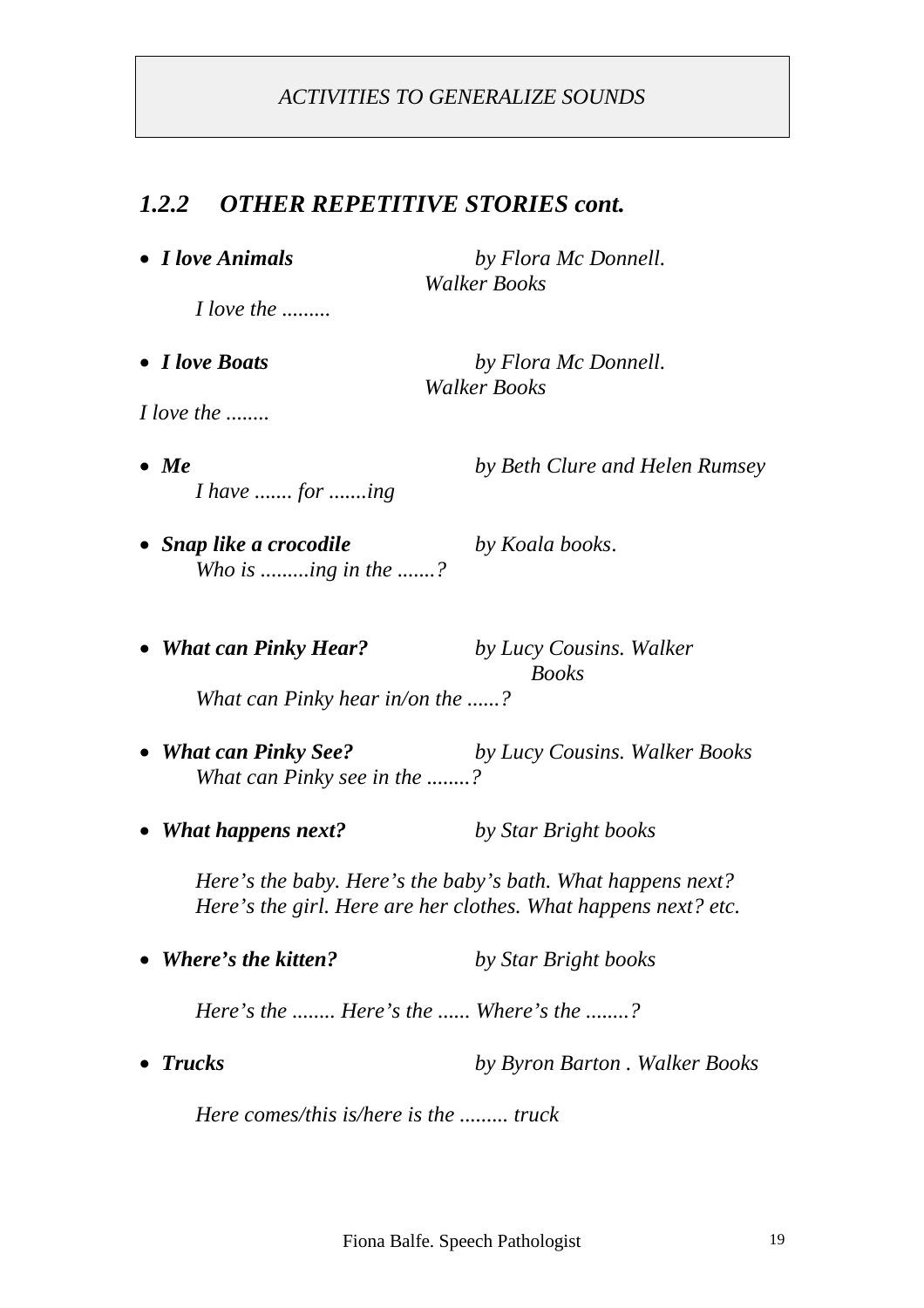## *1.2.2 OTHER REPETITIVE STORIES cont.*

#### *B. EARLY TO MID PRIMARY LEVEL*

- *Old Macdonald Had A Farm. Pam Adams. Child's Play*
- *Old Macdonald Had A Farm. by Egan Publishing*
- *My Mum Is Fantastic by Nick Butterworth*
- *My Dad Is Fantastic by Nick Butterworth*
- 
- *One Happy Hippo by Wayne Harris.*
- 

 *Can I Help by Marilyn Janowitz Cambridge Uni Press What Makes Me Happy by Catherine and Lawrence Anholt. Walker*

#### *COCKY CIRCLE - LITTLE BOOKS*

*The addition of rhyme to the repetitive text in these books makes them very popular with most early to mid primary students*

- *The Kangaroo from Woolloomooloo*
- *Cheese Please*
- *Move over Grover*
- *How many Grasshoppers*
- *Riddle me ree*
- *Do Wacky Do*
- *Sly Old Lockjaw Crock*
- *Cow up a Tree*
- *Jolly Olly*
- *Ten Loopy Caterpillars*
- *Across the Nullabor*
- *The Strange Egg*
- *An Aardvarck in the Garden*
- *Hippo Hillary.*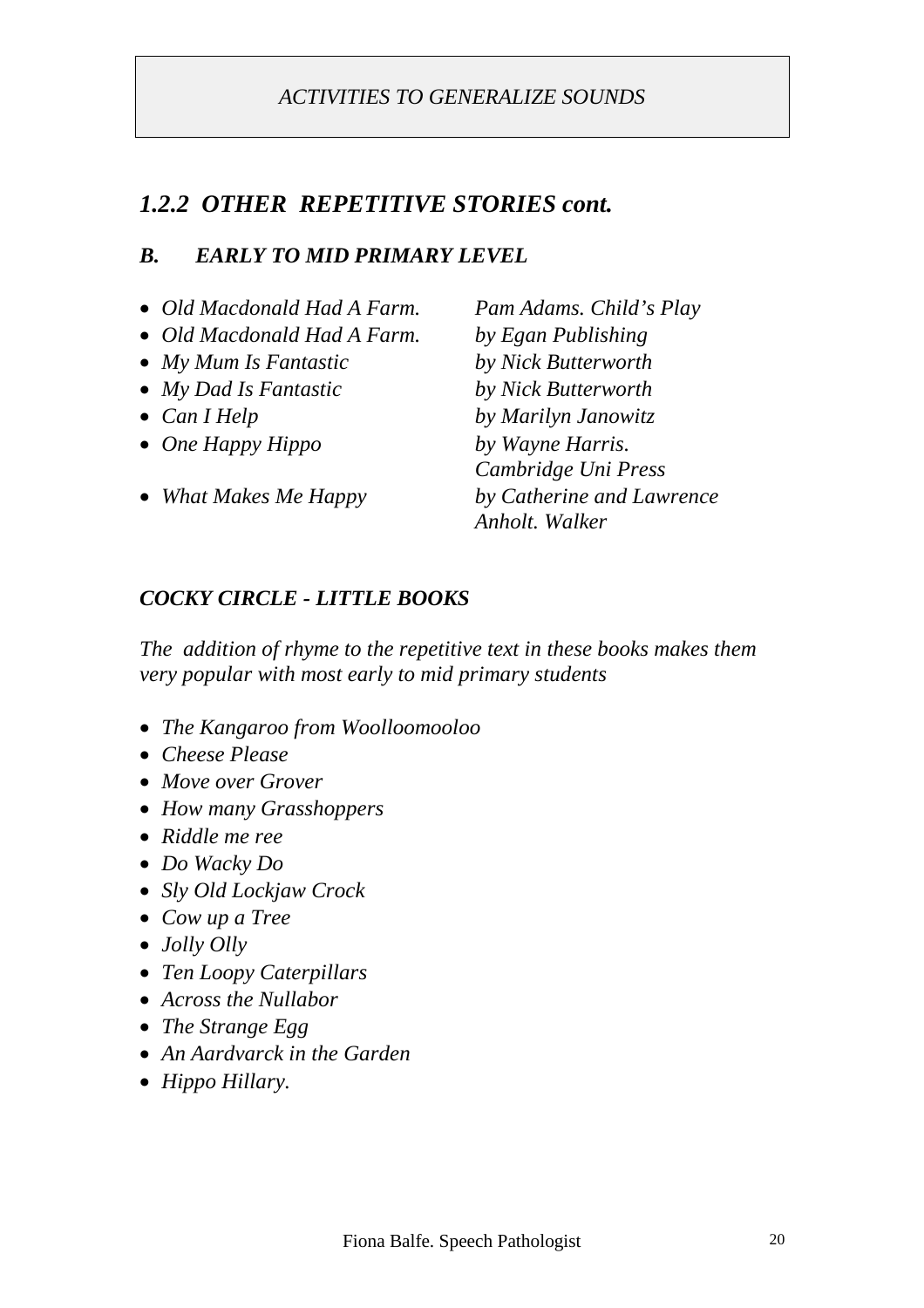# *1.3 SERIAL LEARNING*

# *1.3.1 ROTE COUNTING*

- Serial counting
- Counting by  $2's$ ,  $5's$ ,  $10's$  etc
- Counting from 60-80 for /s/, from 40-50 for /f/ etc
- Tongue twister counting eg. from 660-680 for /s/

#### *1.3.2 OTHER SERIAL LEARNING*

- Days of the week
- Months of the year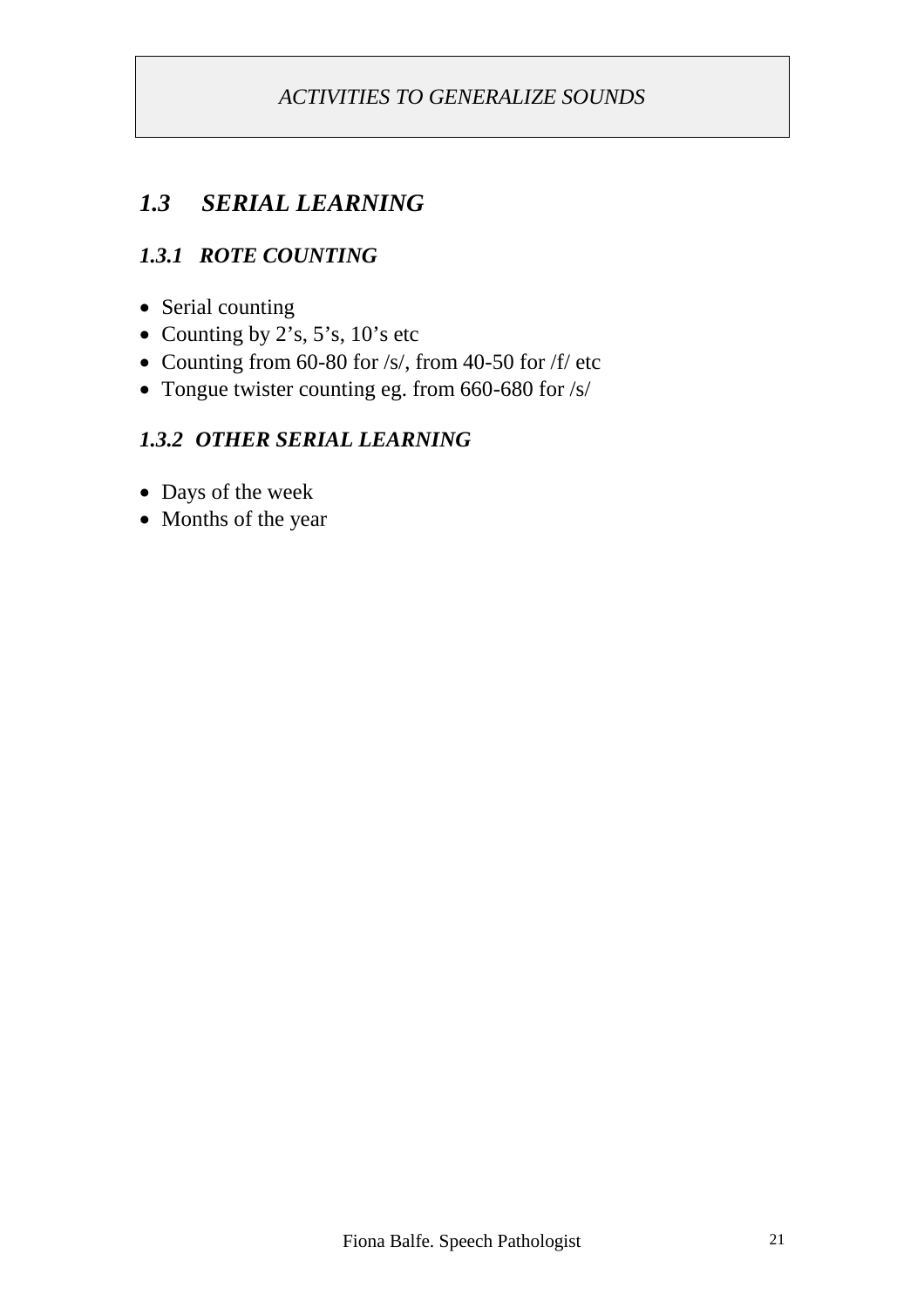# *1.4 WORD RECALL/RAPID NAMING*

*Some students seem to need considerable practice at these activities to ensure that the production of the sound becomes an automatic motor pattern.*

# *1. 4.1 PRACTISING FREQUENTLY USED NAMES*

*If the students have similar abilities, they can compete against each other. If there is a large range of abilities in the group, the students can compete against their own score.*

# **PROCEDURE:**

- See how long it takes the student to name 'x' people from a category, including the time needed for any corrections or self corrections.
- you may like to time the student/s with a stop watch.
- choose from the following categories:
- $\Diamond$  family
- $\Diamond$  friends
- $\Diamond$  teachers
- $\Diamond$  pets
- $\Diamond$  names of students in the same class
- The student can then repeat the activity immediately after, the next day etc trying to beat the previous score.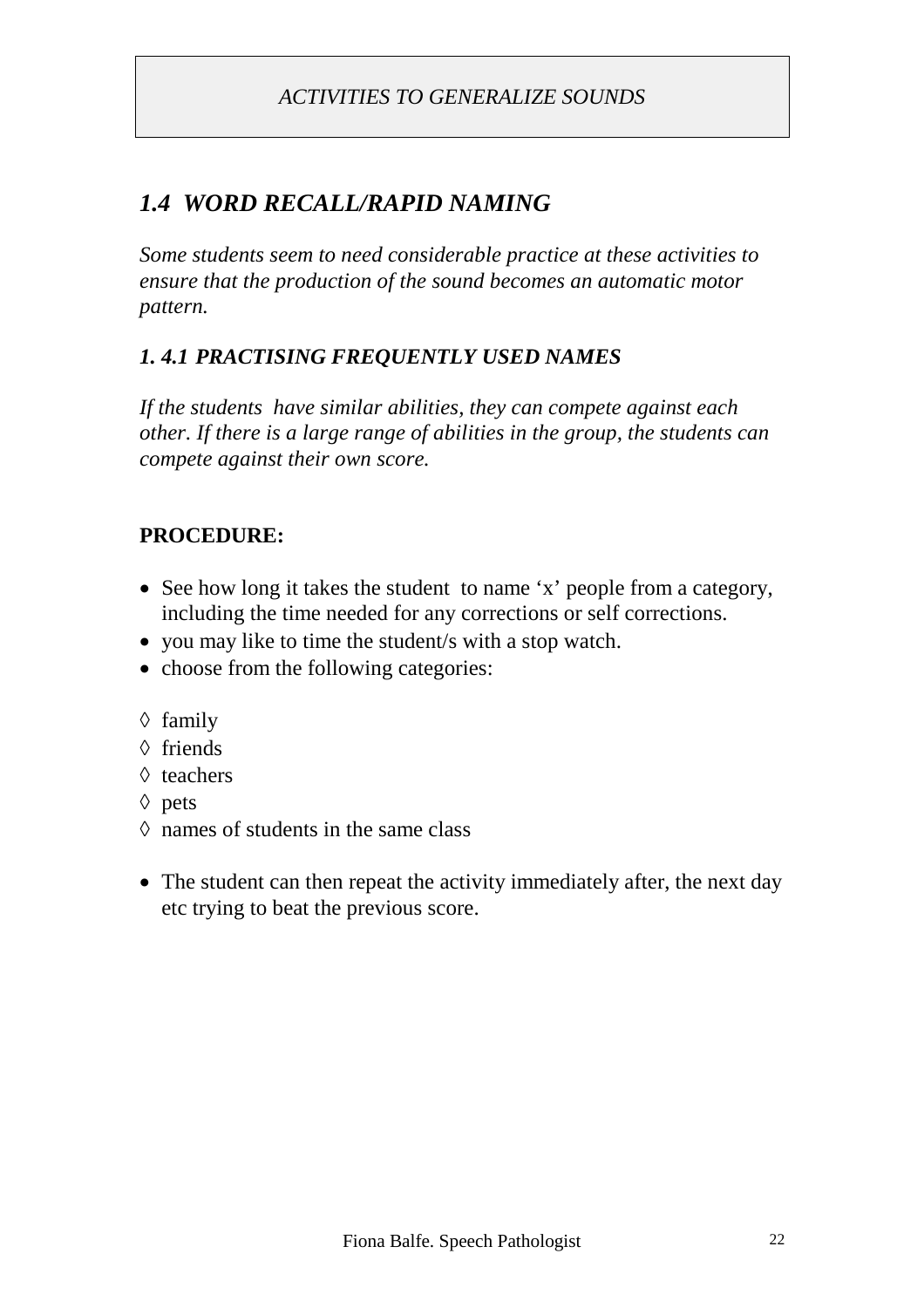# *1.4 WORD RECALL/RAPID NAMING*

## *1.4.2 WORD/PHRASE/SENTENCE SNAP*

# **AIM:**

To use the target sound/s in the rapid recall of words, phrases or sentences.

## **RESOURCES:**

• four copies of approximately 15 picture cards with a word, phrase or sentence written under each picture

eg rabbit/ running rabbit/a rabbit running down the road etc for /r/ at the beginning of words.

shells/sharp shells/ a girl standing on sharp shells, cheese, cheddar cheese, a lady eating cheddar cheese for /sh/ and / ch/ at the beginning of words

# **HOW TO PLAY:**

- all the picture cards are divided equally among the players.
- students hold their cards in their hands in the face down position.
- students take it in turns to place cards face up on the table in a pile saying the word, phrase or sentence which matches the picture.
- when two cards the same are put down one after the other, the first student to call out SNAP wins the cards.
- the game continues in this manner until one student has won all the cards.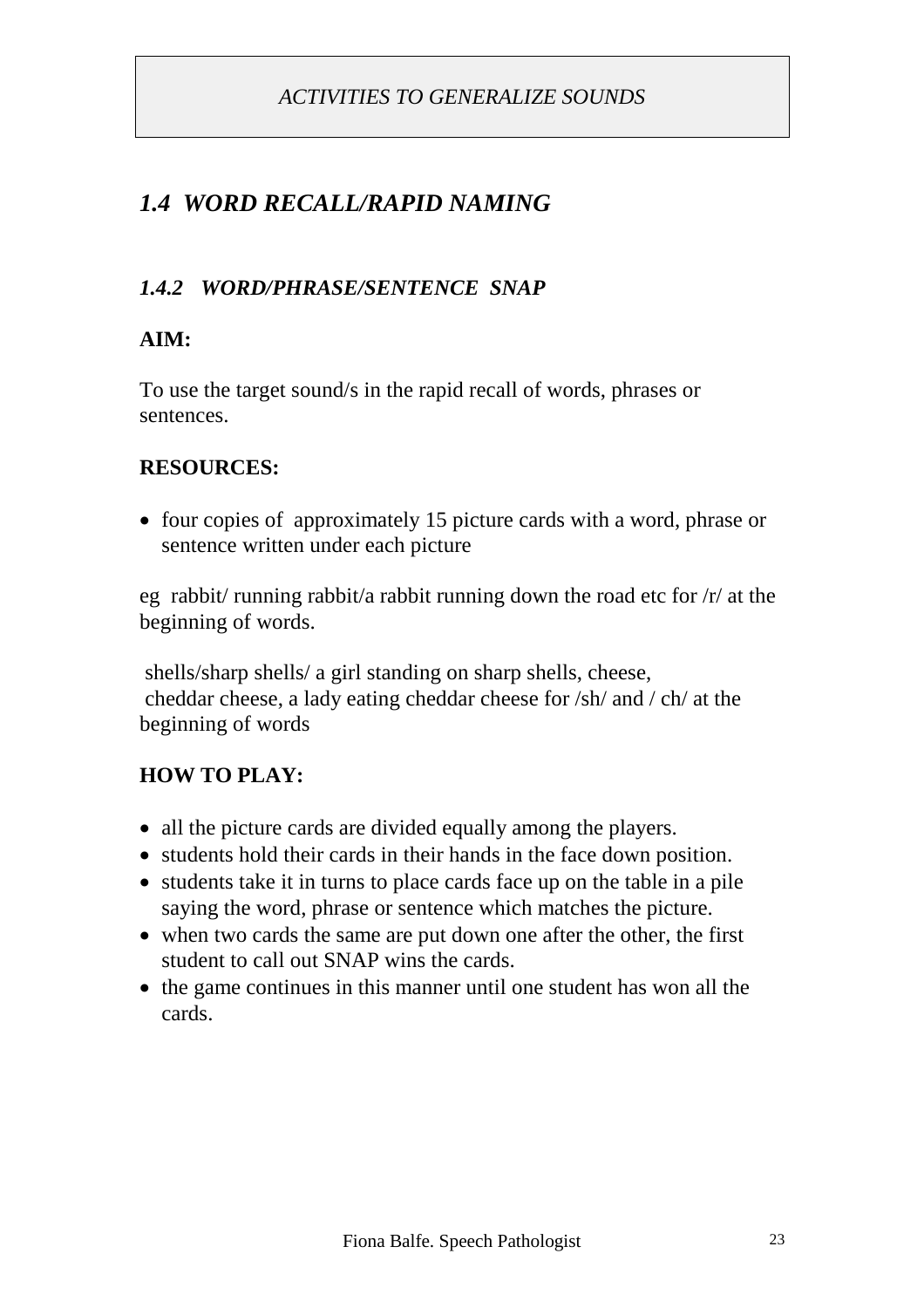# *1.4 WORD RECALL/RAPID NAMING cont.*

#### *1.4.3 RAPID WORD RECALL*

**AIM:** *To use the target sound/s in rapid recall of names from a category*

#### **RESOURCES:**

 picture cards on categories such as food/animals/body parts/household items/transport/ clothes.

eg. COMPIC picture cards pictures from magazines

#### **HOW TO PLAY:**

- use a large number of cards from the one category eg. animals.
- discuss with the students how the cards could be divided into different sub groups and how some animals will fit in more than one group.

eg. animals that swim in the water

farm animals Australian animals animals that you might see at the zoo animals that can fly

- remove the cards from view.
- put numbers in a box that correspond to the number of students playing.
- each student draws a number.
- ask student 'number one' to recall as many labels as possible in one minute/two minutes etc. on the chosen theme. eg. animals.
- continue until all students have had a turn then return the numbers to the box and ask the students to draw another number.
- repeat the activity with each student trying to improve on his/her score.
- the activity can be repeated over a number of sessions using the same category*.* Alternatively different categories can be brainstormed.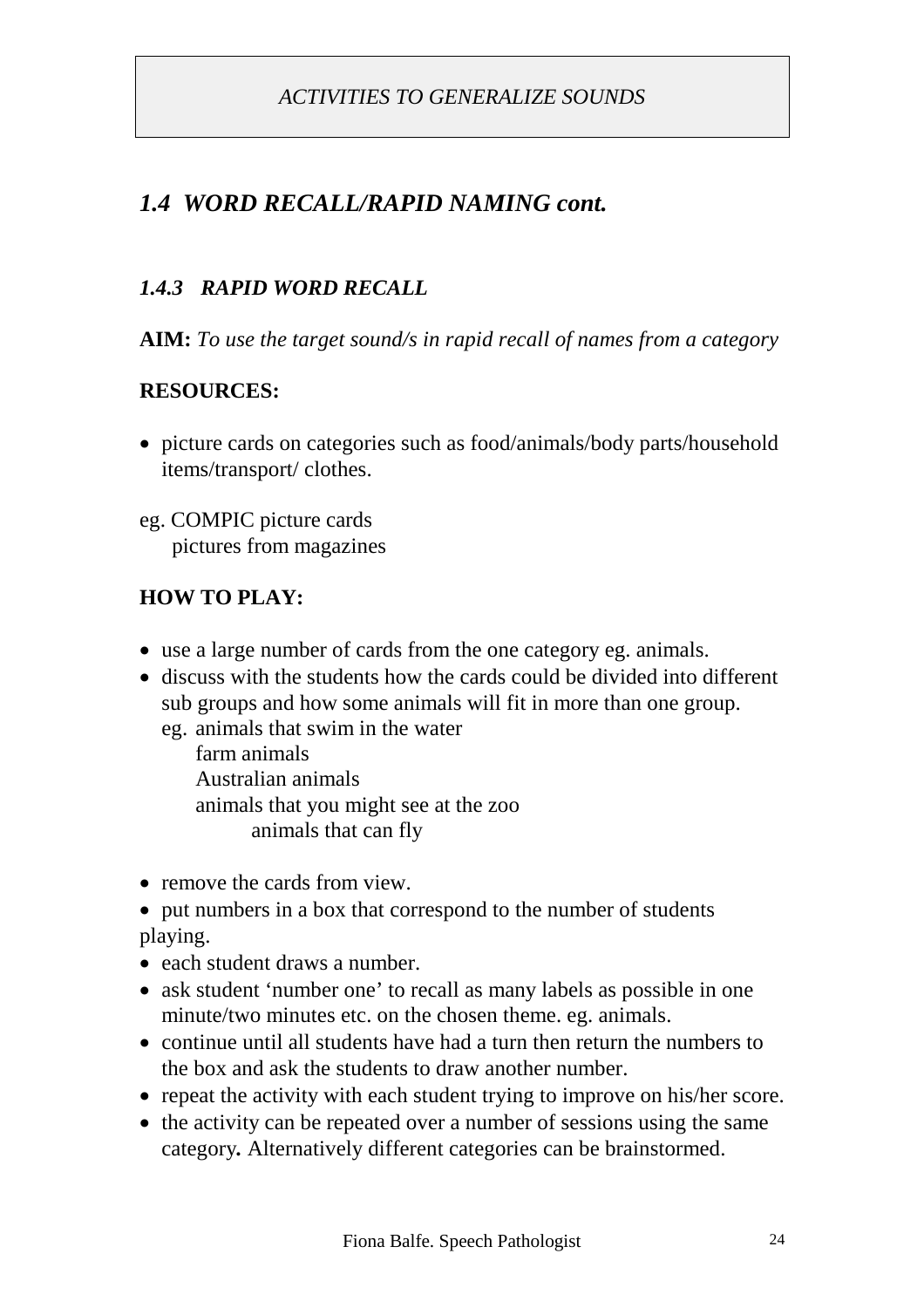# *1.4 WORD RECALL/RAPID NAMING cont.*

#### *1. 4.4 PRACTISING NAMES RELATED TO INTERESTS/SUBJECT AREAS/LOCAL ENVIRONMENT*

**AIM***: To use the target sound/s in recalling a list of names.*

#### **RESOURCES:**

street directory */*atlas/football guide/T.V. guide

# **HOW TO PLAY:**

- This may be done as an untimed or a timed activity See 1.4.1 above
- Choose from one or more of the themes below

#### *geography/school/local environment*

- names of streets/roads around the students' neighbourhood
- names of streets/roads travelled to get to school
- school subject names
- Australian states and territories/ capital cities
- counties of the world

#### **music/arts**

- names of all the ballet positions
- musical terms /musical instruments in the orchestra
- names of favourite groups/songs

#### **sport**

- names of V.F.L. football teams/basket ball teams/soccer teams
- names of players in team/s followed
- names of 'player positions' in football/cricket/basketball/soccer etc

#### **television**

T.V. characters/ favourite T.V. shows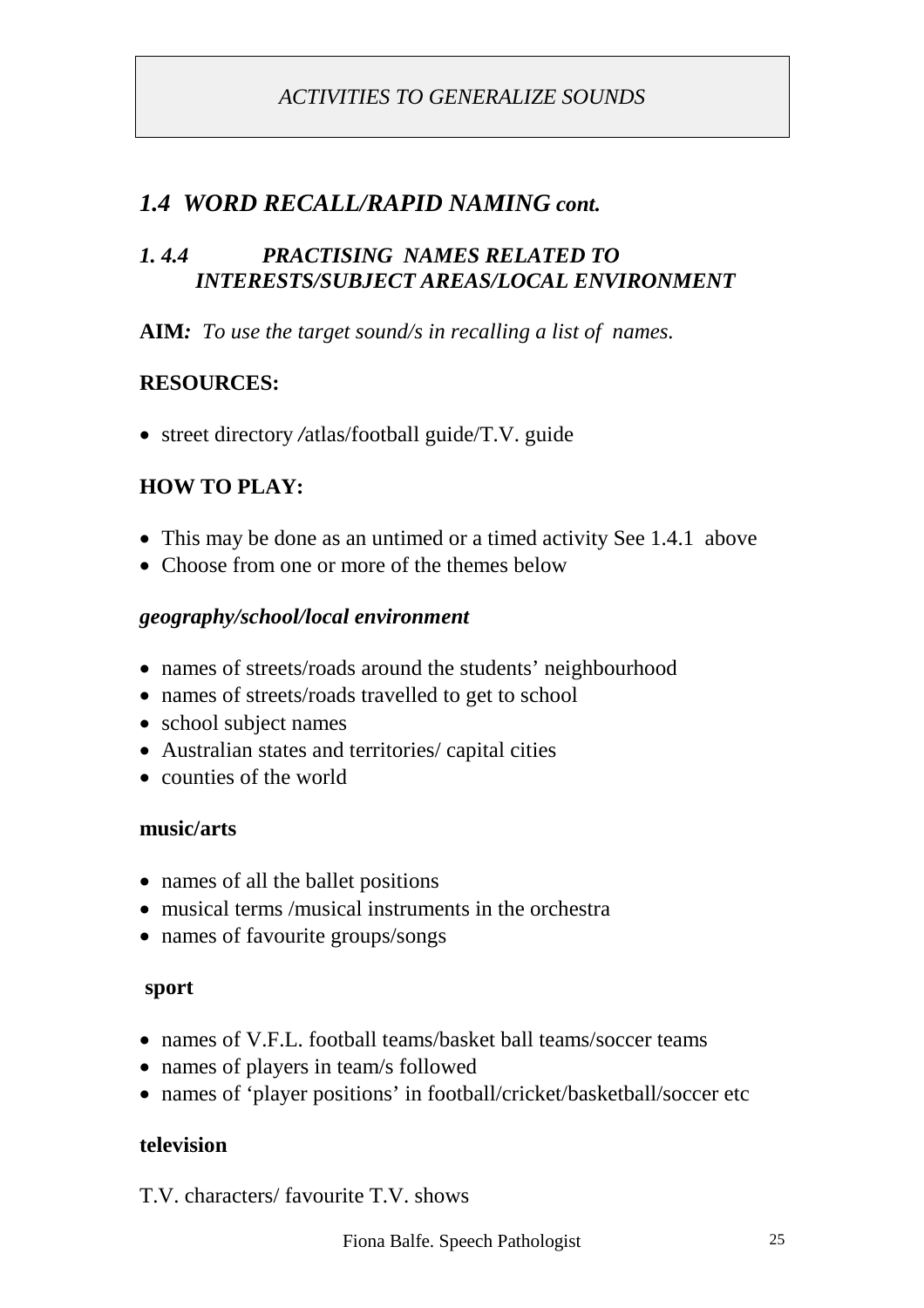# *1.5.1 WHAT'S THE TIME MR WOLF?*

*This game can be played with a whole class.*

## **AIM:**

To use the target sound/s in repetitive questions and statements

#### **RESOURCES:**

• Mr Wolf mask (optional)

## **HOW TO PLAY:**

- one child is chosen to be 'Mr Wolf'
- 'Mr Wolf' stands at the front of the room with his/her back to the group
- the group stand as far away from 'Mr Wolf' as they can behind a line marked on the floor.
- the group chant "What's the time 'Mr Wolf?' in unison.
- 'Mr Wolf' replies "...... o' clock" using a number between one and twelve eg. three o' clock
- the group then take the same number of steps towards 'Mr Wolf' as 'Mr Wolf?' used in his/her reply eg. if 'Mr Wolf' replied "three o' clock" the group would take three steps
- the game continues in this way until 'Mr Wolf' feels that the group is very close to him/her.
- the next time the group chants "What's the time 'Mr Wolf?', 'Mr Wolf?' calls out "Dinner time" and runs and tags as many students as possible.
- any students who are tagged sit to the side and watch as the game starts again with those students who escaped being tagged.
- the game continues until only one student is left and this student is the winner or becomes the new 'Mr Wolf?'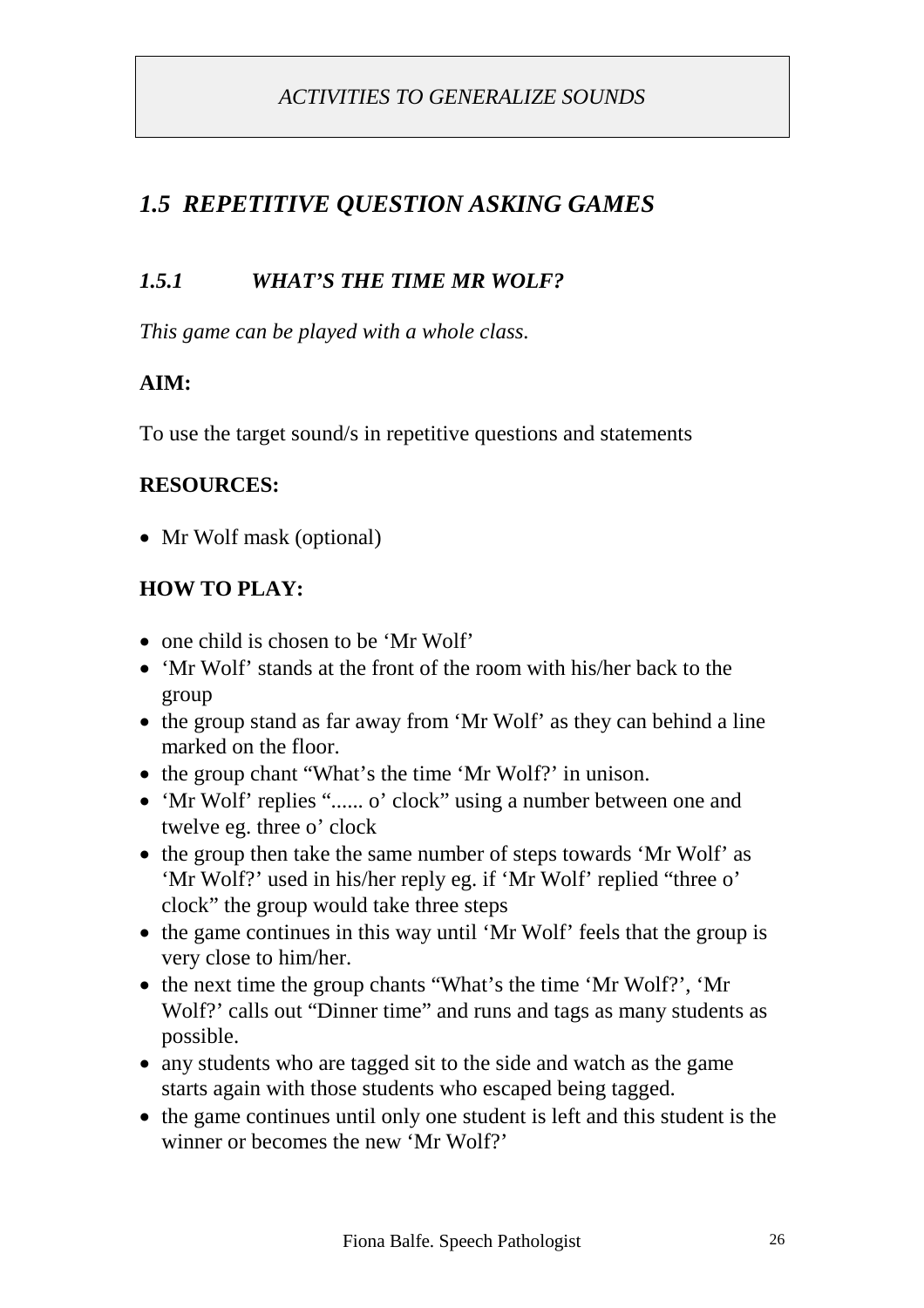# *1.5 REPETITIVE QUESTION ASKING GAMES cont.*

# *1.5.2 PLEASE MR CROCODILE*

*This game can be played with a group or the whole class.*

#### **AIM:**

To use the target sound/s in repetitive questions and statements.

#### **RESOURCES:**

• Mr Crocodile mask (optional)

# **HOW TO PLAY:**

- one child is chosen to be 'Mr Crocodile'
- 'Mr Crocodile' stands facing the other students who stand side by side in a line.
- the group chant "Please 'Mr Crocodile' may I cross the water/river?' in unison.
- 'Mr Crocodile' chants his reply which has a condition to it "Only if you ................." eg. only if you are wearing red/have blue eyes etc.
- all the students who match the condition given by 'Mr Crocodile' have to try and run past 'Mr Crocodile' without being tagged.
- any students who are tagged join 'Mr Crocodile' and help him to catch other students when they run.
- the game continues with students asking 'Mr Crocodile' if they may cross the water. On each turn 'Mr Crocodile' gives a different condition eg. " only if you have black shoes and those students try to run past him and his helpers.
- the game continues until only one student is left and this student is the winner or becomes the new 'Mr Crocodile'

#### VARIATION:

 A variation of this game is based on the story of the "Three Billy Goats Gruff"

the game is played exactly the same as above but the students chant "Please Mr Troll, may I/we cross your bridge".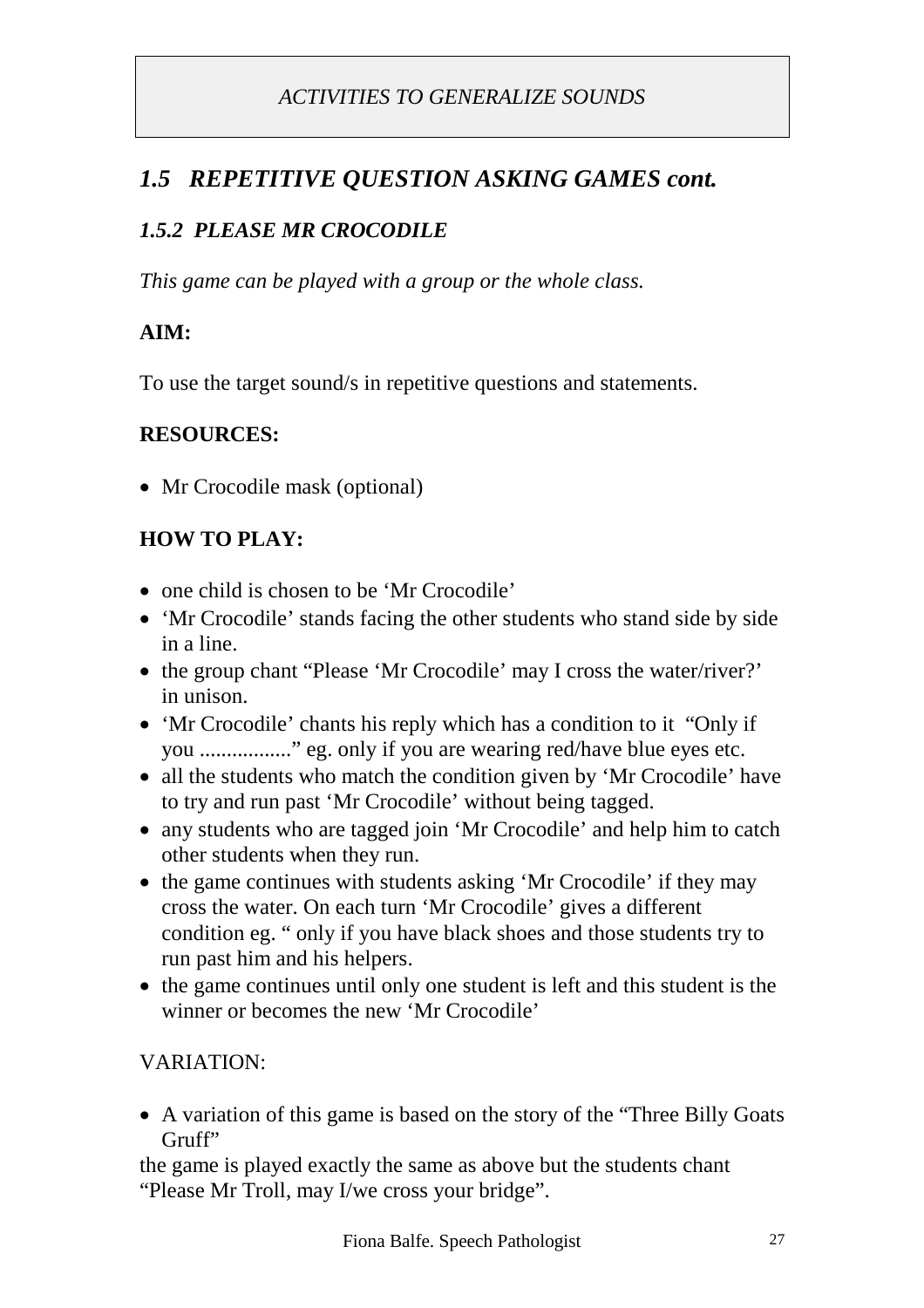# *1.5.3 WHOSE THAT BANGING ON MY DOOR?*

*This game can be played with a large group or the whole class.*

# **AIM:**

To use the target sound/s in repetitive questions and statements.

## **RESOURCES:**

a blindfold (optional)

# **HOW TO PLAY:**

- one student is chosen to be 'The Grumpy Old Man' and is blindfolded or shuts his/her eyes while another student knocks on a table/door nearby.
- 'The Grumpy Old Man' calls out "Who's that banging on my door"
- the other students all reply "Not me, Grumpy Old Man"
- 'The Grumpy Old Man' then asks Yes or No questions to determine which student knocked on the door eg. Are you a boy? etc.
- the student replies "Yes/No, Grumpy Old Man". The student can try to trick 'The Grumpy Old Man' by changing his/her voice.
- the game continues in this way until 'The Grumpy Old Man' thinks he knows who knocked on his door.
- he is only allowed one guess at the child eg. Are you Sam?
- another student then has a turn at being 'The Grumpy Old Man'

## VARIATION:

Other characters can be substituted for 'The Grumpy Old Man' to suit the target sound/s eg. 'The Grumpy Old Lady' , 'Scary Mr Dinosaur' etc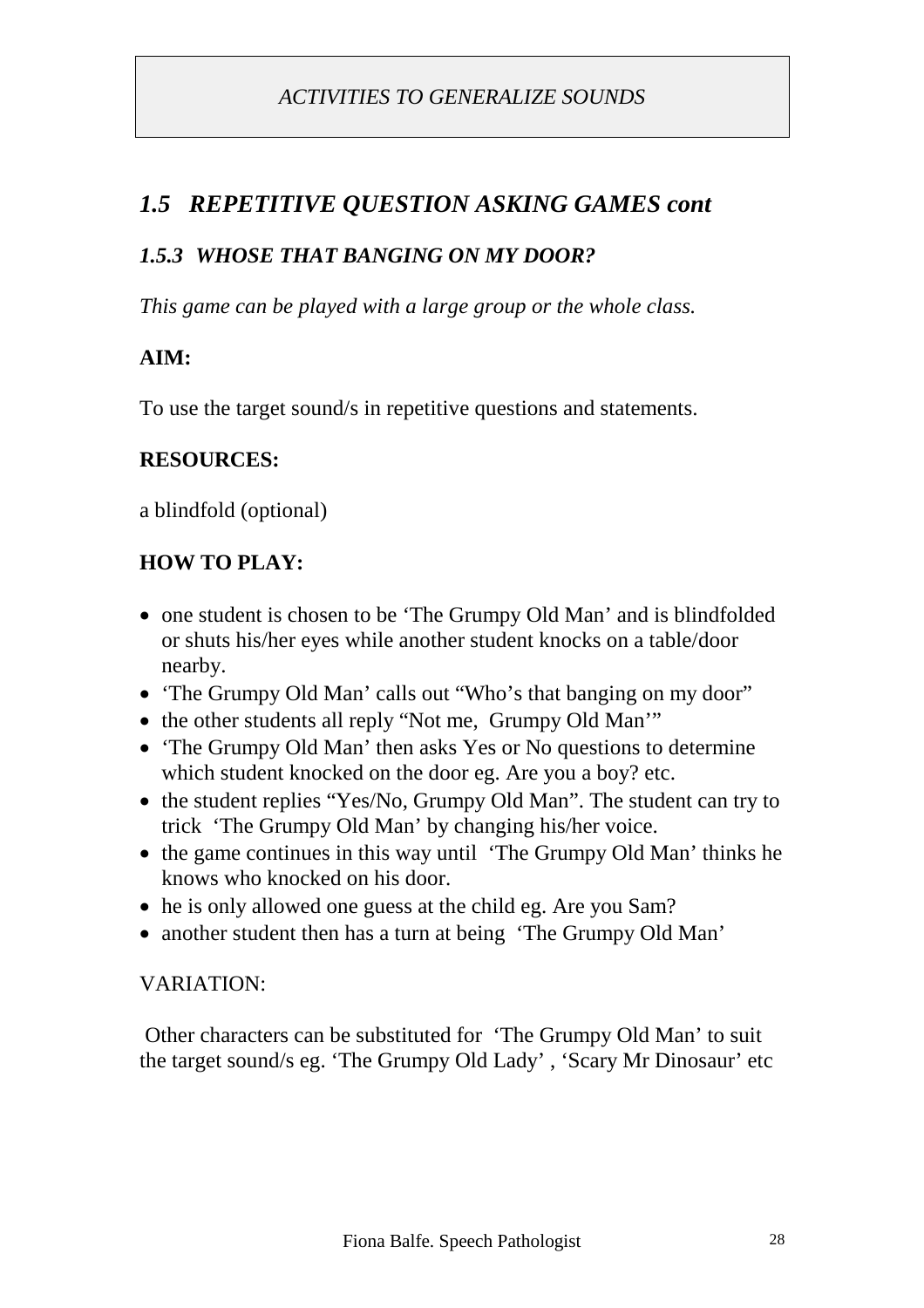# *1.5.4 I SPY WITH MY LITTLE EYE*

# **AIM:**

To use the target sound/s in repetitive questions and statements.

#### **RESOURCES:**

• I spy books: Rhymes by Jean Marzollo and pictures by Walter Wick and Scholastic

> I spy/ I Spy Little Book I spy Mystery I Spy Fantasy

- a poster with pictures pasted from magazines
- a picture showing a scene eg. a farm/ shopping picture etc. from a children's book, magazine etc
- use what can be seen in the room or through the window

# **HOW TO PLAY:**

- select one of the above resources
- one student is chosen to be the leader and starts the game by choosing an object and saying " I spy with my little eye something beginning with "
- eg. If the object is a ball, the student would say "I spy with my little eye something beginning with /b/.
- the other student/s take it in turns to guess what the mystery object is using a particular question form eg. Is it a .........../ I think it is a ......... . Am I right?
- the first person to guess correctly becomes the new leader.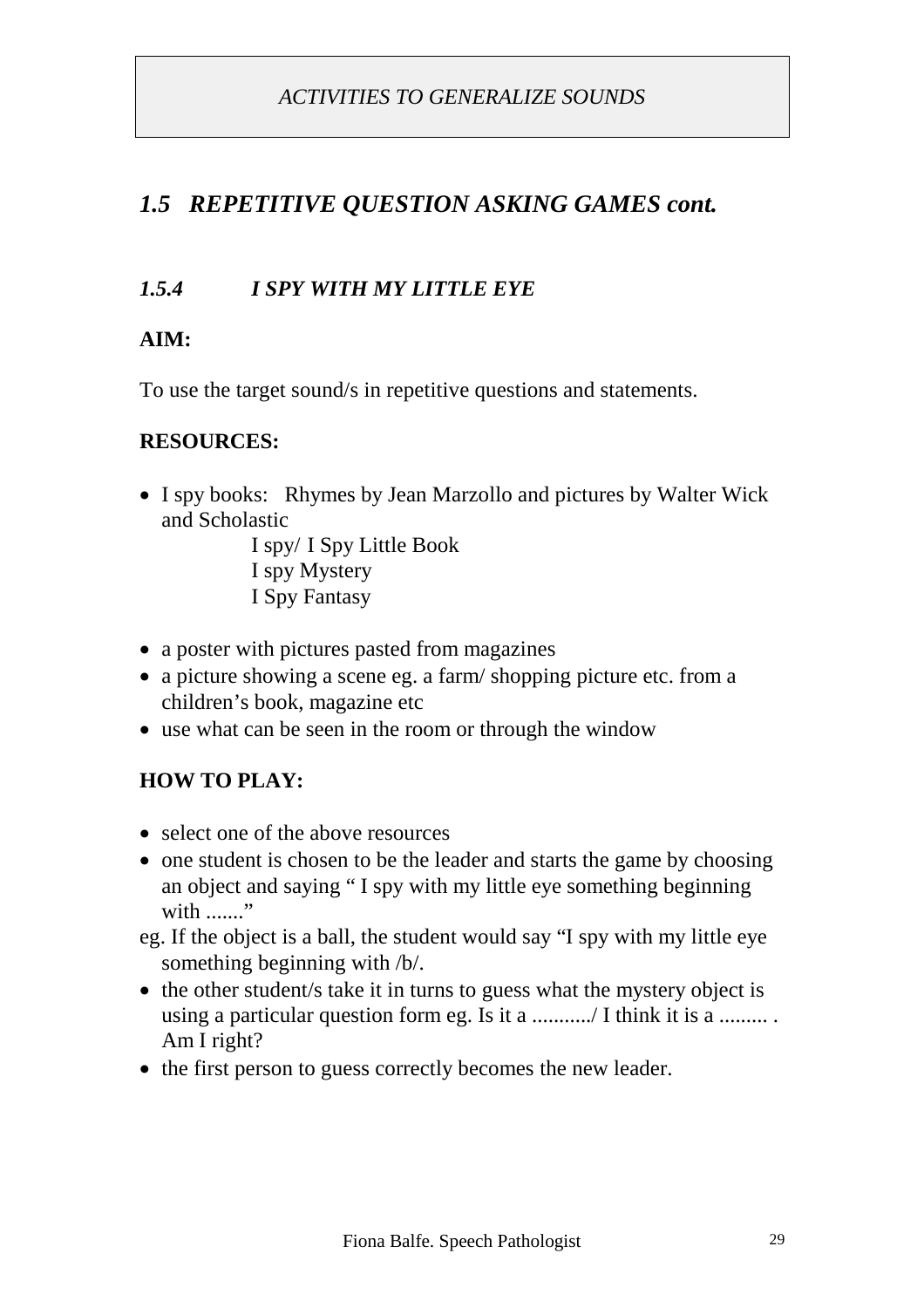*In the following 'Question Asking' games, cue cards can be used to assist students to think of questions. These cards can be illustrated or COMPICed to provide visual cues to those with beginning reading skills.*

*Choose from the following cue cards.*

*What is it made of? What shape is it? -eg. Is it made of plastic? -eg. Is it round?*

*What colour is it? Does it belong to a category? -eg. Is it blue? eg. Is it as animal?*

*What does it feel like? What is it's function/use? eg. Is it soft? -eg. Is it used to carry things?*

*Does it have different parts? Does it move? eg. Does it have legs?*

*eg. Is it someone on T.V. eg. Can it bark?*

*When do you use it/see it? Does it make a noise/sound?*

*Where do you find it? What size is it? eg. Is it something found inside a house? eg. Is it big?*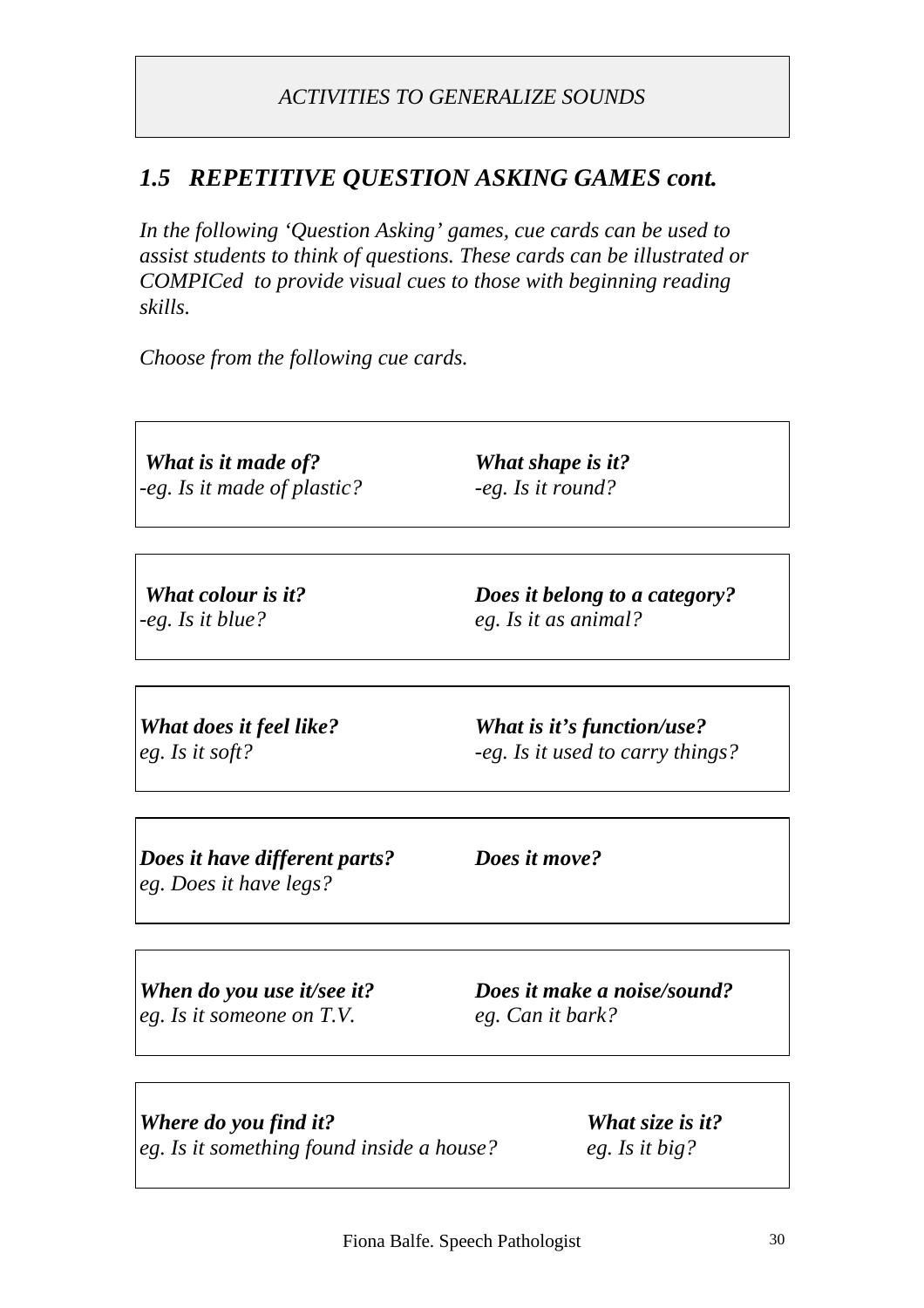# *1.5.5 WHAT AM I ?*

## **AIM:**

To use the target sound/s in repetitive questions and statements

#### **RESOURCES:**

• assorted objects or pictures

# **HOW TO PLAY:**

- discuss with the students that only questions which are answered with 'yes' or 'no' can be asked.
- one student is chosen to be the leader and starts the game by choosing an object or picture while the other students shut their eyes.
- the leader then asks "What am I?"

students take it in turns to ask a Yes or No question about the object/picture. eg. Is it an animal? Does it have long hair?

- the game continues in this way until someone is ready to guess what the mystery object/picture is. " Is it a ........ ?.
- this guess can only be done on a student's turn.
- each student has only one chance to ask what the mystery object/picture is, so if the guess is incorrect, this student is out of the game.
- if correct, this student becomes the new leader.

#### *VARIATION:*

- the game is played with two students who both select a mystery object or picture which they hide.
- the students compete to be the first to guess their opponent's mystery object/picture.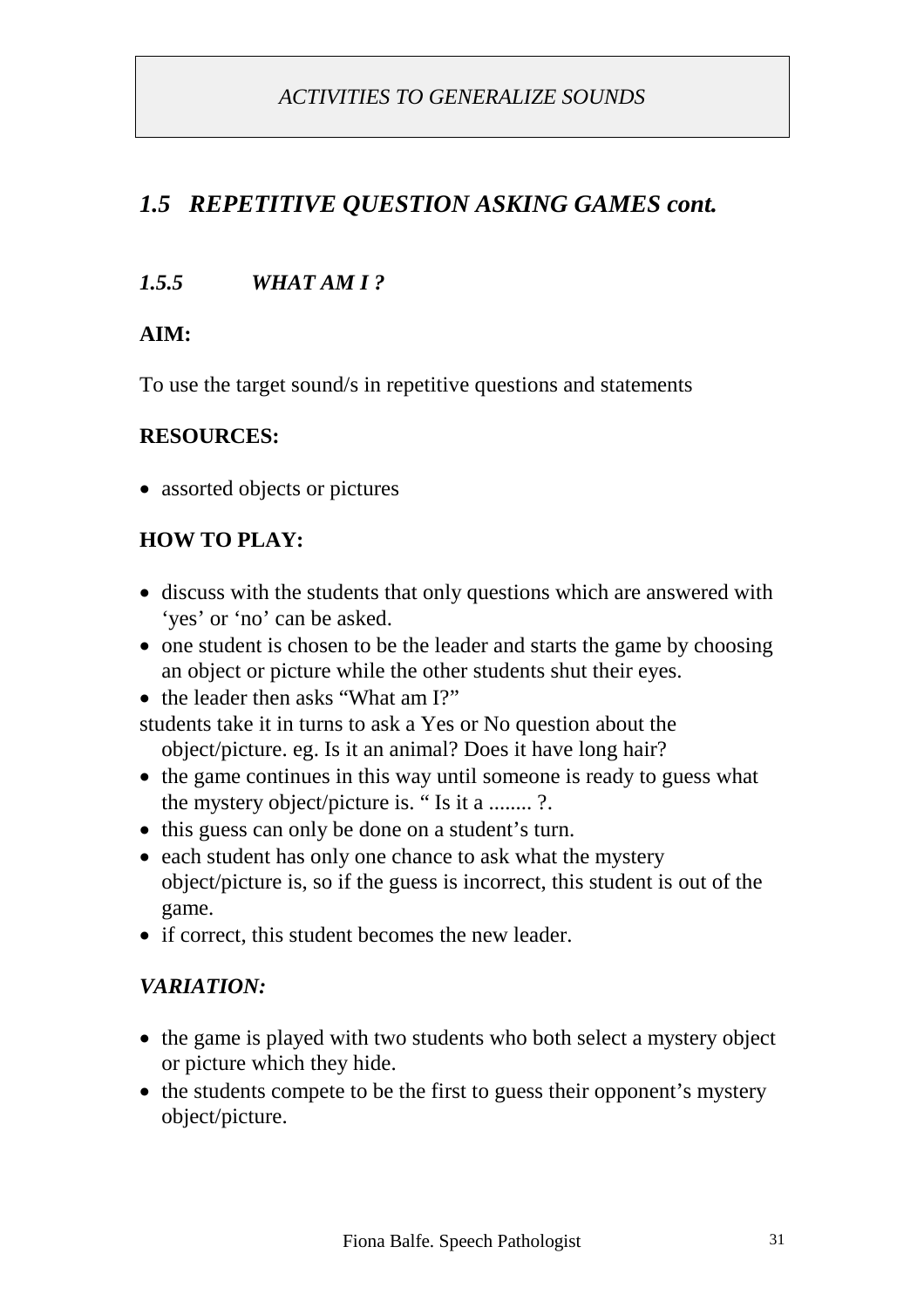# *1.5.6 WHAT AM I? GAMES USING A SPECIFIC THEME.*

*The following games are a variation on the above game 1.5.5. They are played in the same way with the exception that the objects or pictures which are used are taken from the one category or theme.*

*Theme: eg. What animal am I?*

#### *RESOURCES*

- toy animals
- COMPIC animals pictures
- pictures from magazines
- animal stickers from the Steve Parish books "*Rainforest", "Bushlands", "Wetlands" and "Seashore"*

#### *Other Theme Ideas:*

*What toy am I? What food am I? What clothing am I? What vehicle am I? What piece of furniture am I? What tool am I? What body part am I?*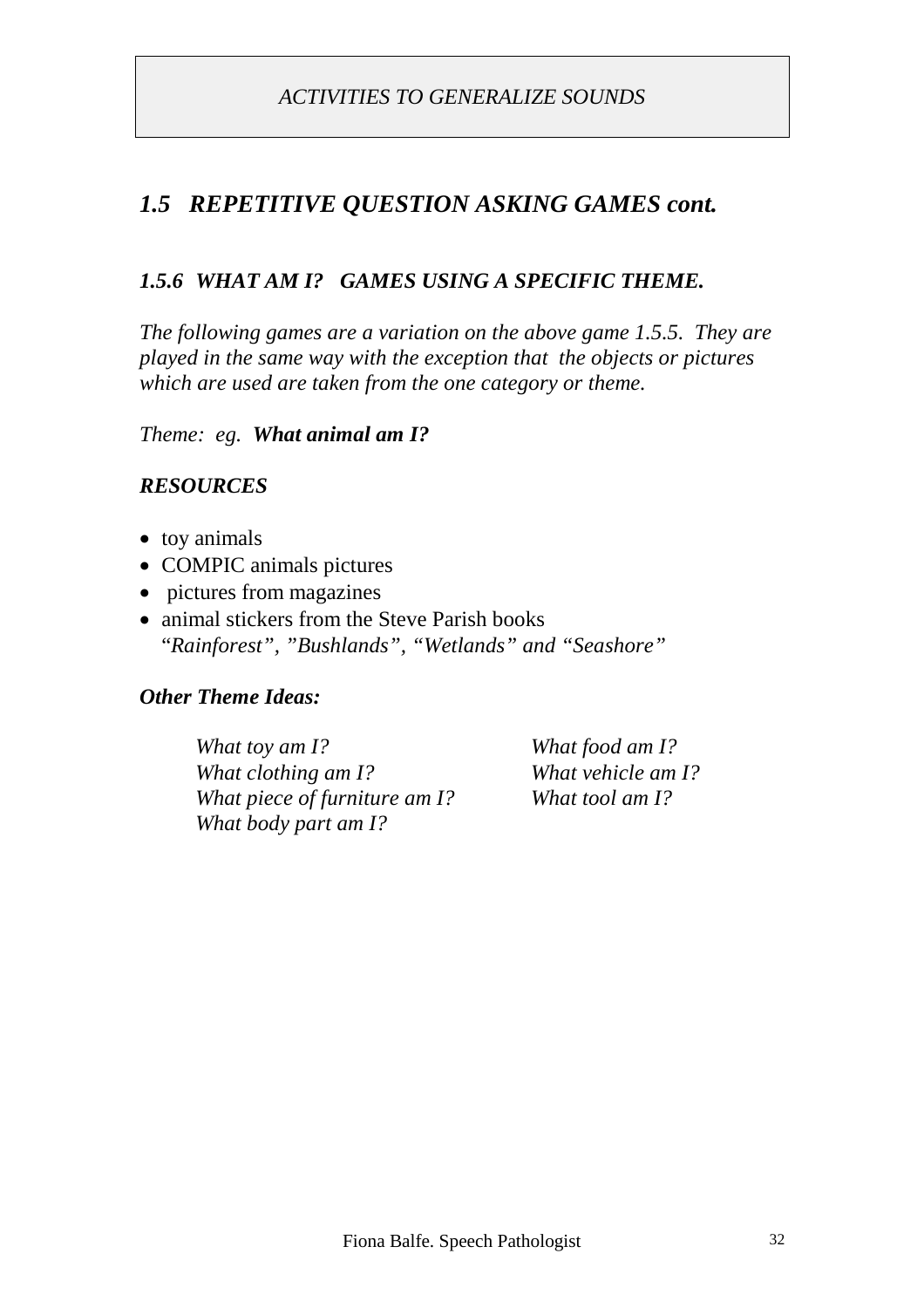# *1.5 REPETITIVE QUESTION ASKING GAMES cont.*

## *1.5.7 I CAN SEE SOMETHING THAT YOU CAN'T SEE.*

*This is a variation on the above games except that the objects can only be felt.*

**AIM:** To use the target sound/s in repetitive questions and statements

#### **RESOURCES:**

- A bag of mixed objects in a 'feelie' bag
- Cardboard cutouts from "No Peeking" by Ravensburger

#### **HOW TO PLAY:**

- select one of the above resources.
- discuss that only questions which are answered with 'yes' or 'no' can be asked.
- one student is chosen to be the leader and starts the game by choosing an object and saying " I can see something that you can't see".
- students take it in turns to feel the object and to ask a Yes or No question about it.

eg. Is it an animal? Does it have long hair?

- the game continues in this way until someone is ready to guess what the mystery object is. This guess can only be done on a student's turn. " Is it a ........ .
- each student has only one chance to ask what the mystery object is, so if the guess is incorrect, this student is out of the game.
- if correct, this student becomes the new leader.

#### *VARIATION:*

- the game is played with two students who both select a mystery object.
- The students compete to be the first to guess their opponent's mystery object.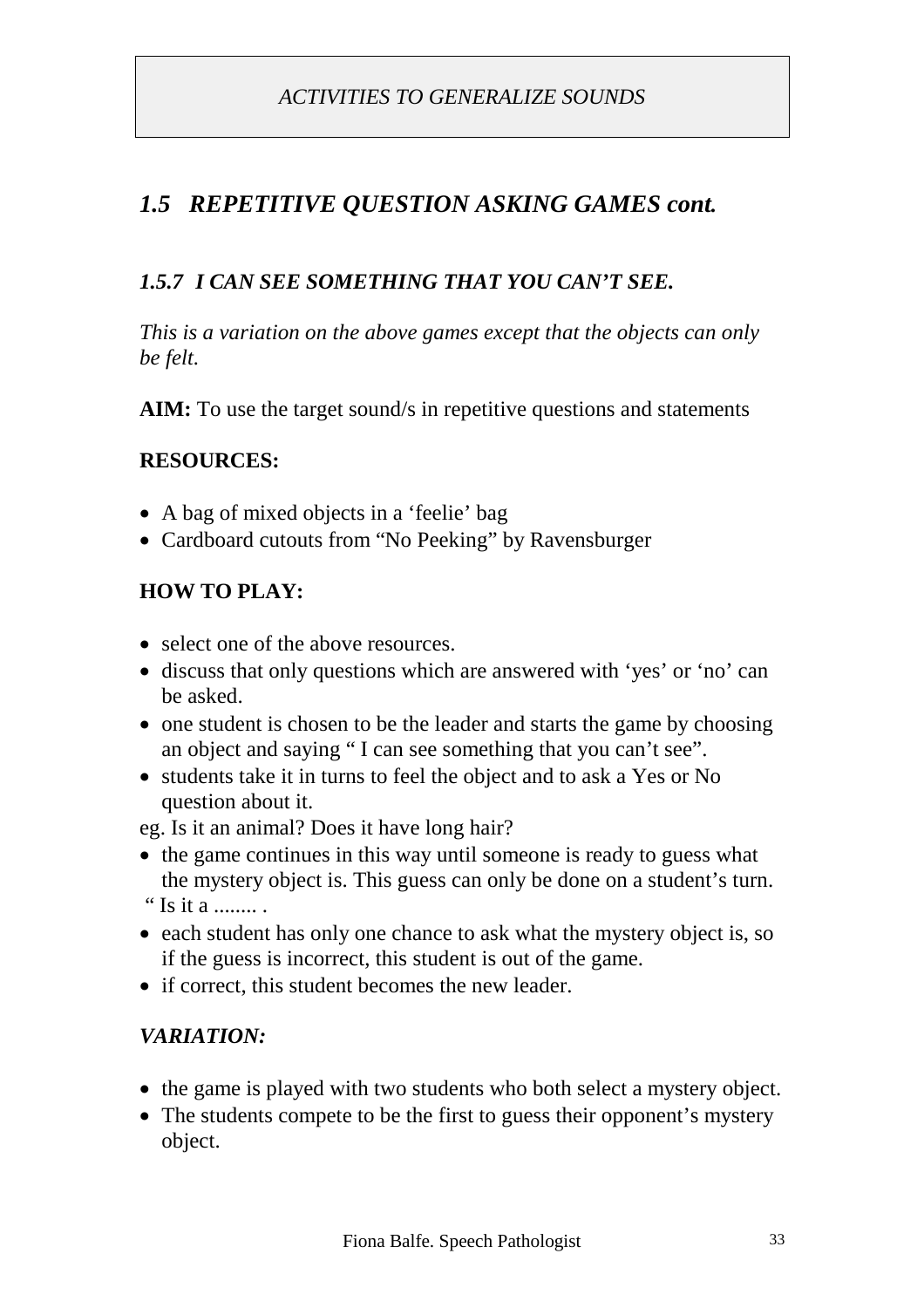# *1.5 REPETITIVE QUESTION ASKING GAMES cont.*

# *1.5.8 WHO AM I?/I AM THINKING OF SOMEONE.*

**AIM:** To use the target sound/s in repetitive questions and statements

#### **RESOURCES:**

- Ask the student/s to bring pictures of people known eg. politicians, family members, friends, film stars, pop groups etc
- A selection of pictures of the student's favourite T.V. personalities or characters in T.V. shows.

# **HOW TO PLAY:**

*In this activity the leader pretends to be a person and the other students ask questions to discover the leader's identity*

- A 'game sentence' is chosen to fit the sound/s which are to be practised. eg. "I am thinking of someone/ that you can't see" "I am thinking of someone who is in this picture" etc
- discuss the personalities or characters in the pictures
- discuss that only questions which are answered with 'yes' or 'no' can be asked.
- pictures of the people are placed faced down on the table. If possible use pictures from different groups eg. a musician, a politician etc.
- one student is chosen to be the leader and starts the game by choosing a mystery picture which is not shown to the other players.
- the leader then says the game sentence eg. " I am thinking of someone"
- the other students take it in turns to ask a Yes or No question about the person eg. Is it a male/man? Is it a person on T.V?
- the game continues in this way until someone is ready to guess who the mystery person is. This guess can only be done on a student's turn.

eg. " Is it ........ . ? Is the mystery person......?

- each student has only one chance to ask who the mystery person is, so if the guess is incorrect, this student is out of the game.
- if correct, this student becomes the new leader.

# *VARIATION:*

Play the game with two students who both select a mystery person and compete to be the first to guess their opponent's identity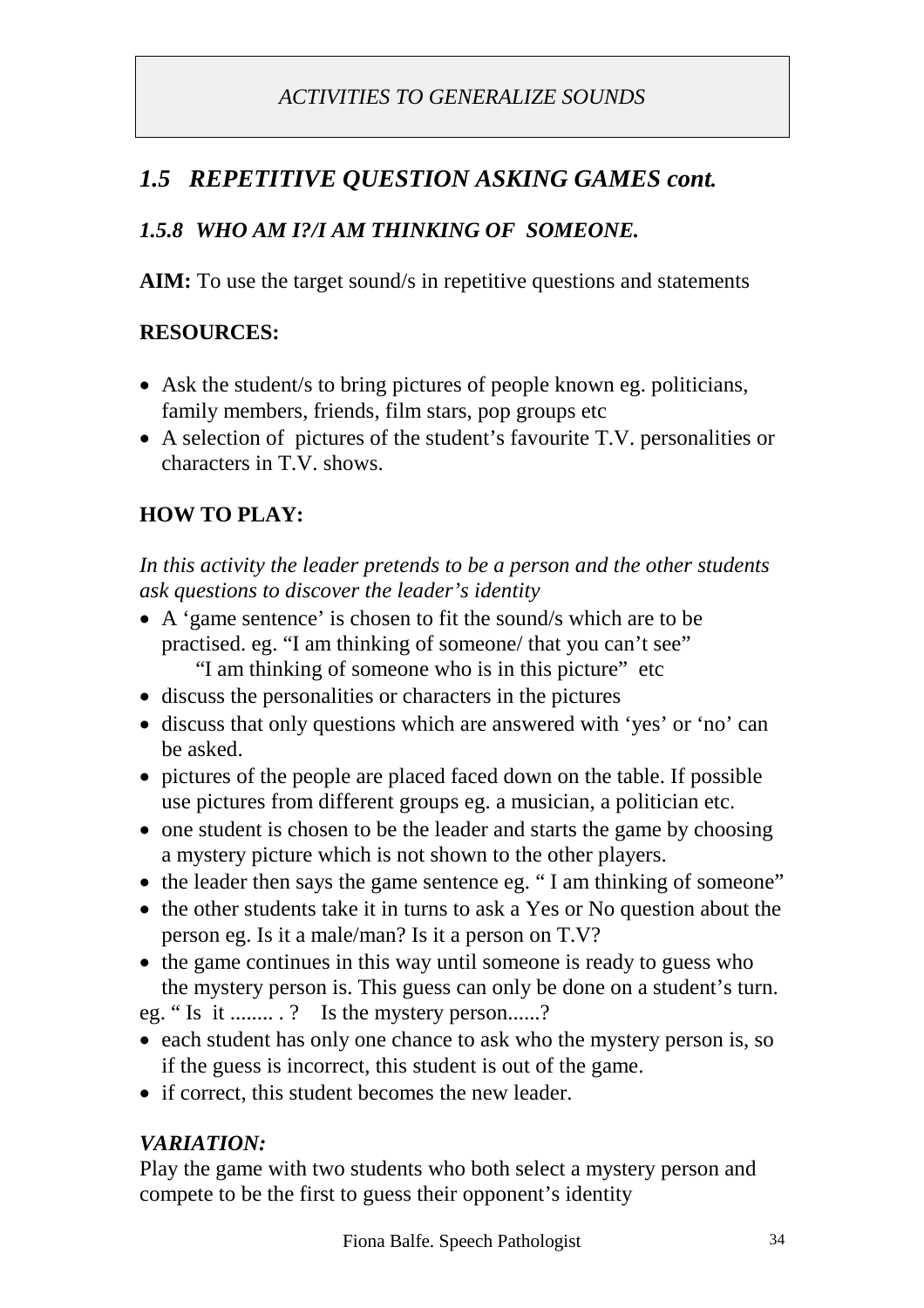# *1.12.9 'CELEBRITY HEADS' OR FAMOUS PEOPLE*

*This activity is played in the reverse to the previous activity. The leader wears a hat onto which a picture or the name of a person is placed and the leader asks questions to discover his/her identity.*

AIM: To use the target sound/s in repetitive questions and statements.

## **RESOURCES:**

- Ask the student/s to bring pictures of people known eg. politicians, family members, friends, film stars, pop groups etc.
- A selection of pictures of the student's favourite T.V. personalities or characters in T.V. shows.

*Names cards could also be used but these will not provide the visual clues which are needed with some students to assist them in formulating questions.*

 A party hat or head piece onto which a picture or word card can be clipped, pinned or blutacked.

# **HOW TO PLAY:**

- discuss the personalities or characters in the pictures.
- discuss that only questions which are answered with 'yes' or 'no' can be asked.
- one student is chosen to be the 'famous person' and puts on a headpiece/hat.
- the 'famous person' shuts his/her eyes while a picture is attached to the headband/hat.
- the 'famous person' then has to ask Yes or No questions until his/her identity is discovered.

eg. Am I a male/man? Am I a person on T.V?

- each question asked scores one point.
- the game continues with each student having a turn to be a 'famous' person'.

the winner is the student who discovers his/her identity with the least number of questions.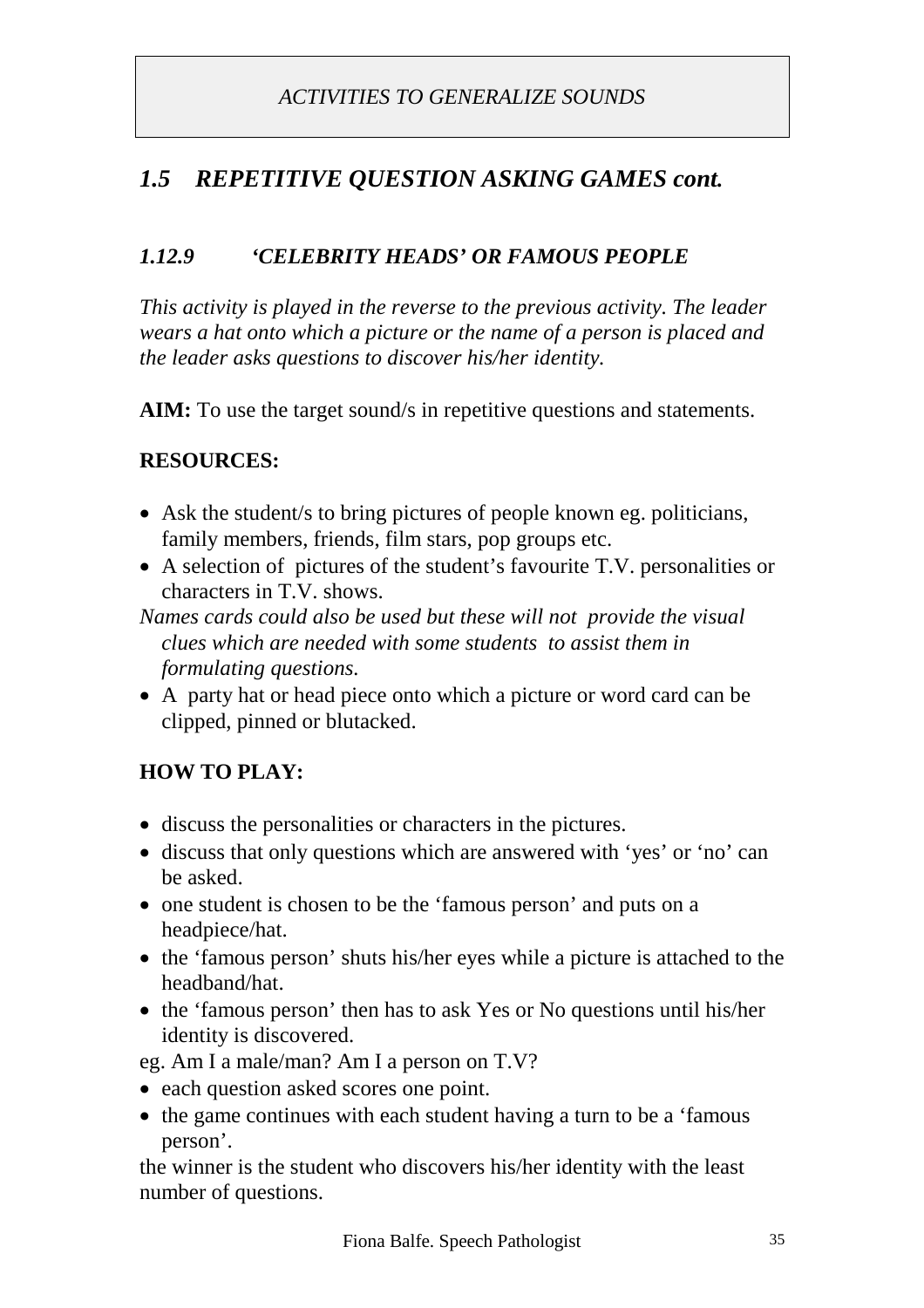# *1.5 QUESTION ASKING GAMES cont.*

# *1.5.10 CAN I HAVE? / HAVE YOU GOT?*

## **AIM:**

To use the target sound/s in repetitive questions and statements.

### **RESOURCES:**

- Commercial 'Happy Families' card games.
	- eg. Animal Families by Jigsaw Mr Men Happy Families by Roger Hargreaves Little Miss Families by Roger Hargreaves Animal Families by Four- of -a -Kind by Ravensburger
- 'Happy Family' Cards can be made to suit a particular target sound/s.

*Make four copies of approximately five animals/characters etc. Paste on cards and name each one ie. Mr...., Mrs....., Master........., and Miss........*

eg. for /s/ Mr Seal, Mrs Seal, Master Seal, Miss Seal Mr Horse, Mrs Horse, Master Horse, Miss Horse etc.

# **HOW TO PLAY:**

- each student is dealt five cards and the remaining cards are place face down in a pile on the table and the students look to see if they have any pairs. These are placed face up beside them on the table.
- one student is chosen to be the leader and starts the game by asking the student on his left for the pair of a card already in his/her hand ie. Can I have......? /Have you got.......?/Do you have.......? etc
- if the student has the card he replies "Yes I have got a ....." and hands over the card
- if the student doesn't have the card he replies "No I haven't got a ....." and the leader picks up a card from the pile on the table.
- the game finishes when one student has paired all his/her cards. the student with the most pairs is the winner.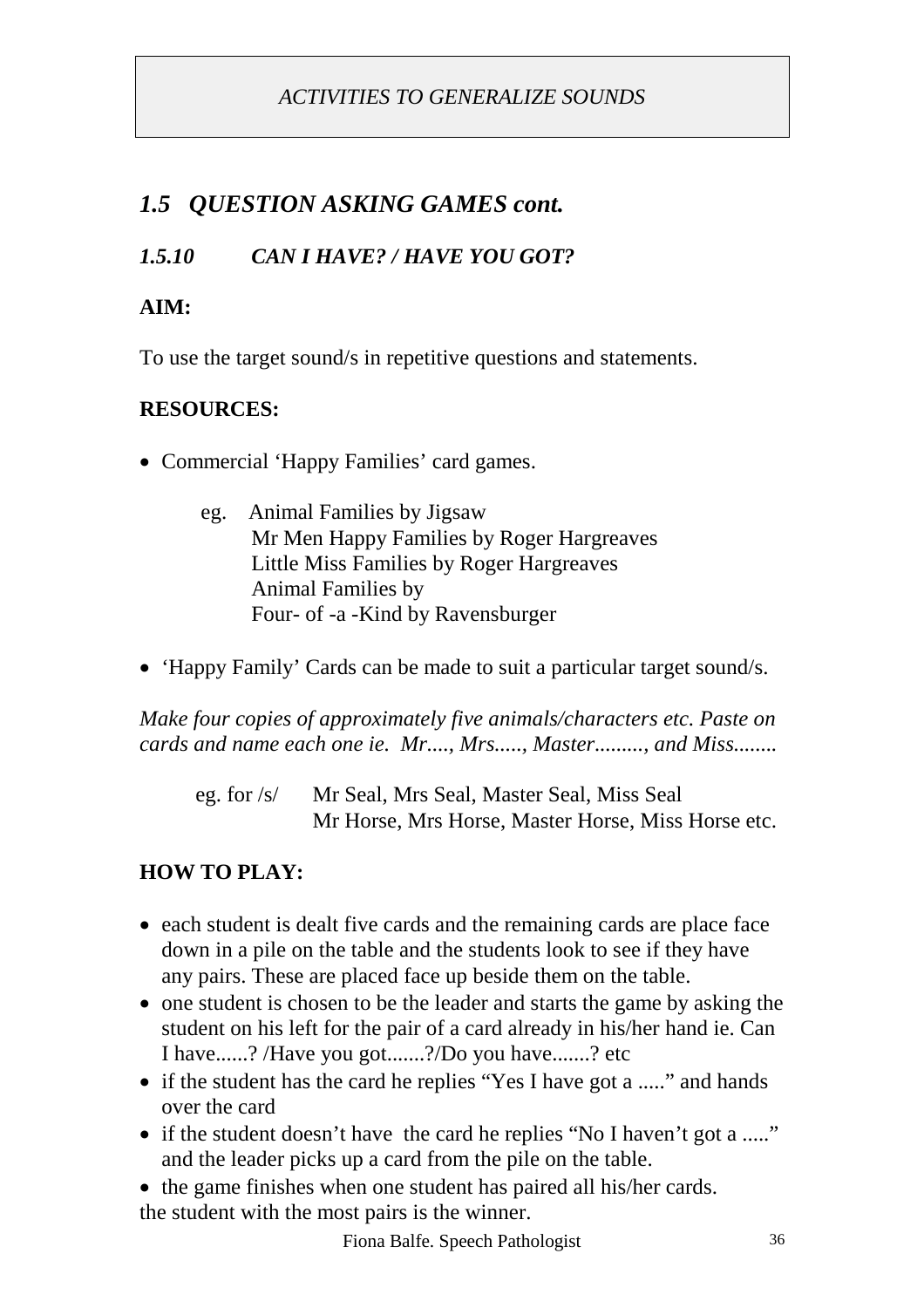# *1.5 REPETITIVE QUESTION ASKING GAMES cont.*

# *1.5.11 'GUESS WHO'*

### **AIM:**

To use the target sound/s in repetitive questions and statements.

### **RESOURCES:**

• Commercial game "Guess Who" or "Guess Who" Travel version by Milton Bradley.

# **HOW TO PLAY:**

*This game can be played with two players or with players divided into two teams.*

- discuss the different physical characteristics of the characters.
- discuss that only questions which are answered with 'yes' or 'no' can be asked.
- discuss the different forms of questions which would be useful eg. Is it a male/man? Is it a lady? Does she/he wear ........? Does he/she have.........? Has he/she got........?
- continue using the game instructions provided.

# **VARIATION:**

- If playing the game with more than two students divide the students into two teams.
- Students take it in turns to ask questions for the team.

# *1.5.12 COMMERCIAL QUESTION ASKING GAMES*

- Secret Square? by University Games
- What's My Name? by Ravensburger
- I spy by Educa
- Creatures and Critters by Helios
- 20 Questions for kids by University Games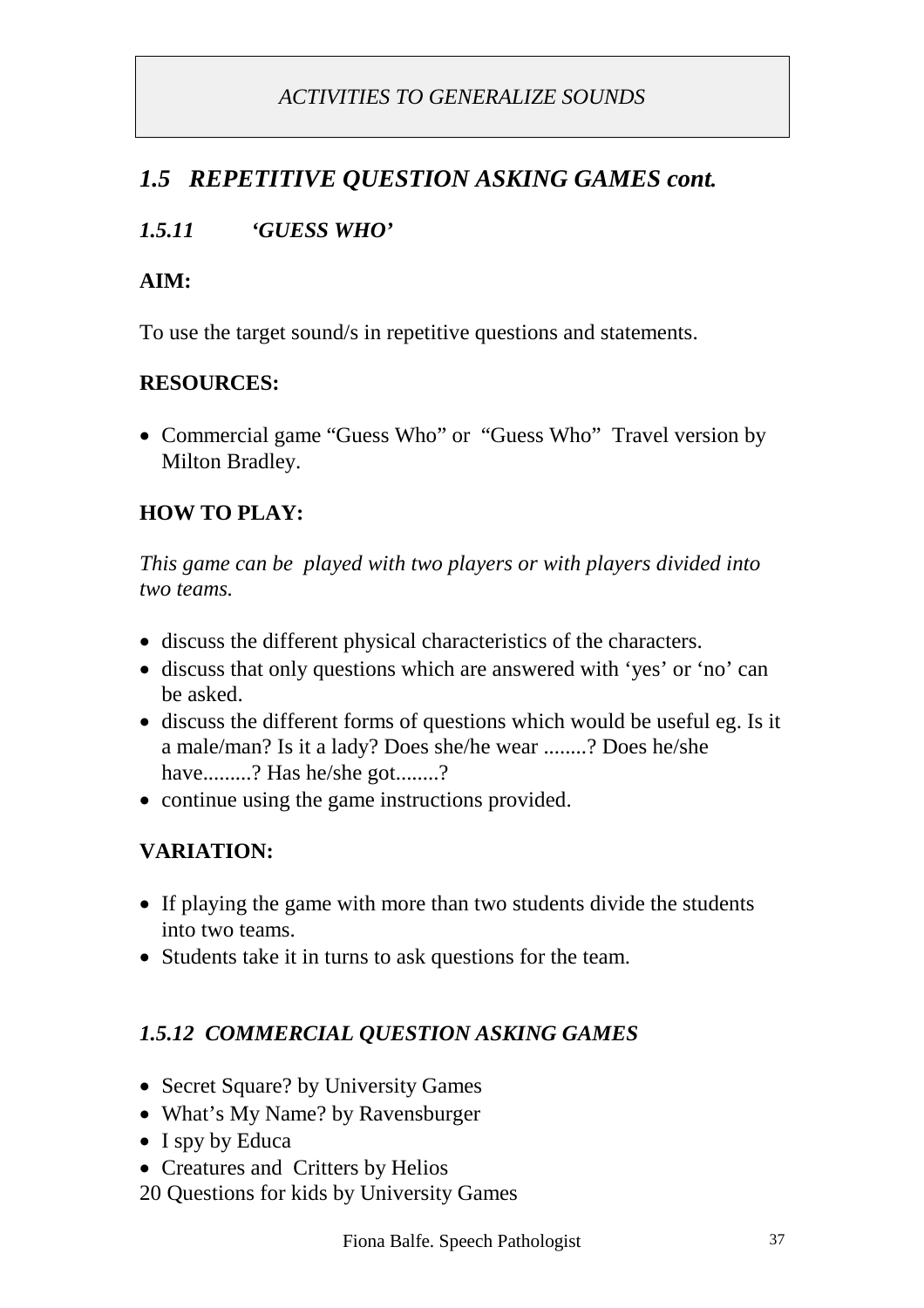# *1.5 REPETITIVE QUESTION ASKING GAMES cont.*

### *1.5.13 HIDDEN OBJECTS*

#### **AIM:**

To use the target sound/s a range of repetitive questions containing location words

#### **RESOURCES:**

- Australian Wetlands by Steve Parish *Wildlife Hide and Seek* pg. 19
- Australian Bushlands by Steve Parish *Where Am I?* pg. 19
- Australian Rainforest by Steve Parish *Where Am I?* pg. 20-21
- Rolf Heineman's Bizarre Brain Benders *El Magnifico's Rabbits* pg. 4 *Magpie Mayhem* pg. 12-13 *Face to face with painting* pg. 16-17 *Zany Zoo* pg. 20-21

#### **HOW TO PLAY:**

- choose a picture from one of the above resources
- one student is chosen to be the leader and chooses a 'mystery creature' without telling the other students what it is.
- students take it in turns to ask Yes/No questions about 'where' eg. Is the mystery creature swimming below the shark's head?
- the first student to guess the 'mystery creature' correctly becomes the next leader.
- $\bullet$  the game continues in this manner until at least five of the creatures have been used.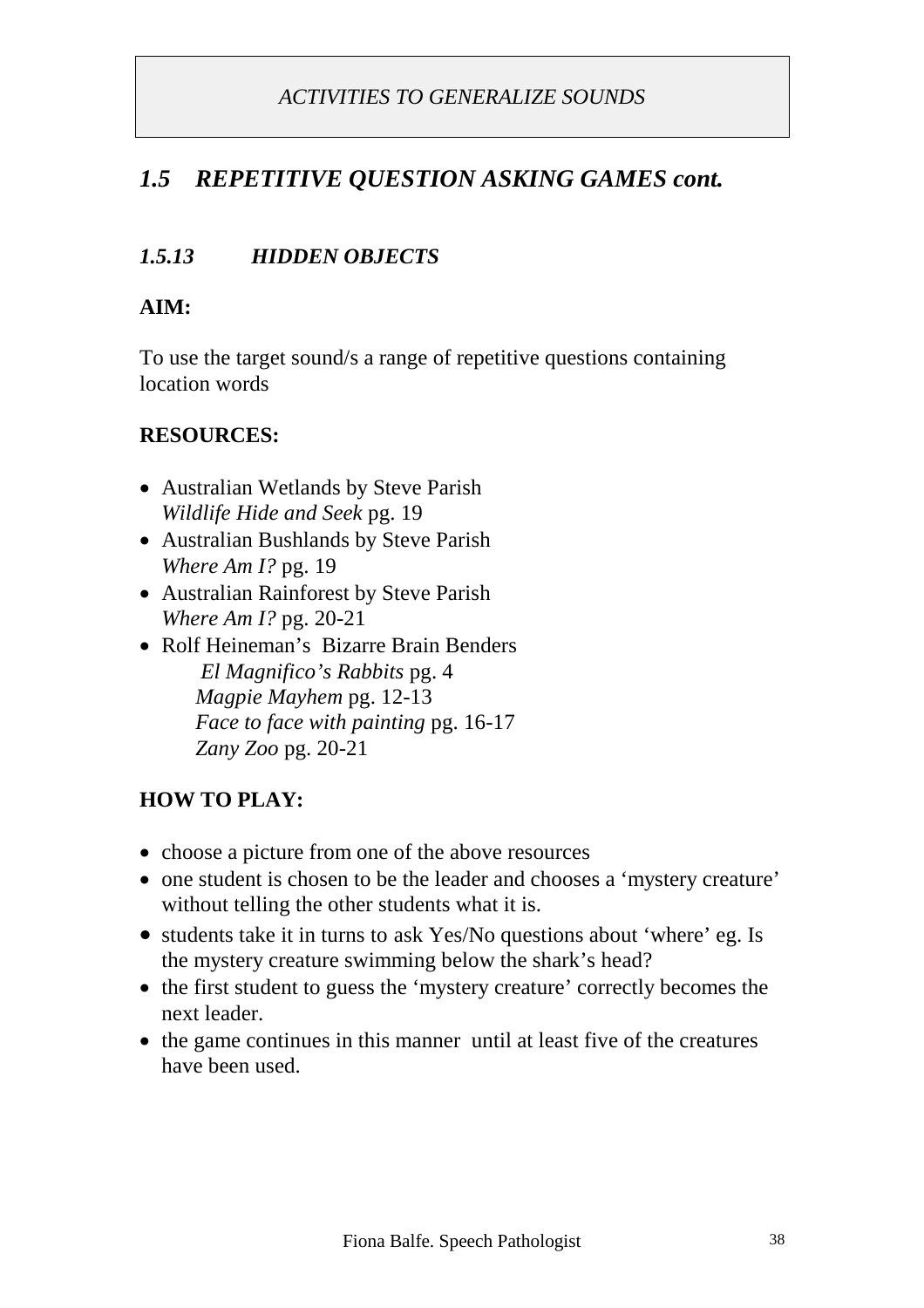# *1.5 REPETITIVE QUESTION ASKING GAMES cont.*

## *1.5.14 WHERE AM I?*

*This is played in a similar manner to 1.5.8 Who Am I? except that the leader hides a picture or object somewhere in the room. The other players then take it in turns to ask Yes/No questions to discover the object's location.*

# *1.5.15 ASKING QUESTIONS THAT CAN BE USED IN CLASSROOM*

- Take it in turns to ask each other questions pretending to be student and teacher.
- eg. Excuse me Mrs...... Can I/you please........
- Take it in turns to give each other messages pretending to be student and teacher.
- *eg.* Excuse me Mrs...... , Mr ....... asked/ wants to know if ..........
- discuss with the student/s, parents and/or class teachers with whom and when this practise could be carried out.

# *1.6 LEARNING A POEM/PARTS IN A PLAY*

*Memorizing a poem or song at a similar skill level to learning action songs and rhymes but will appeal more to older students.*

*Memorizing the parts in a play can be very useful for those older students who find it difficult to progress to level 2 activities.*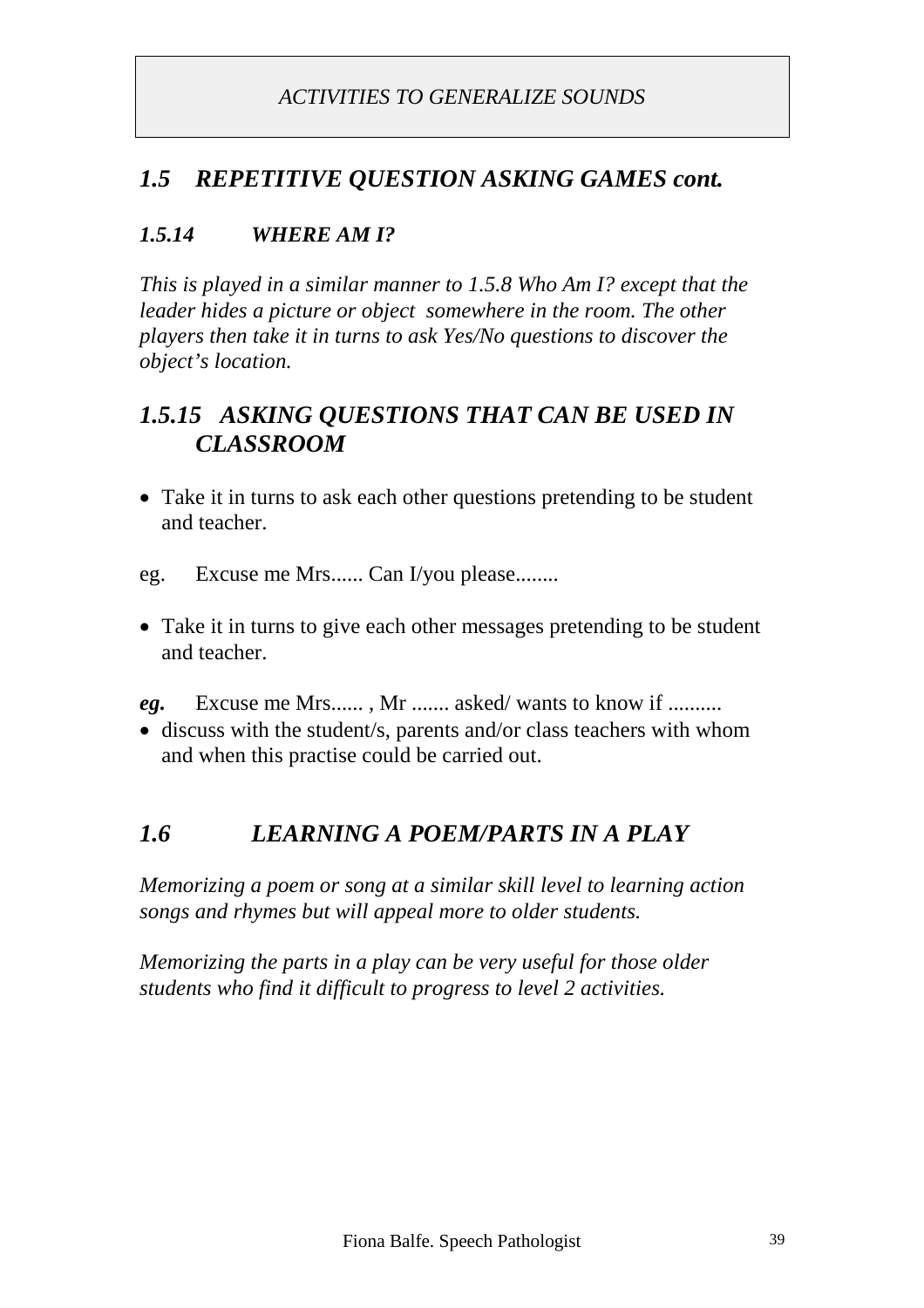# *1.7 JOKE TELLING*

*Telling jokes to family and friends is often a very popular way to develop skills at the repetitive level.*

*With younger students the jokes can be COMPICed or select books where the illustrations will help the student remember the joke eg. Aussie Jokes and Riddles.*

### **RESOURCES:**

- *What a Joke. The puffin book of kid's jokes by Phillip Adams and Patrice Newell.*
- *Aussie Jokes and Riddles by Jill Bruce. Kangaroo Press*
- *Hot Jokes for Kool Kids. Compiled by Andy Jones. ABC Books*
- *More Hot Jokes for Kool Kids. Compiled by Andy Jones. ABC Books*
- *Mega Hot Jokes for Kool Kids. Compiled by Andy Jones. ABC Books*
- *Red Hot Jokes for Kool Kids. Compiled by Andy Jones. ABC Books*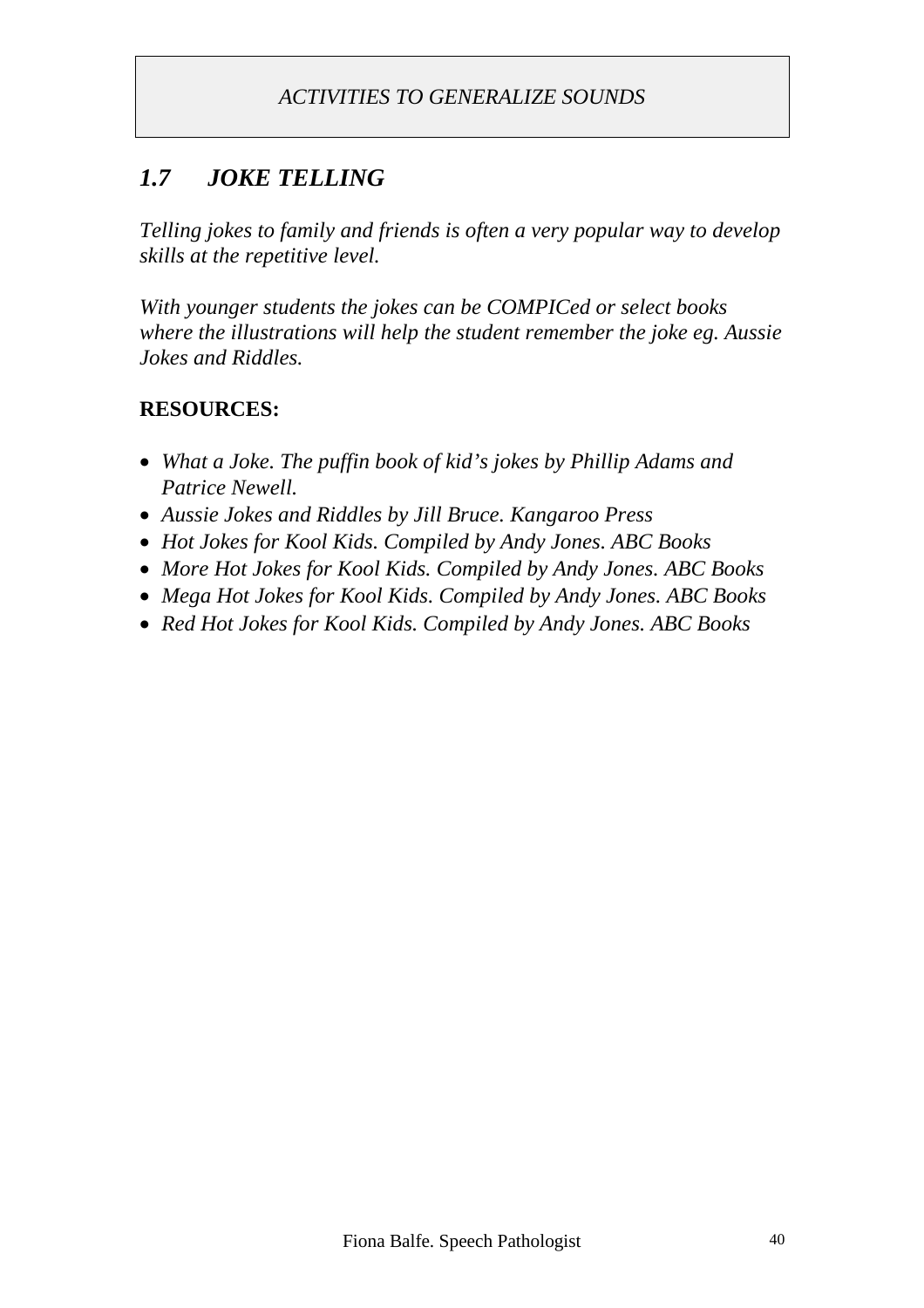#### *1.8. SEQUENTIAL CLOTHING PUZZLES/ DRESSING ACTIVITIES*

*In this activity there is still extensive use of repetition but the sentences become progressively longer.*

### **AIM:**

To use the target sound/s in repetitive statements of increasing length.

#### **RESOURCES:**

| • Dress up Twins                 | by Jigsaw       |
|----------------------------------|-----------------|
| • Mr Potato Head                 | by Playschool   |
| $\bullet$ How do I dress myself? | by Educa        |
| • What will I wear?              | by Battat Games |

- Paper Dolls and clothing can be cut out from coloured card.
- Many toy and bookshops also have cardboard/paper dress up dolls.
- Toy dolls and doll clothes eg. a Barbie and Ken doll

### **HOW TO PLAY:**

- give the doll etc. a name containing the target sound eg. Shane for  $/ /$
- one student is chosen to be the leader and starts the game by choosing a male or female doll/ cardboard cutout etc. from one of the above resources.
- the leader starts the story eg. The boy is wearing his..........
- the next students add another piece of clothing and repeats the beginning of the story and adds the next part.

eg. The boy is wearing his ........... and his......... and his......... .

• students continue to take it in turns to add a piece of clothing with the story getting longer and longer until the doll is dressed.

### *VARIATION:*

As in the activity above except that each student dresses and builds a story about his/her own doll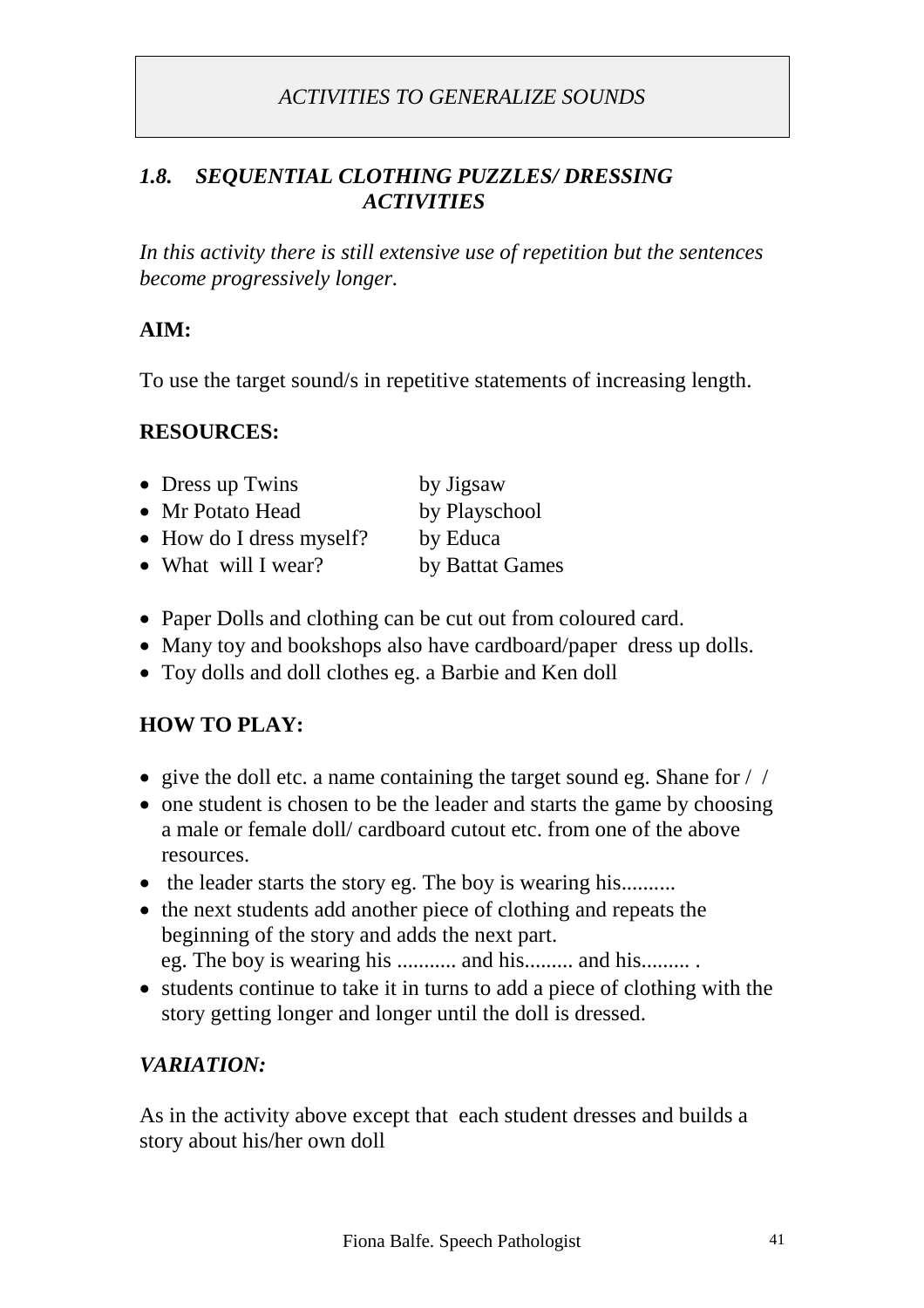# *LEVEL 2 DESCRIPTIVE SPEECH GAMES/ACTIVITIES*

### *2.1 SPOT THE DIFFERENCE*

#### **AIM:**

To use the target sound/s in a range of descriptive and comparative statements.

#### **RESOURCES:**

*The following inexpensive books are beautiful full colour activity books by Steve Parish Children's Publishing.*

- Australian Wetlands pg. 2 by Steve Parish
- Australian Bushlands pg. 2 by Steve Parish
- Australian Seashore pg. 2 by Steve Parish
- Australian Rainforest pg. 2 by Steve Parish
- Ocean Friends Activity Book by Simon McLean

#### **HOW TO PLAY:**

- students take it in turns to describe what is different about the 'Spot' the difference' pictures from one of the above resources.
- when the students think they have found all the differences, turn the poster over and check with the answers on the back of the poster.
- $\bullet$  the activity can be repeated using another resource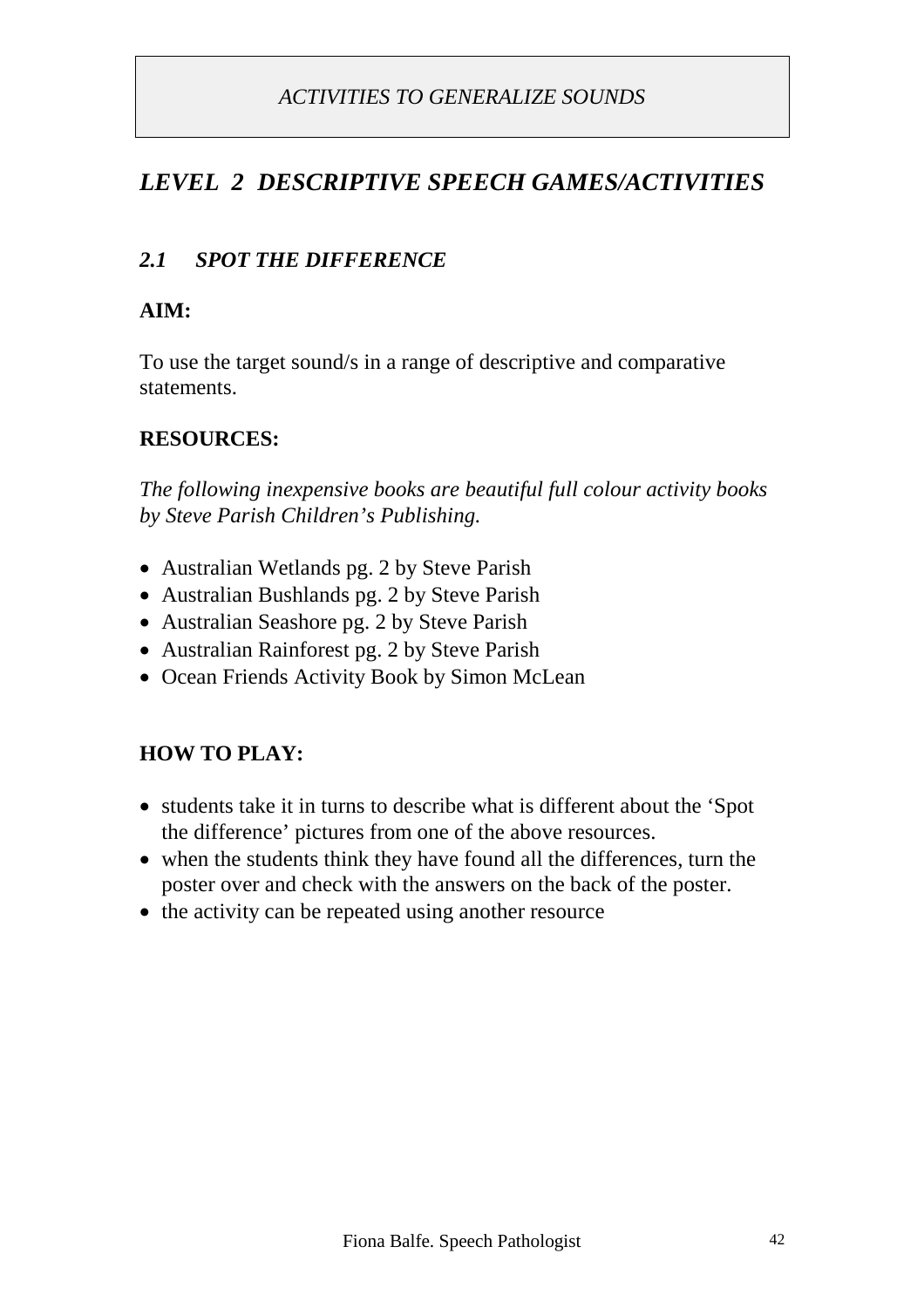# *LEVEL 2 DESCRIPTIVE SPEECH GAMES/ACTIVITIES*

#### *2.2 WHAT'S WRONG*

#### **AIM:**

To use the target sound/s in a range of descriptive statements.

#### **RESOURCES:**

• Rolf Heineman's Bizarre Brain Benders. Mind Muddling Mazes and Puzzles for ages 6-60. Periscope Press.

*Columbus Capers* pg. 8-9 *Oddsville* pg. 24-25

#### **HOW TO PLAY:**

- students take it in turns to describe what is wrong in the picture
- when the students think they have found all the differences, turn to the back of the book and check the answers.
- $\bullet$  the activity can be repeated using another resource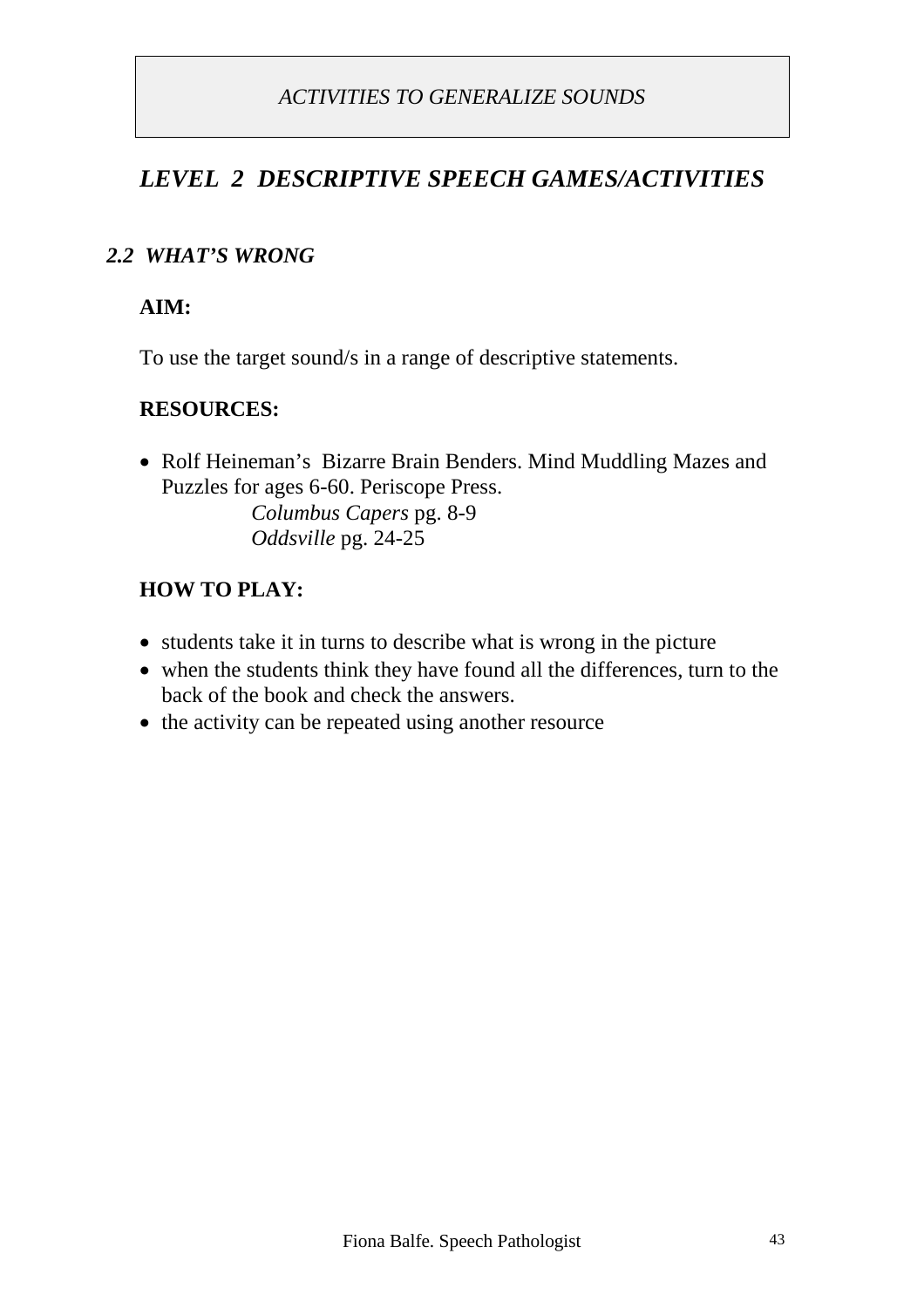# *LEVEL 2 DESCRIPTIVE SPEECH GAMES/ACTIVITIES*

### *2.3 BARRIER GAMES*

#### *2.3.1 BASIC BARRIER GAMES*

*'Barrier games' can be used with two or more players. A set of identical pictures/objects is needed for each student.*

### **AIM:**

To use the target sound/s in descriptive statements/instructions including words describing colour, shape, size and place or location.

### **RESOURCES:**

- a sheet of cardboard bent in half to use as a barrier
- *Matching sets of any of the following resources can be used with barrier games:*
- a range of real objects or miniatures or toys
- . eg. matching picnic sets toy farm/zoo animals doll's house furniture and small dolls. toy cars, trains etc and a plastic road map
- coloured geometrical shapes
- coloured gummed stickers or stars to be placed on a picture scene
- eg. 'Busy Bits' by Nylex contain gummed stickers of different colours and geometrical shapes which are placed on a range of pictures. Scenes from colouring books/workbooks can be used to place stickers on
- picture/fabric cutouts of objects or characters Uniset Peel-n-stick activity scenes. Felt cutouts from Fuzzy Felt' games/ Felt Kids activity scenes and felt boards by Felt Systems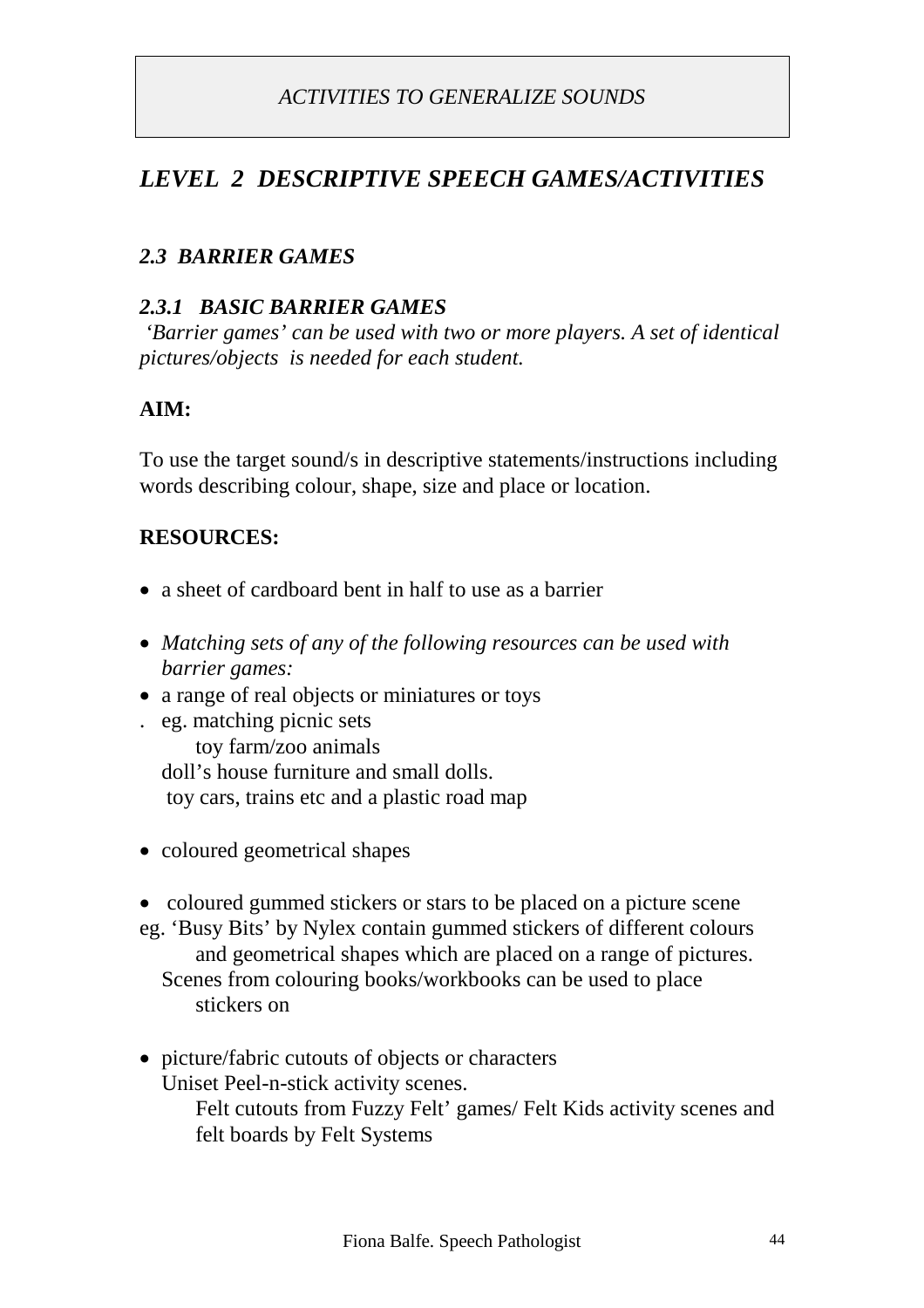# *LEVEL 2 DESCRIPTIVE SPEECH GAMES cont.*

# *2.3.1 BASIC BARRIER GAMES cont.*

# **HOW TO PLAY:**

- one person is chosen to be the leader and places a barrier eg. a piece of cardboard between him/her and the other students.
- an action is performed and either this action is described to the other students who have to copy the action. eg the red cup is on the big blue plate or the leader gives an instruction to the other students who have to follow the instruction eg. Put the red cup on the big blue plate.
- at the end of 'x' turns the barrier is removed and the placement of the pictures or objects is compared to the leader's and discussed.
- another student is chosen to be the leader

### *2.3.2 DESCRIBE AND DRAW*

### **RESOURCES:**

- paper and pencils/textas
- simple outline eg. a circle, oval (optional)

# **HOW TO PLAY:**

• as for 2.3.1 above except that the students draw an object/person/shape etc et instead of placing objects or pictures.

### *2.3.3 DESCRIBE AND BUILD*

### **RESOURCES:**

- leggo/duplo blocks/ wooden building blocks
- stickle bricks

### **HOW TO PLAY:**

• as for 2. 3 above except that the students build an object instead of placing objects or pictures.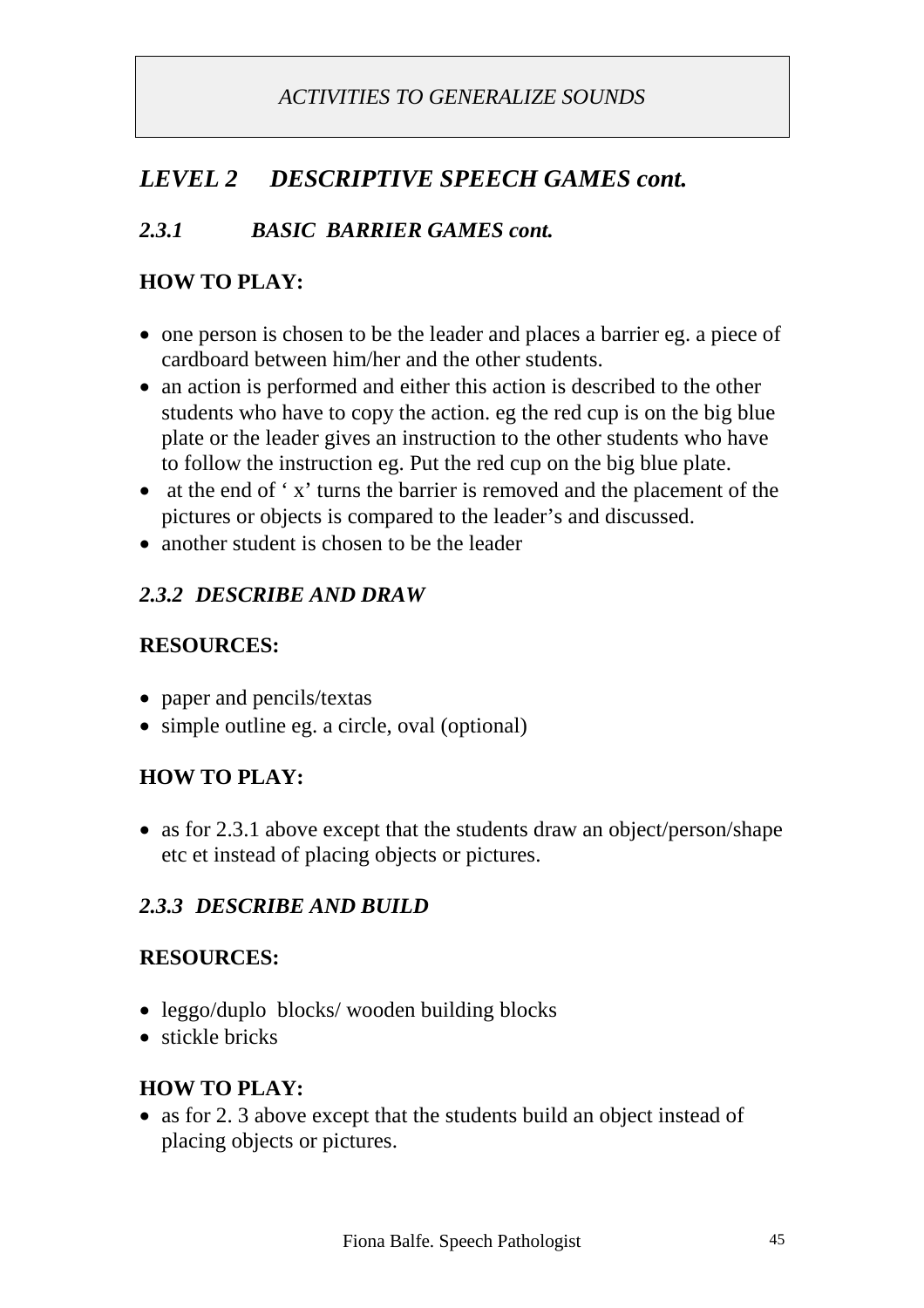# *LEVEL 2 DESCRIPTIVE SPEECH GAMES cont.*

### *2.4 DESCRIBING A BUILDING SEQUENCE*

#### **AIM:**

To use the target sound/s in descriptive statements including words describing colour, shape, size, location, sequence and function.

#### **RESOURCES:**

- leggo/duplo blocks
- stickle bricks
- wooden building blocks

#### **HOW TO PLAY:**

- students build something using construction blocks eg. leggo
- the students then take it in turns to describe the materials eg. long blue rectangles, small red wheels etc. the steps the finished product what it can do/be used for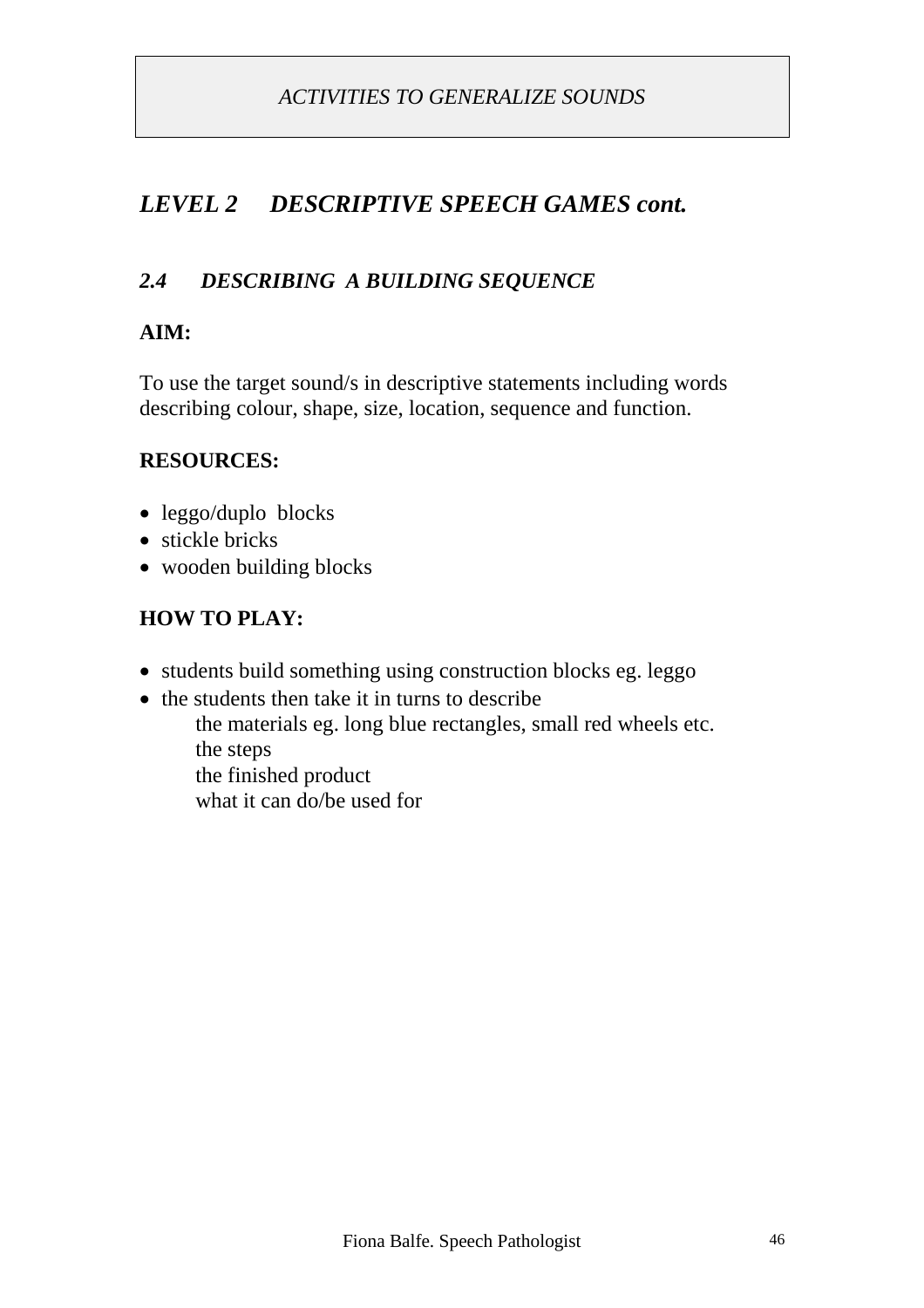# *LEVEL 2 DESCRIPTIVE SPEECH GAMES cont.*

## *2.5 PICTURE SCENE LOTTO GAMES*

*In these games the individual card shows an object or character from part of a scene. In the commercial games the match is not always obvious, so describing the card helps the student to identify what to look for on his/her board.*

### **AIM:**

To use the target sound/s in a series of descriptive statements.

#### **RESOURCES:**

- Imagine That by Dan Gilbert Inc.
- Perception Lotto by Galt
- two copies each of four scenes, one copy cut into 9 squares to make lotto cards

#### **HOW TO PLAY:**

- the game is played in the same way as other lotto games with the exception that each time a card is picked up it is described.
- $\bullet$  the card is then
- where the picture on the card forms part of an overall scene the relationship of the picture on the card could also be described.

#### **2.6** *JIGSAW PUZZLES*

- the players take it in turns to add to the jigsaw
- each time a jigsaw piece is picked up, it is described.
- the relationship of each individual piece to the whole picture could also be described.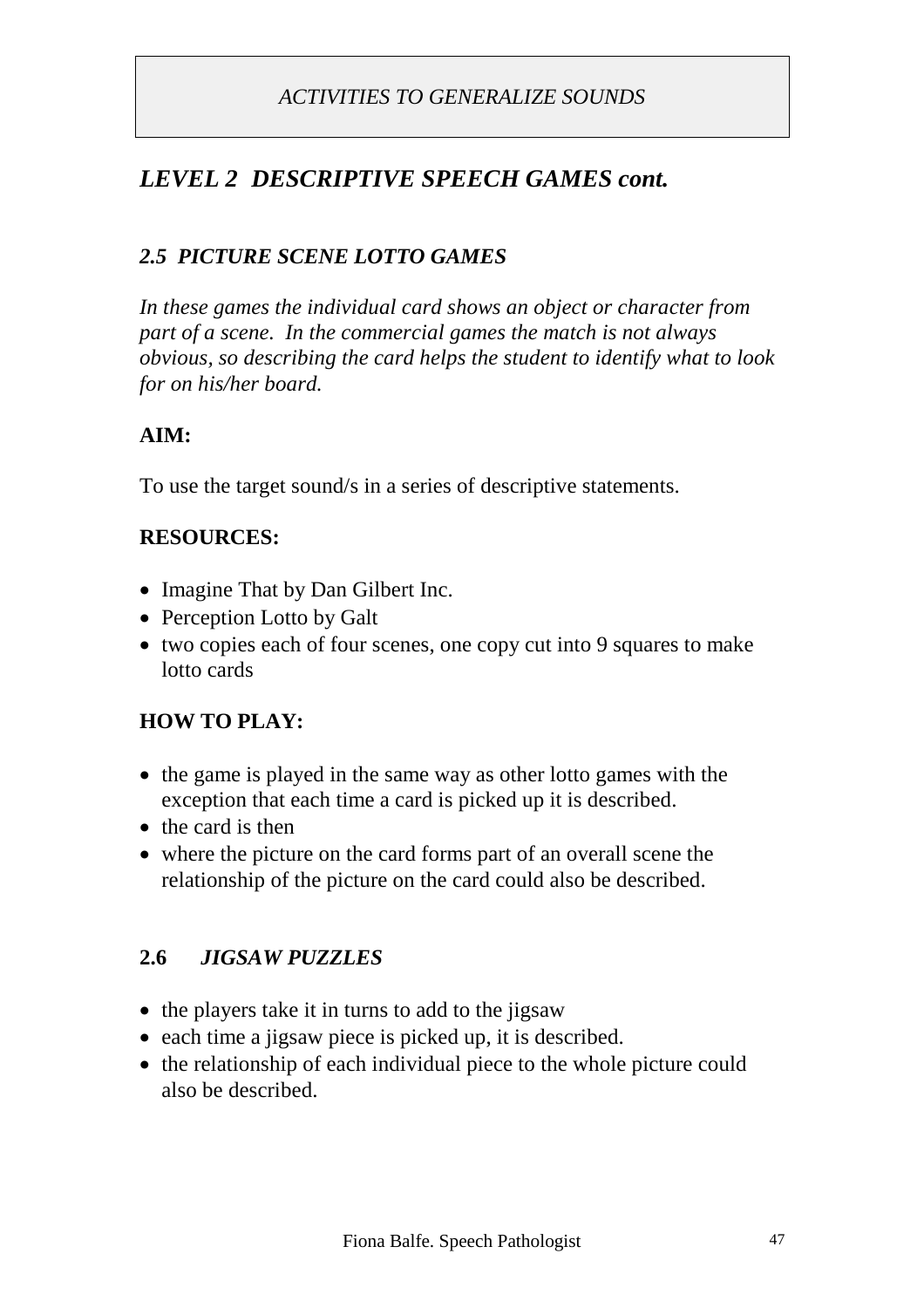## *LEVEL 2 DESCRIPTIVE SPEECH GAMES cont.*

### *2.7 DESCRIBING SIMILARITIES AND DIFFERENCES OR WHAT OBJECTS HAVE IN COMMON*

#### **AIM:**

To use the target sound/s in a series of compative statements.

#### **RESOURCES:**

- Rolf Heineman's Bizarre Brain Benders *Problem panels pg. 10-11*
- Object bag of assorted objects.

#### **PROCEDURE:**

*Points can be given for different types of comparisons eg. colour or shape = one point, function or category = two points etc.*

• students take it in turns to describe what is the same and what is different about a series of pictures or objects.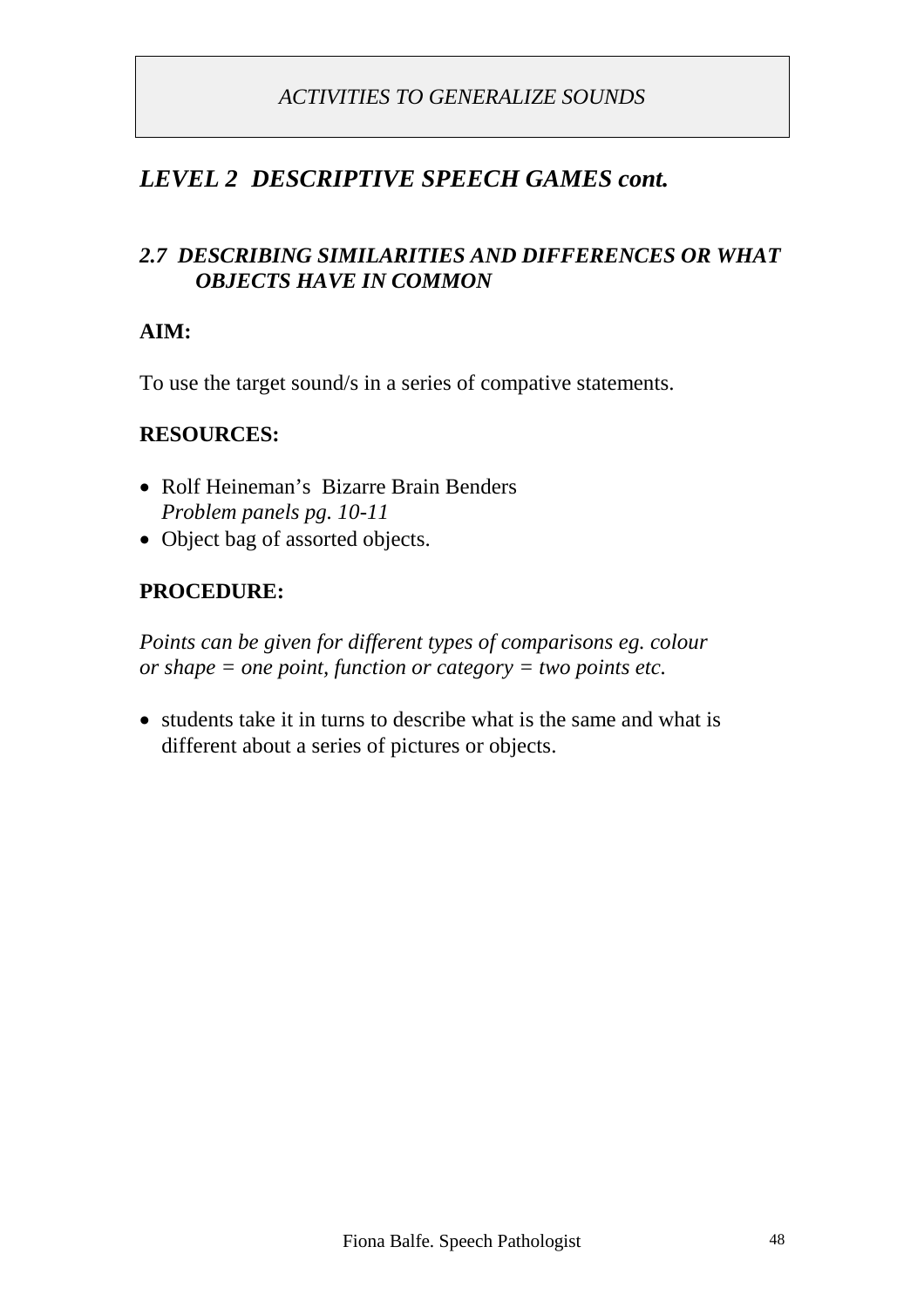# *LEVEL 2 DESCRIPTIVE SPEECH GAMES cont.*

## 2.8 *DESCRIPTIVE TALKS*

#### **AIM:**

To use the target sound/s in extended speech consisting of a series of descriptive statements.

#### **RESOURCES:**

Australian Rainforest Activity Book by Steve Parish

### **PROCEDURES:**

- students take it in turns to choose a rainforest creature to talk about
- read the facts about the rainforest creature
- the students take it in turns to look at the picture of the rainforest creature describe what the creature looks like, and tell as many facts as possible about it.
- the students are given a score out of ten depending on how well they used the special sound/s
- the students try and improve on their score on each turn.

### **VARIATION:**

• repeat the activity as above using stickers from one of the other activity books ie. Sea creatures, Bushlands and Wetlands.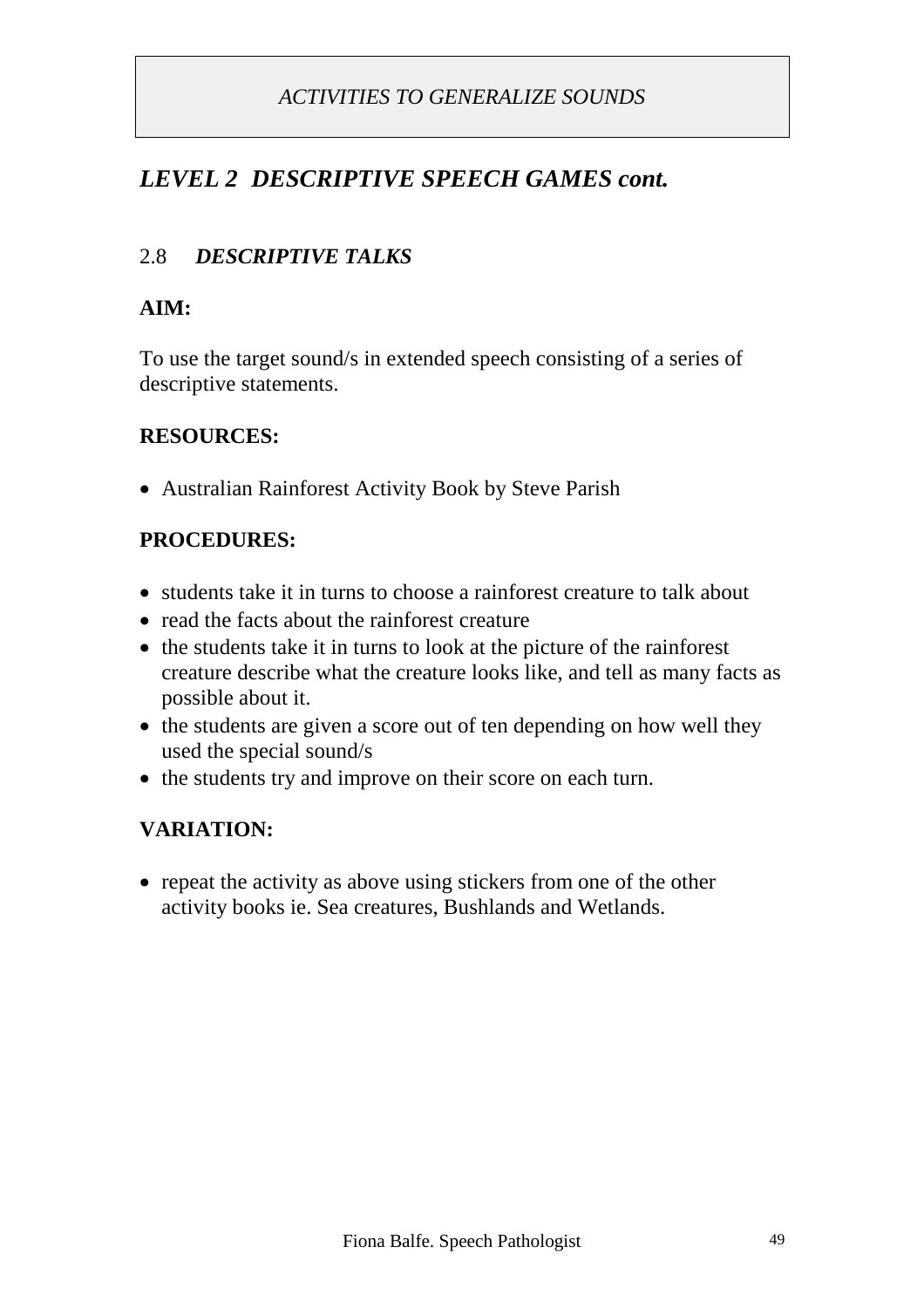# *LEVEL 3 STORY ACTIVITIES*

*In cumulative stories* at each turn a student starts at the beginning of the story and retells all the story and then adds the next part. This type of story has the advantage of giving more predictability as to when the target sound/s will occur and gives considerable practice on the sound/s in a short time.

In *progressive stories* the students do not repeat the story but take it in turns to make the story progressively longer.

This type of story is useful for students with memory difficulties or with those students who become frustrated or bored when asked to tell the entire story with each turn.

A number of the following story activities are written as either progressive or cumulative. Most of the stories, however can be adapted to either type or even a combination of these story types. ie. you may start off using a cumulative story but as the story becomes longer and is placing a load on the students' attention or memory skills the story can be finished as a progressive one.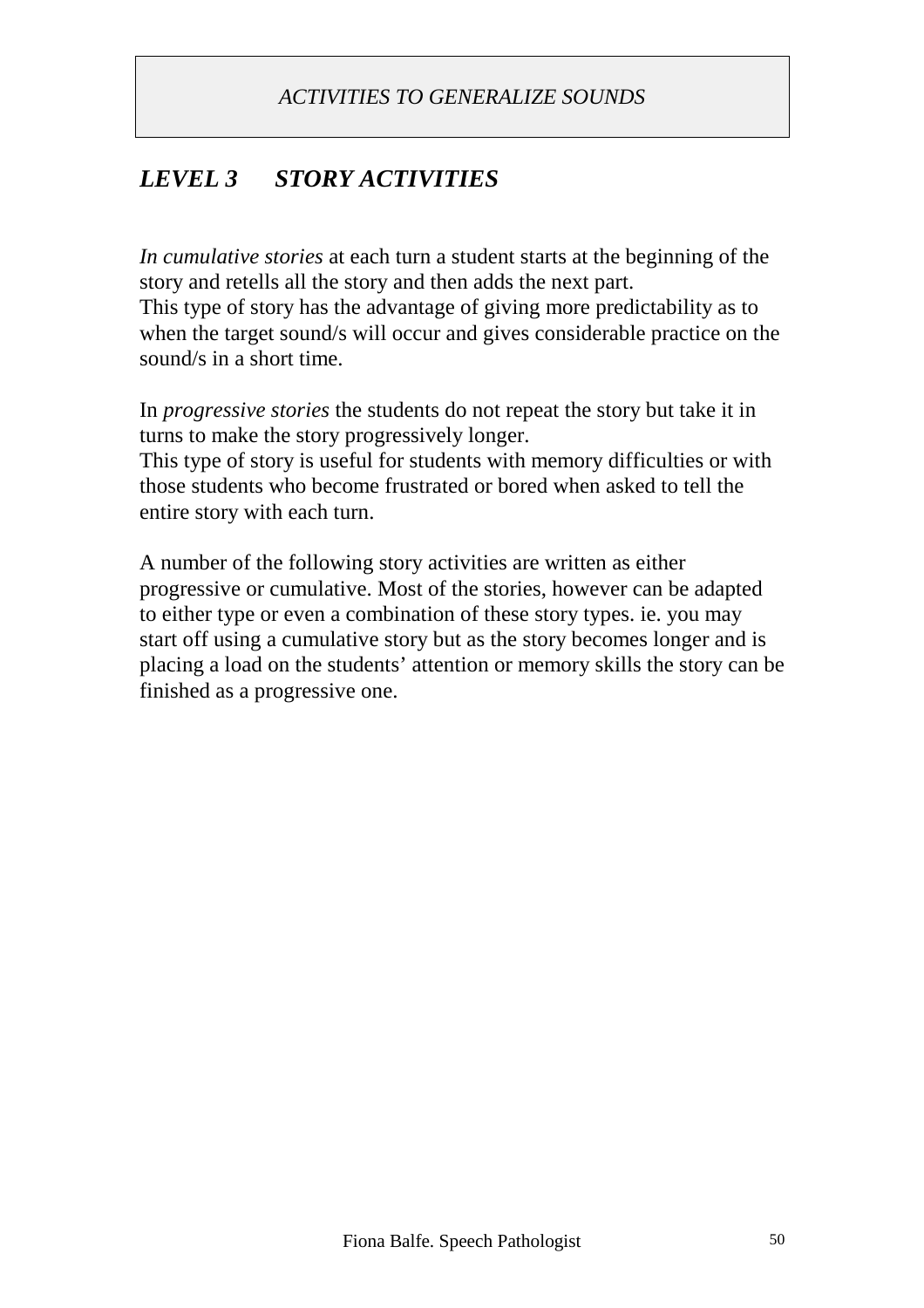# *LEVEL 3 STORY ACTIVITIES cont.*

### *3.1 SIMPLE SEQUENCE STORIES*

*Simple sequence stories start with a leader sentence to which descriptive phrases are added.*

### **AIM:**

To use the target sound/s in a sequence story consisting of a series of descriptive phrases.

### **RESOURCE:**

• story starter written on a card (optional)

# **HOW TO PLAY:**

- choose a story starter ie a sentence which contains the target sound/s eg. /s/ sound: I went to the supermarket and I bought.......
- one students starts the story by saying the story starter' and adding a phrase to the end.
- eg. /s/ sound: I went to the supermarket and I bought **two cans of tomato soup**
- a second student then has a turn and but the whole story is retold before adding his/her phrase.
- eg. /s/ sound: I went to the supermarket and I bought two cans of tomato soup **and six pairs of stockings**
- if a student forgets part of the story he/she is out of the game
- $\bullet$  the game continues in this way with the story getting longer and longer until only one student is left.
- $\bullet$  this student is the winner.

# **VARIATION:**

*The game can be played without the memory demands and competition.*

 every time a part is added to the story either a picture is drawn, the phrase is written down or a picture is added by the student.

the game finishes when each student has added 'x' parts to the story.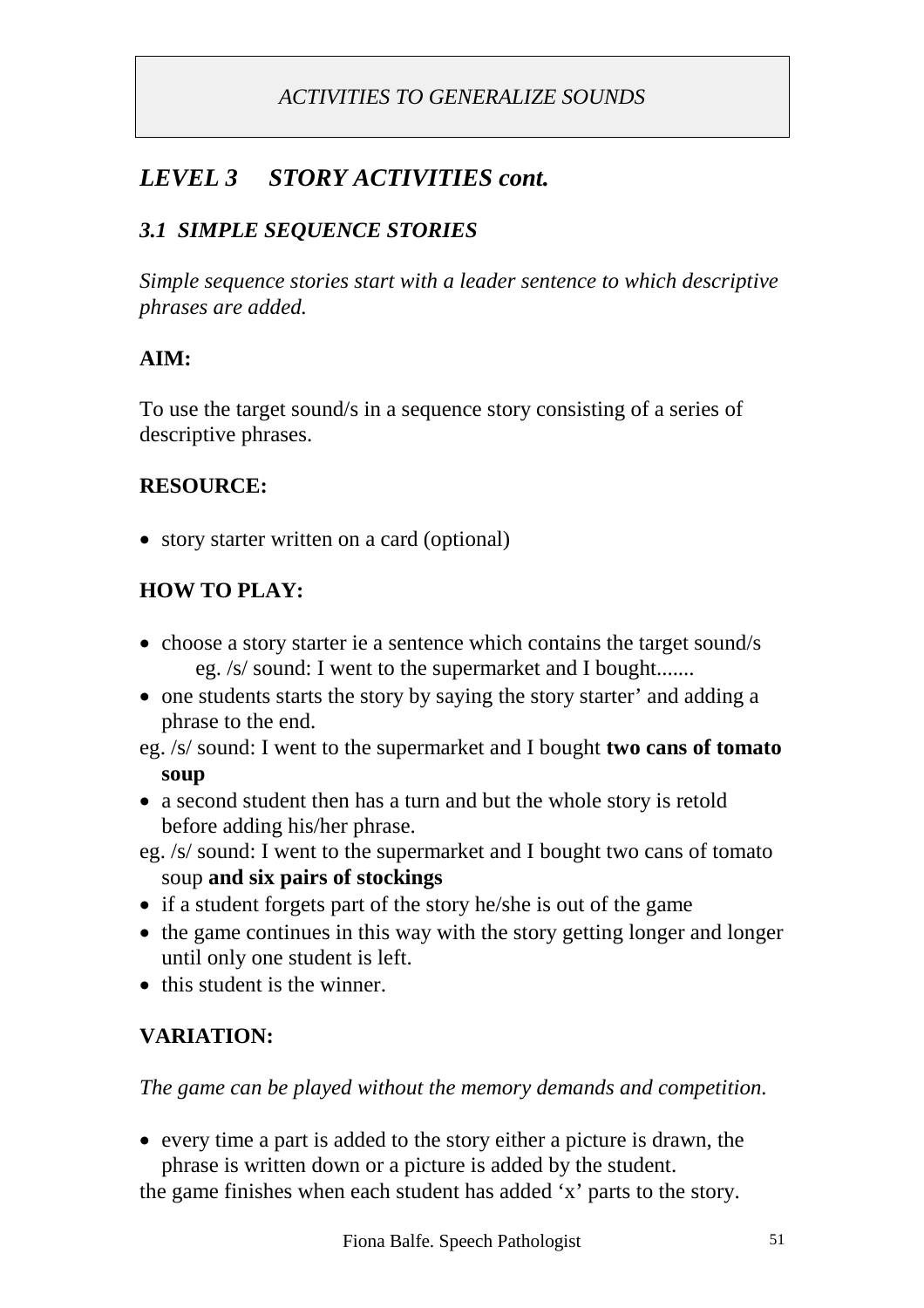# *LEVEL 3 STORY ACTIVITIES cont.*

## *3.2 COMPLEX SEQUENTIAL STORIES*

### **AIM:**

To use the target sound/s in a sequence story consisting of a series of action or descriptive sentences.

### **RESOURCES**

- a range of real objects, miniatures or toys eg. farm/zoo animals doll's house furniture and small dolls.
- picture/fabric cutouts of objects or characters Uniset Peel-n-stick activity scenes.

Felt cutouts from Fuzzy Felt' games/ Felt Kids activity scenes and felt boards and cutouts - Felt Kids Play System by Learning Curve

- magazine pictures
- object picture cards eg. COMPIC cards or THEMAT picture cards

### **HOW TO PLAY:**

- choose a story starter and one of the above resources.
- one students starts the story by saying the story starter', placing a picture, object or cutout on the table and adding one to two sentences to the end of the 'story starter'.
- a second student retells the whole story, places a picture, object or cutout next to the first one and adds the next part.
- $\bullet$  the game continues in this way with the story getting longer and longer until every student has had 'x' goes.
- the students can then be asked to think of an ending to the story.

### **VARIATION:**

every time a part is added to the story a picture is drawn.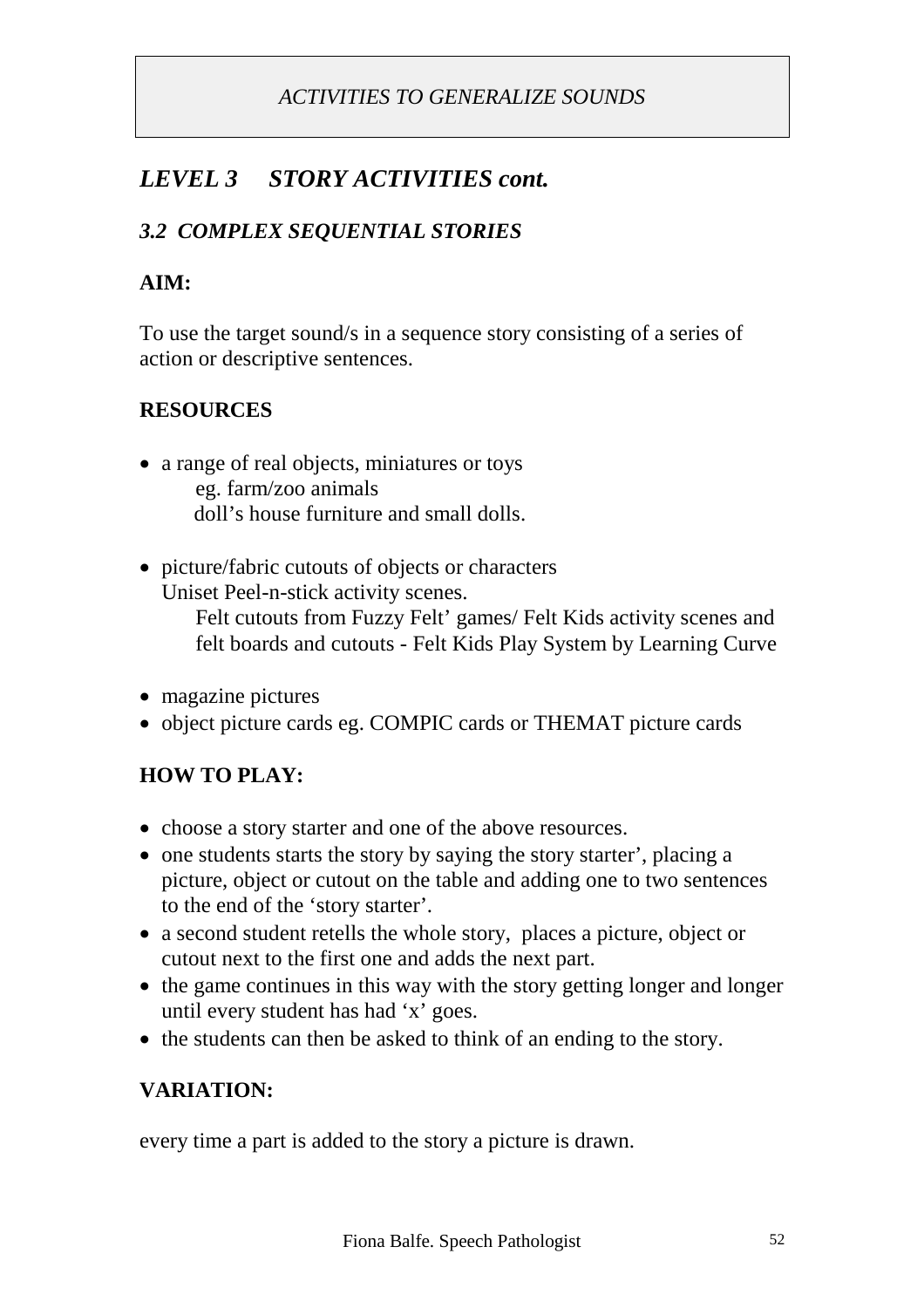# *LEVEL 3 STORY ACTIVITIES cont.*

## *3.3 PICTURE SEQUENCE STORIES*

### **AIM:**

To use the target sound/s when telling a story using story picture cards to assist the story telling.

### **RESOURCES:**

- Scene sequencing cards by Frank Schaffer
- Scene sequencing cards by Frank Schaffer
- Scene sequencing cards by Frank Schaffer
- Fold-a- Book by Monica Gustafen.
- Tell-a Story by Ravensburger
- Social situations sequence stories by Colour Cards
- And Then? pictures sequence stories for 6-12 years by Schubi. These are also suitable for secondary students to adults.
- Papa Moll, pictures sequence stories for 6-13 years by Schubi. These are also suitable for secondary students to adults.
- sets of photographs of the students carrying out a number of simple activities appropriate to the students' age level eg. making a sandwich, getting ready for and having a swimming lesson etc.
- number cards 1-6

### **PROCEDURES:**

- choose a set of story cards from the above resources.
- put out the number cards that correspond to the length of the story eg. number cards one to four for a 'four card' story sequence.
- the students take it in turns to pick up a card, describe it and place it on the appropriate number card. If the other students disagree with the placement then a discussion is held and decision is made.
- when the story is completed each student has a turn at telling the story, trying to make his/her story a little different from everyone else's.
- at the 'story telling' a student can change the placement of the cards if he/she thinks the order of the cards is incorrect.

repeat the above with another story or with several more stories.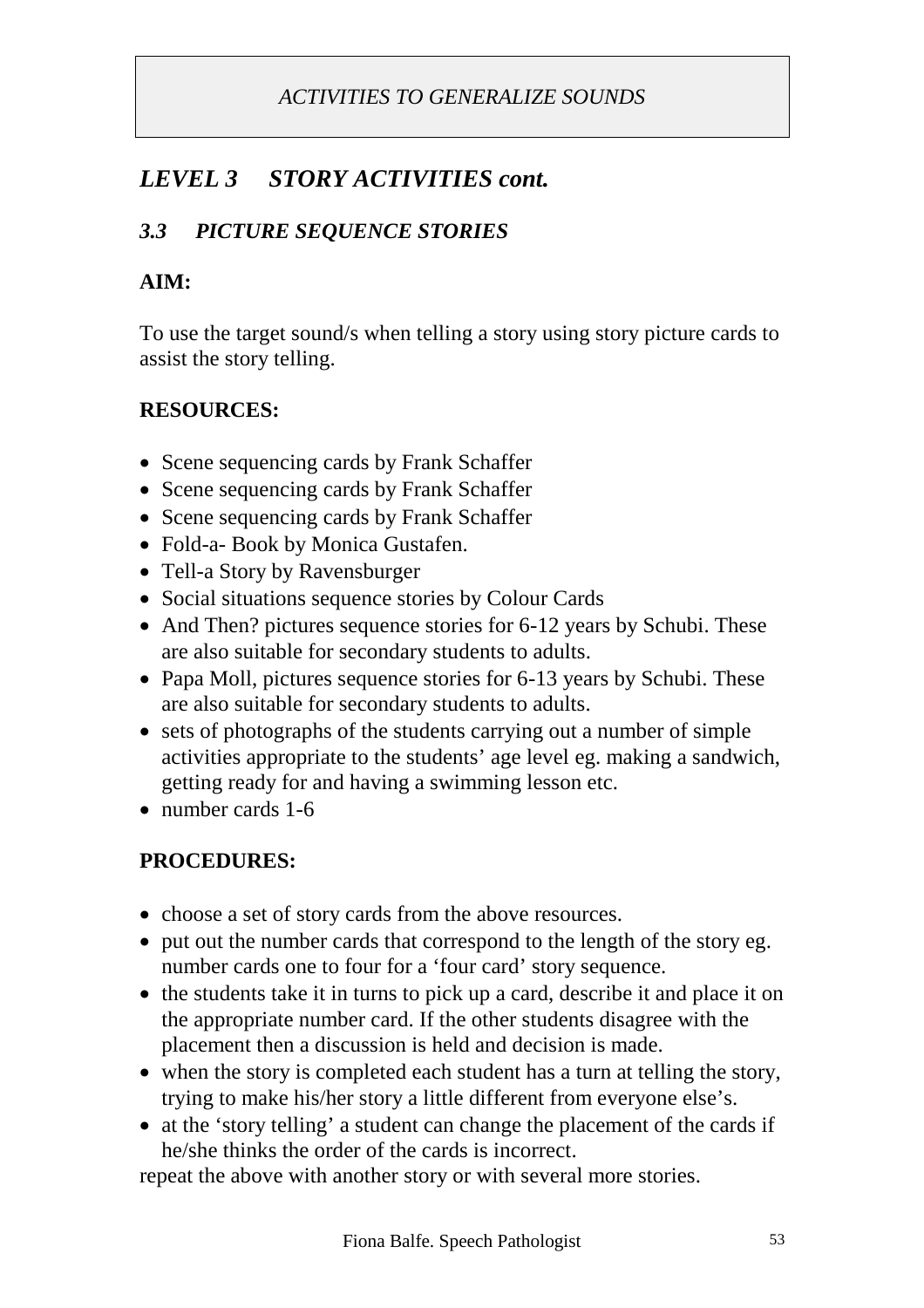# *LEVEL 3 STORY ACTIVITIES cont.*

### *3.3 PICTURE SEQUENCE STORIES cont.*

### **VARIATION:**

- choose the same number of stories as there are students
- $\bullet$  each student decides which story he/ she is going to collect and keeps one card from the story sequence.
- the remaining story cards are spread placed face down on the table.
- students take it in turns to turn over a card and describe it.
- if is one of their story cards they keep it, if not they put it at the bottom of the pile/ give it to the appropriate student.
- as soon as a student has all the cards for a story the others stop playing while the student orders the cards and tells the story.
- play then continues as above until the next student has all his/her cards.
- the game ends when all the students have collected all their story cards put them in the correct order and told their story.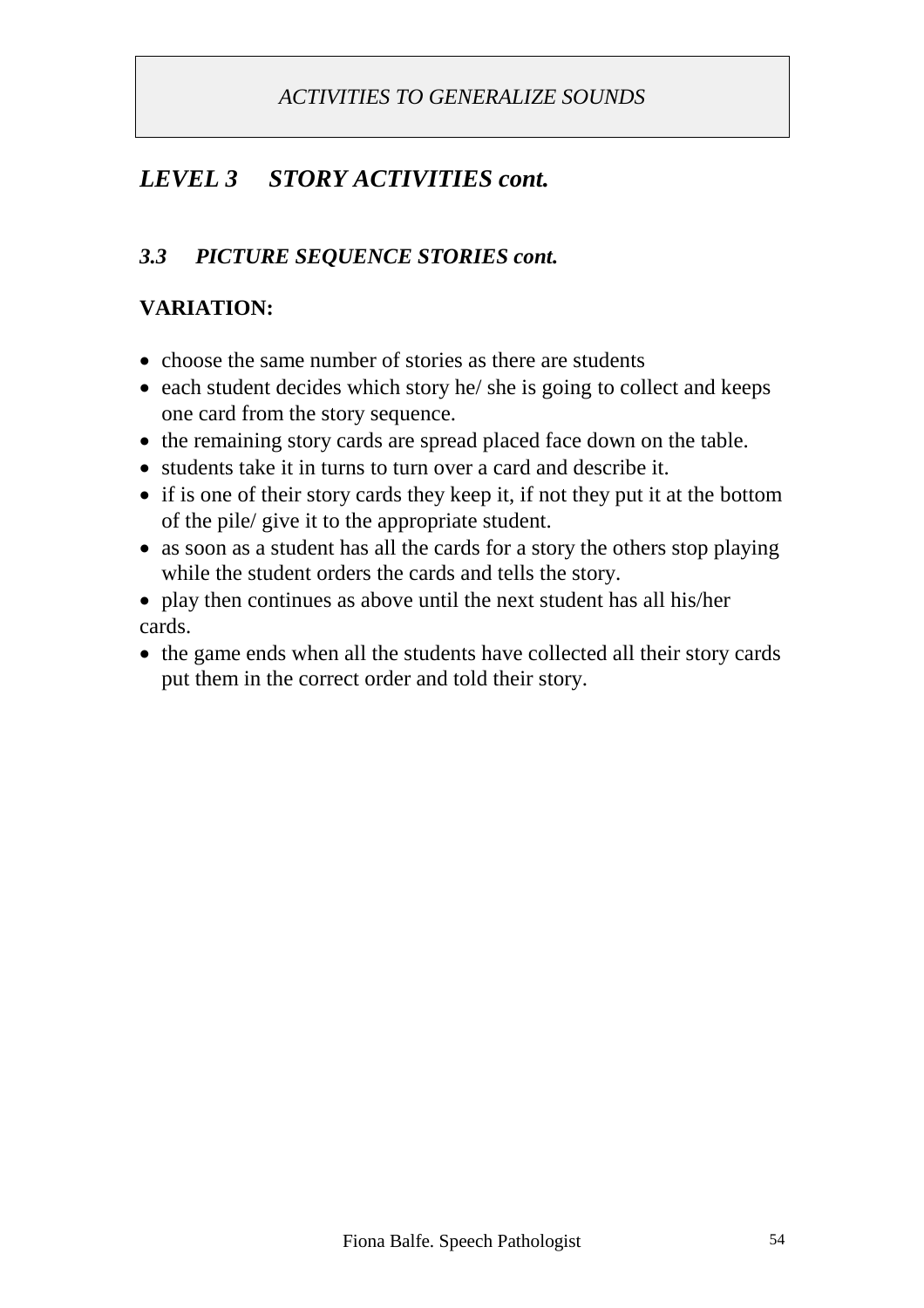# *LEVEL 3 STORY ACTIVITIES cont.*

### *3.4 SCENE STORIES*

*In a 'scene story' a story is made up about a picture and the people, objects or creatures in the picture act as prompts for story ideas.*

### **AIM:**

To use the target sound/s when telling a story using story picture scenes to assist the story telling.

#### **RESOURCE:**

- Picture scenes from Steve Parish's books eg. Australian Rainforest Book
- children's' colouring and activity books eg. Step Ahead Workbook '360 words I know' by Golden Books.

#### **PROCEDURES:**

- decide on which creature/person is going to be the main character.
- choose one person to be the leader and to start the story
- take it in turns to add to the story until each creature, person and object in the picture has been included in the story.
- write the story down as it is told.
- photocopy the story and give a copy to each student for further practice ie. in using the target sound/s in reading familiar information.

#### **VARIATION:**

- use a black and white outline picture from a children's' activity books/workbooks
- as each part is added to the story, the corresponding part of the picture is coloured in.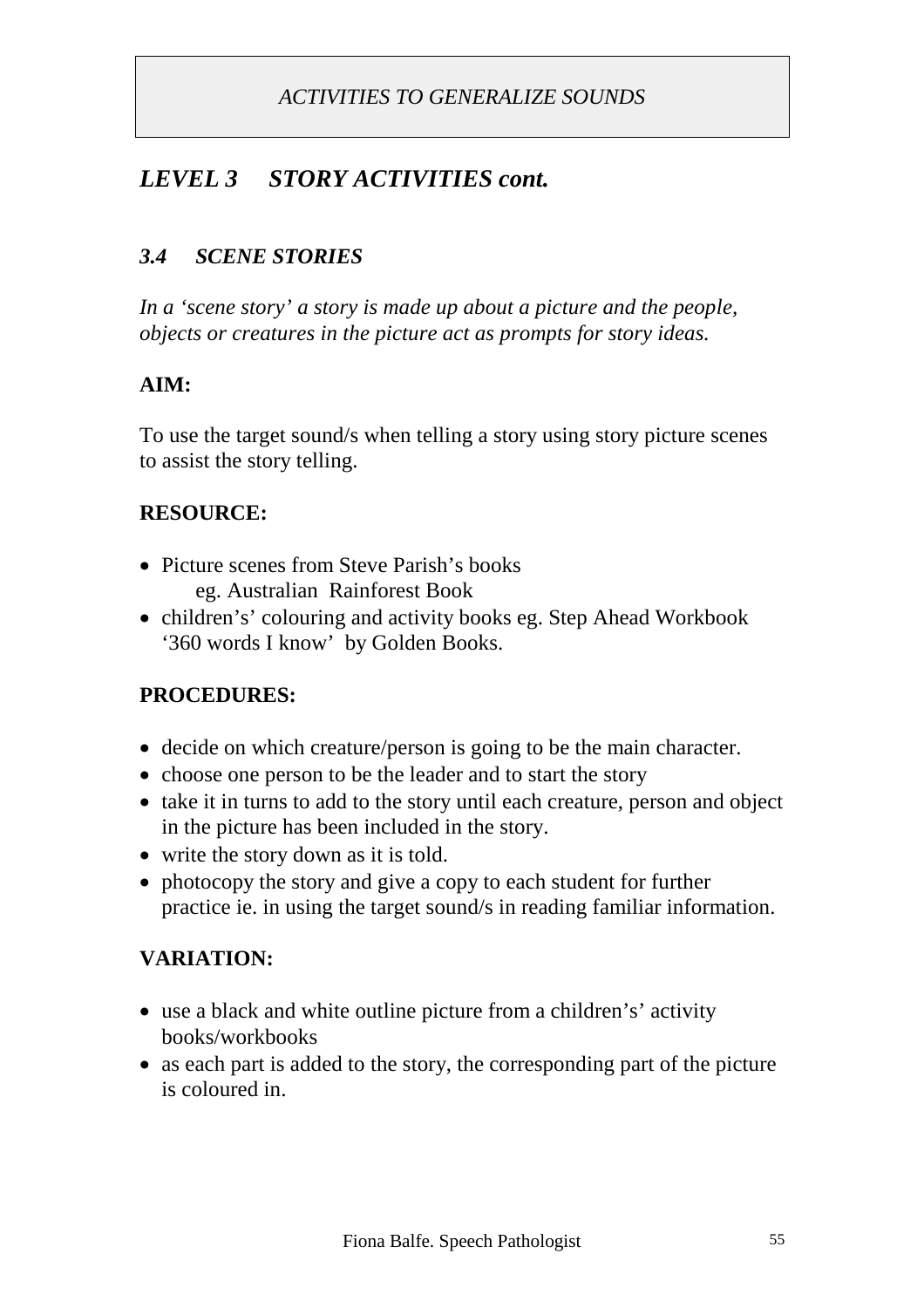# *LEVEL 3 STORY ACTIVITIES cont.*

### *3.5 ACTION SEQUENCE STORY - THE BEAR HUNT*

*In an action stories extra interest is added to the story by using a chanting speech style to retell the story*

### **AIM:**

To use the target sound in telling a sequence story using actions to accompany the story telling.

### **RESOURCES:**

 The story book 'We're Going on a Bear Hunt' by Michael Rosen and Helen Oxenbury.

### **PROCEDURES:**

- read the story 'I am going on a bear hunt' and draw pictures to represent the obstacles encounted on the journey
- choose one student to start the story
- the leader chooses the appropriate picture and chants the beginning of the story and leads everyone in the actions.
- another student finds the next picture, repeats the start to the story and adds the new part while leading everyone in the actions.
- the game continues in this way with the story getting longer and longer. ie. the whole story is retold and acted before each new part is added.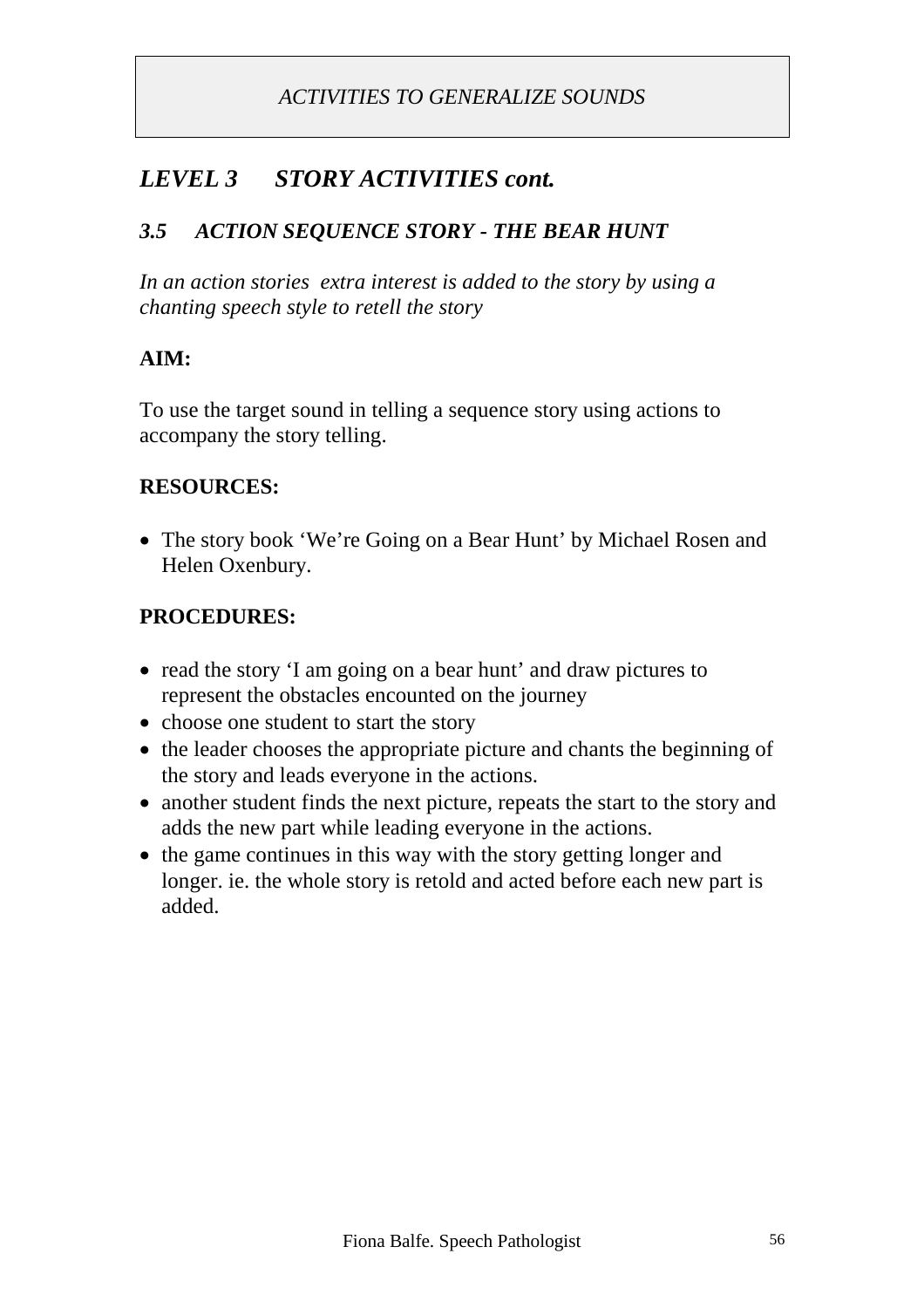# *LEVEL 3 STORY ACTIVITIES cont.*

### *3.6 STORY CIRCLES*

*Story Circles are based around a particular theme and are very useful for those students who need some help, in the form of pictures or words, to tell a story.*

*With non-readers pictures or COMPICed words can be used. With proficient readers the theme word lists on the following pages can be used.*

*The story themes can be based around a particular sound eg. /s/, a voiced/voiceless pair eg. /s/ and /z/ or a group of sounds. The story themes provided have been based around individual sounds or voiced/voiceless pairs.*

*An adult can write the story as it is told and the students can read the story afterwards and use it for further discussion or story ideas eg. retelling the story and thinking up a different ending.*

#### RESOURCES:

Non-readers and beginning readers:

- cardboard cutouts from Play Kitchen/Cleaning/Garage/Garden by RD Press
- magazine pictures or a picture scene cut into individual pictures
- a selection of COMPIC teaching cards/word cards using the COMPIC software programs using words from theme lists at the end of this activity.
- a box with a label 'Story Box' on it.

For independent readers:

a theme word list eg. *beach words for /ch/* from theme lists at the end of this section.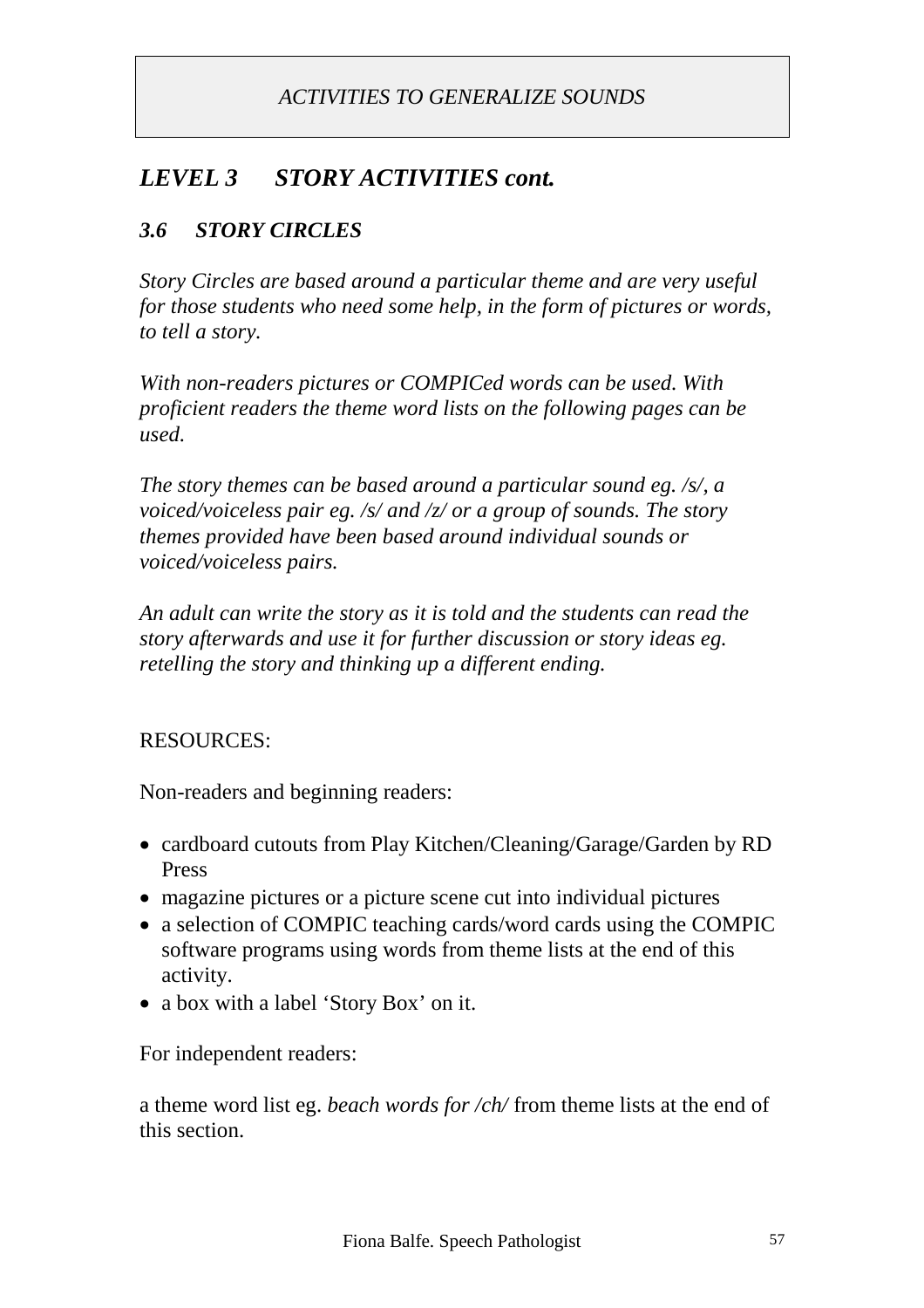# *LEVEL 3 STORY ACTIVITIES cont.*

### *3.6 STORY CIRCLES cont.*

### PROCEDURE FOR NON-READERS OR BEGINNING READERS

- choose a suitable resource from the list above.
- discuss with the students what the story is going to be about.
- with some students you may like to give some details of the story line as a guide to developing the story.
- the students sit in a circle
- one student starts the story by picking up at least one cutout, picture or picture:word card. The students are encouraged to try and use three to four cutouts etc. at each turn. As the cutouts etc. are used in the story they are dropped into a box called the 'Story Box'.
- the story telling moves around the circle in a clockwise direction with each student adding to the story using the cutouts/pictures etc.
- the story telling continues to go round and round the circle until all the cutouts/pictures etc. have been used or all the students have had 'x' turns.
- a student is chosen to try and finish off the story.

#### VARIATION:

- provide the students with a basic scene eg. a 'wash' of blue for the sea and a 'wash' of yellow for the sand for a beach story.
- each student is asked to draw 'x' things on the scene.
- photocopy the drawing and ask the students to cut out the individual pictures and place them next to the scene on the floor or table.
- the activity is played in the same manner as above except that the students take it in turns to pick up the individual drawings and add something about them to the story
- as the drawings are put into the story they are placed onto the large 'scene' picture
- the activity continues until all the pictures have been placed onto the scene.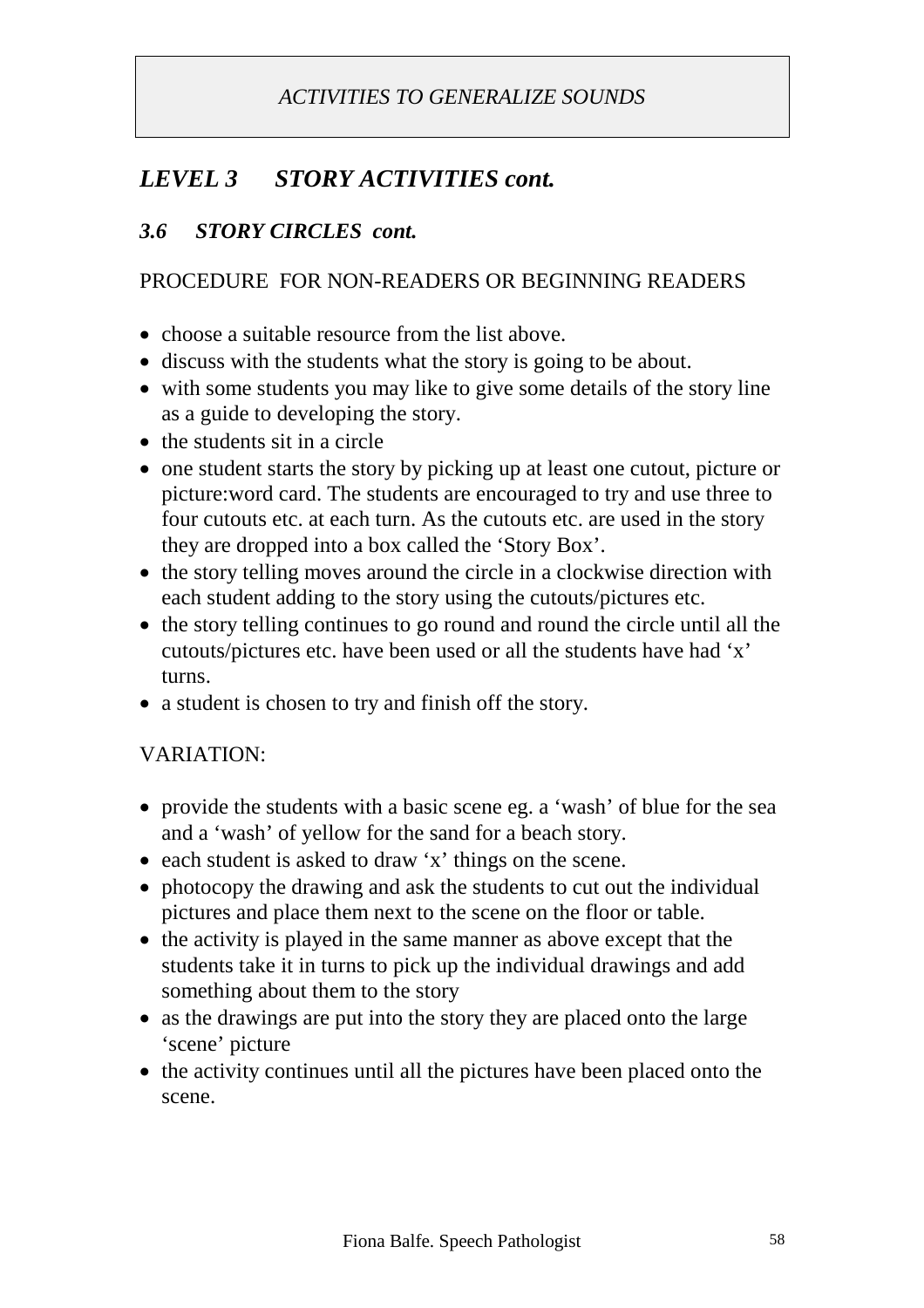# *LEVEL 3 STORY ACTIVITIES cont.*

### *3.6 STORY CIRCLES cont.*

#### PROCEDURE FOR INDEPENDENT READERS:

- choose a suitable resource from the list above.
- discuss with the students what the story is going to be about.
- with some students you may like to give some details of the story line as a guide to developing the story.
- the students sit in a circle
- one student starts the story using at least one word from the theme sheet. The students are encouraged to try and use three to four words at each turn. The word/s are ticked off.
- the story telling moves around the circle in a clockwise direction with each student adding to the story using words from the theme list.
- the story telling continues to go round and round the circle until all the words are ticked off or all the students have had 'x' turns.
- a student is chosen to try and finish off the story.

#### VARIATION:

- write the words from the theme list onto cards
- the activity is played as above except that students take it in turns to turn over a card and add to the story using the word.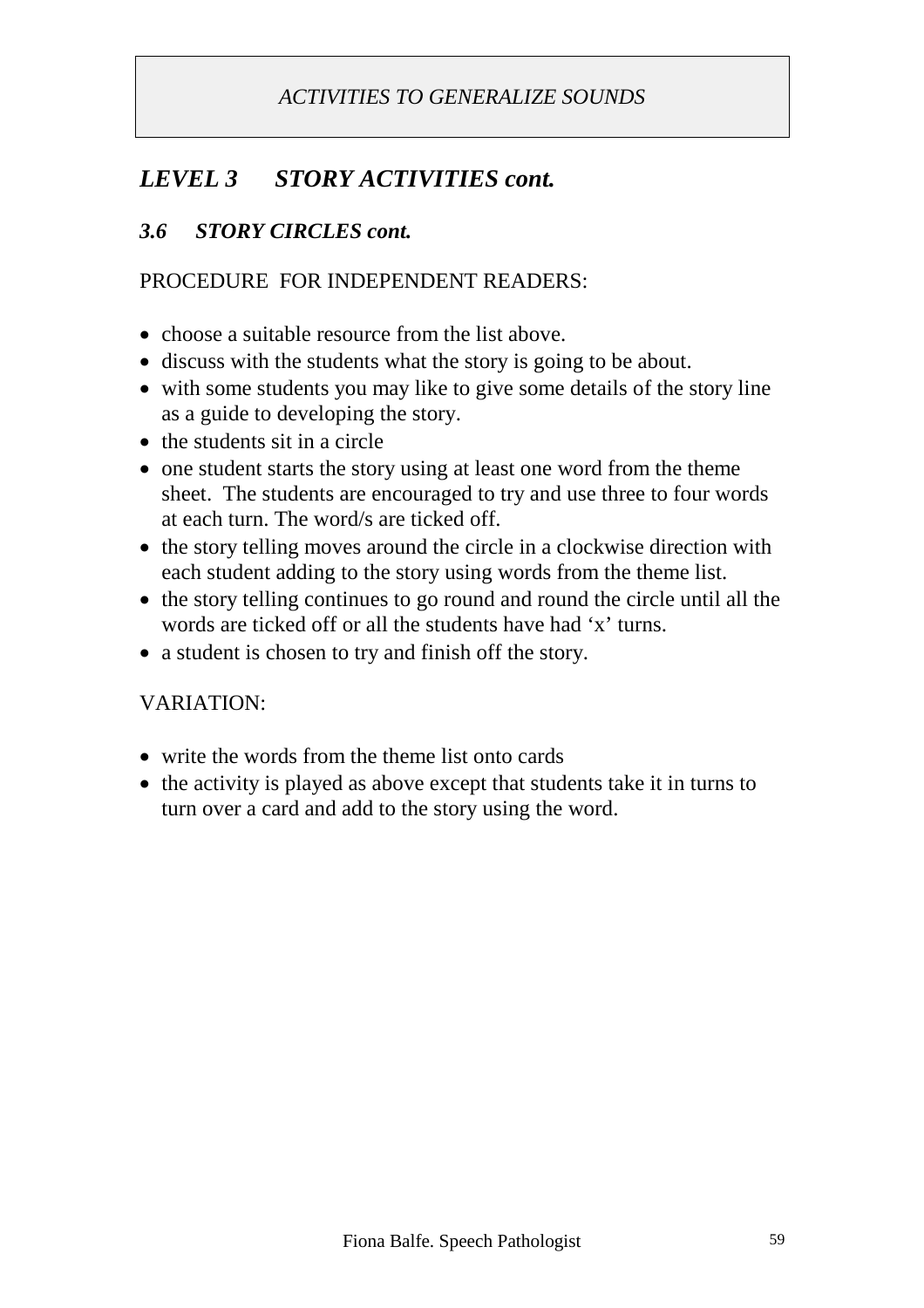# *LEVEL 3 STORY ACTIVITIES cont.*

### *3.7 FAVOURITE FAIRY TALES*

#### **AIM:**

To use the target sound/s in retelling well familiar stories/fairy tales

### **RESOURCES:**

- finger puppets by Alex Englewood.
- students can make their own finger puppets on small pieces of cardboard
- a few props eg. three chairs, bowls and pretend beds of different sizes for Goldilocks and the Three Bears

### **PROCEDURE:**

- read a favourite fairy tale and act out the story using finger puppets, picture cutouts, story props, or a combination of these.
- each student is given a different part in the play or if there are insufficient parts the story is retold until each student has had a turn.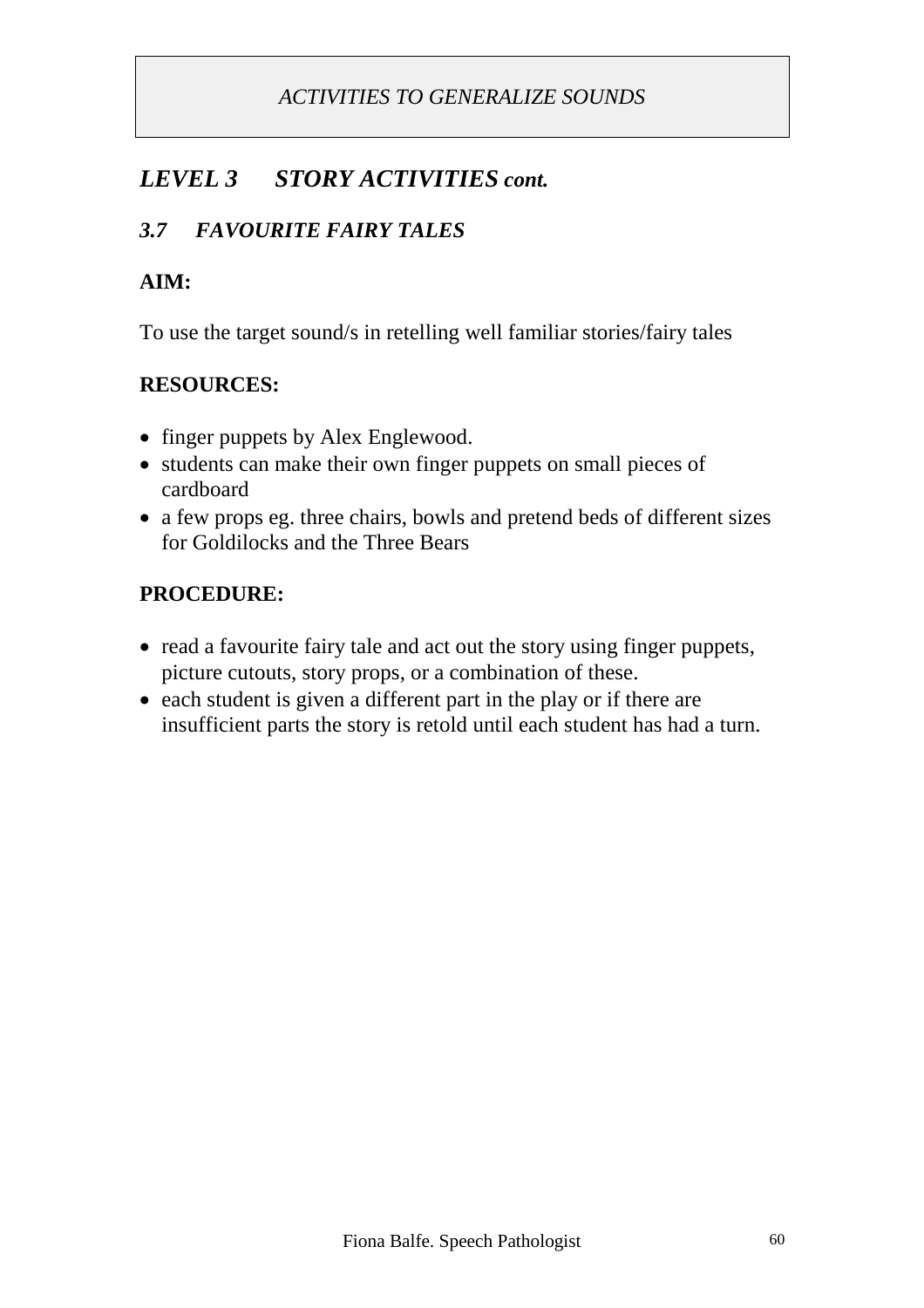# *LEVEL 3 STORY ACTIVITIES cont.*

### *3.8 STORIES USING INTERACTIVE STORY BOOKS*

#### **AIM:**

To use the target sound/s in telling a story about everyday activities using moveable pictures to assist in the story telling.

#### **RESOURCES:**

*In these books the students have to perform a number of actions using cutouts and attachments which can be moved:*

The Unbelievable Washday Playbook by Viking Press The Unbelievable Birthday Cake Playbook by Viking Press The Unbelievable Gardening Playbook by Viking Press The Unbelievable Counting Playbook by Viking Press

#### **PROCEDURE:**

- read the story together with the students who take it in turns to carry out the actions described in the text.
- repeat the activity using the pictures to guide the story retelling.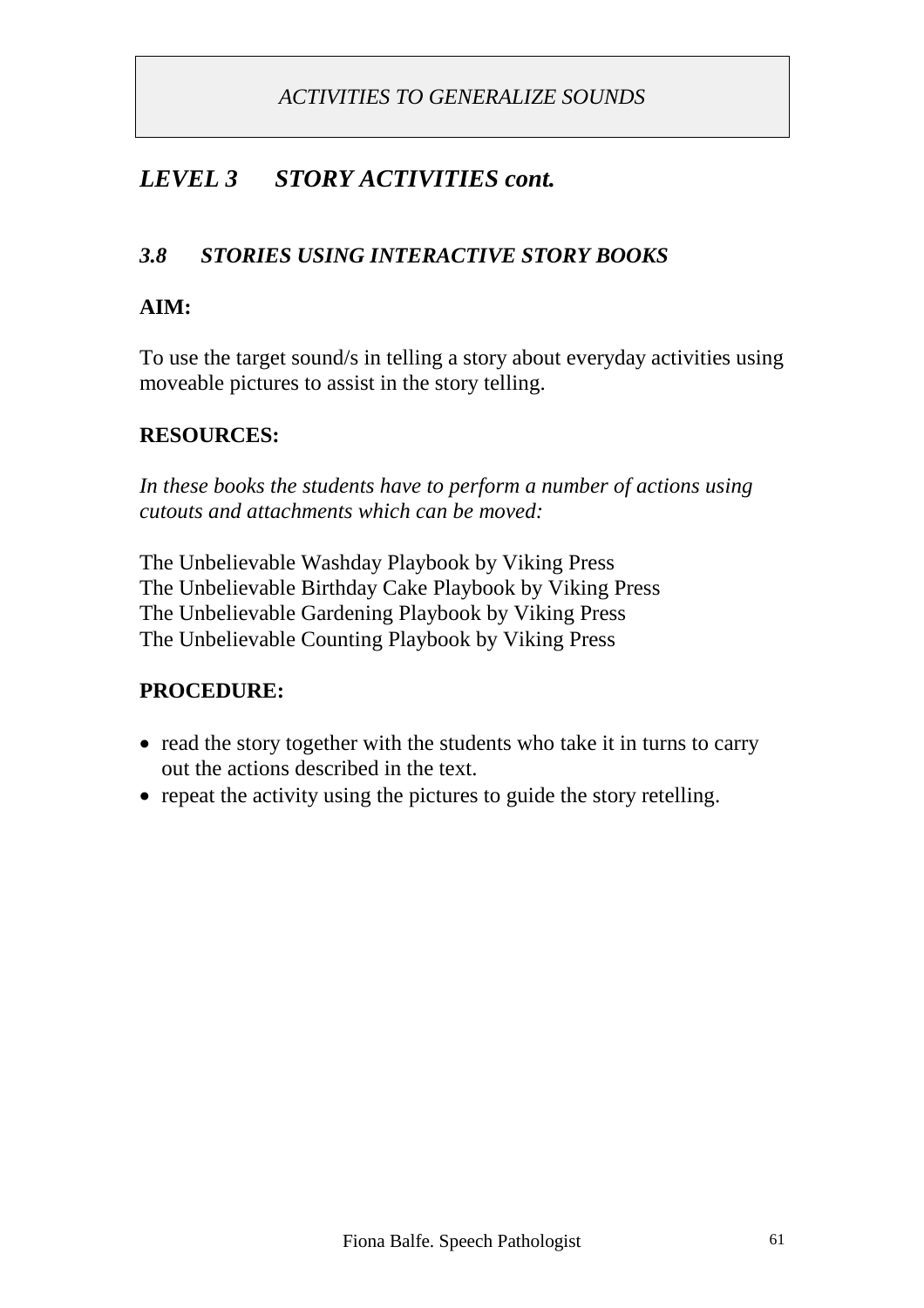# *LEVEL 3 STORY ACTIVITIES cont.*

### *3.9 'READ' AND RETELL A STORY*

- choose a story or picture book at the students reading and/or interest level.
- the students take it in turns to read the story and then each student retells part of the story.

*Where a group of students have very different reading skills or interest in reading the more adult like picture books can be used. These books have complex pictures which tell a story with no or little .*

*Alternatively cartoons from newspapers or books can be found which often have simple pictures expressing complex ideas again with very little text.*

*eg.* June 29,1999 by David Weisner. Clarion Tuesday by David Weisner. Clarion Window by Jeanie Baker. Red Fox. Where the forest meets the sea by Jeanie Baker. Red Fox. Home in the sky by Jeanie Baker. Red Fox.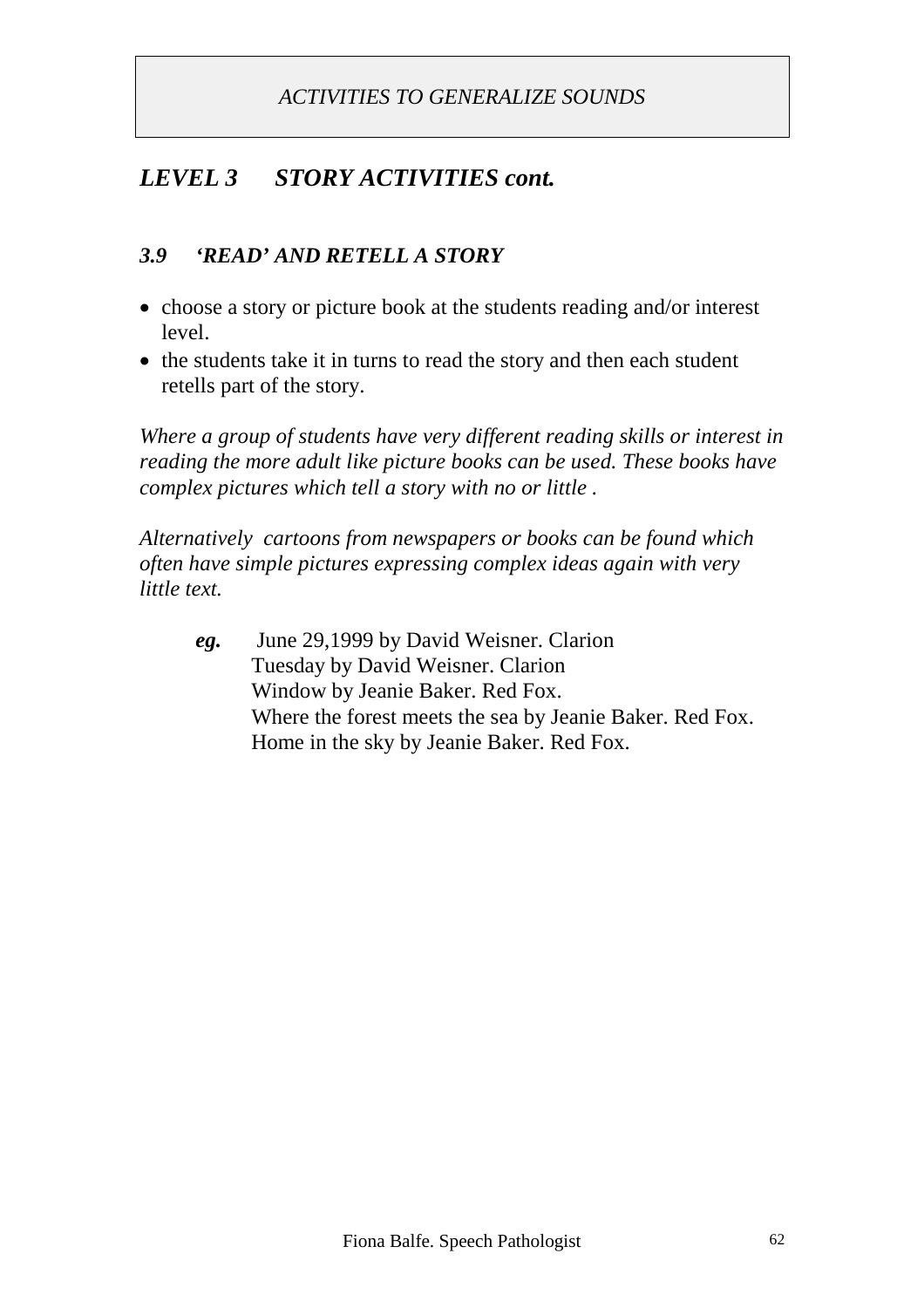# *LEVEL 3 STORY ACTIVITIES cont.*

### *3.10 MAKE A STORY ENDING*

#### **AIM:**

To use the target sound/s in retelling a story and providing a suitable ending.

### **RESOURCE:**

 write a story for the students without an ending eg. *The Shell Seeker* for / /. See resources at the end of this section.

• choose an appropriate story to the groups interest level.

### **PROCEDURE**

- the students read the story and make up an different ending on their own or discuss among themselves possible endings and work together to develop an ending.
- each students then retells the story with his/her ending.
- alternatively read a story to the group or have the students take it in turns to read a part of the story. The students then make up a different ending as above.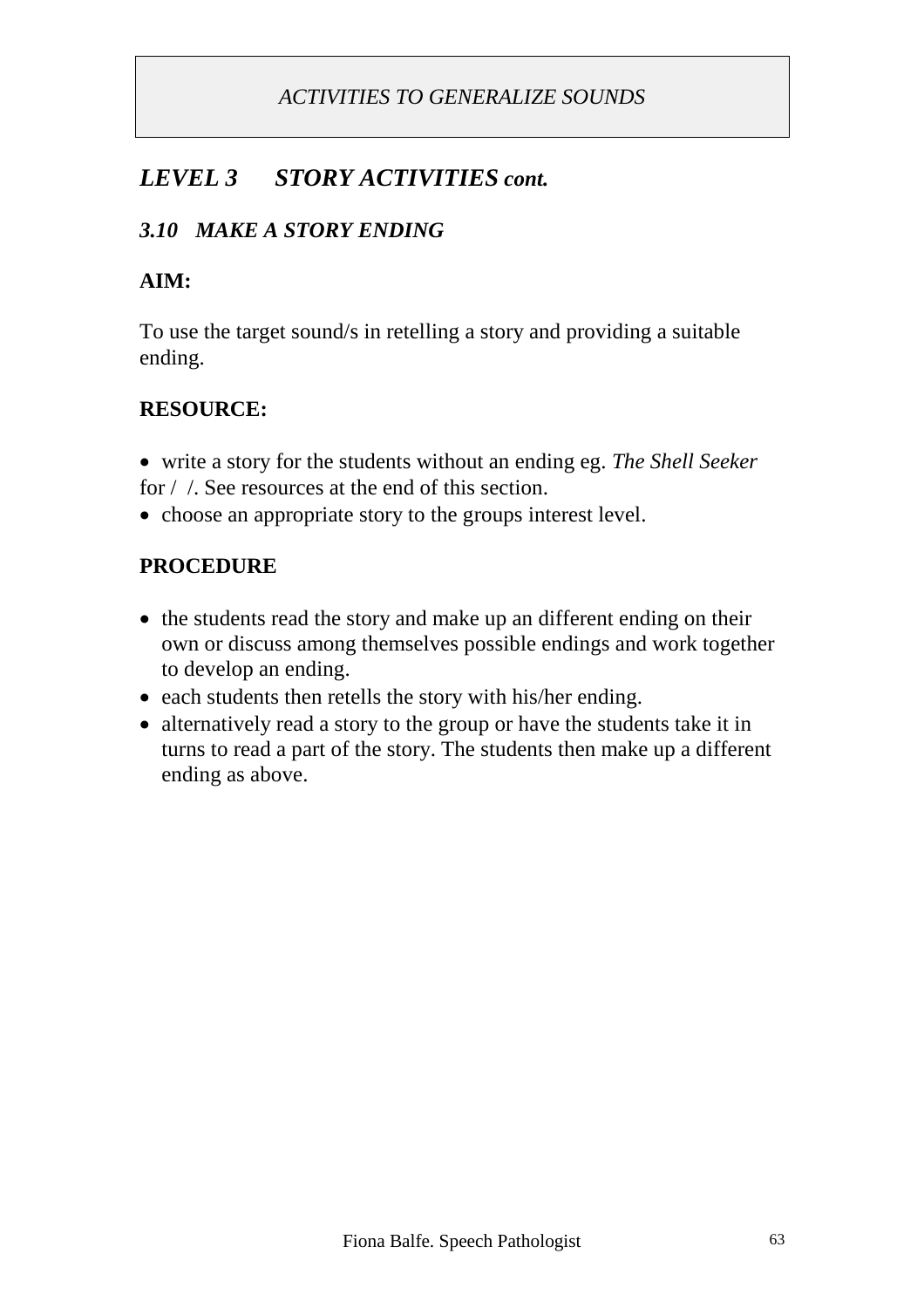*Read the following story, retell the story and think of an ending. You may even be able to think of more than one ending. Choose your favourite ending and use it to complete the story.*

# THE SHELL SEEKER

**Sh**irley was a **sh**ell seeker. The most important thing in the world for her was collecting **sh**ells.

At night **sh**e sometimes dreamed of finding that very special **sh**ell that sounded like it was full of ma**g**ic .

Ea**ch** day **sh**e went down to the bea**ch** sear**ch**ing for new **sh**ells for her collec**tion**. **Sh**e often found big **sh**ells or small dainty **sh**ells or even brightly coloured **sh**ells but they were never the really spe**cial sh**ell that **sh**e knew was out there in the sea just waiting for her to find it.

**Sh**irley u**s**ually got up very early **j**ust as the sun was starting to **sh**ine. **Sh**e always wanted to be the first to sear**ch** along the sea **sh**ore wa**tch**ing what the waves rolled in. In winter **sh**e would **sh**iver with cold but it never stopped her. Sometimes her friend **Sh**aron would come with her but never in winter.

One day as **Sh**irley was kicking the waves and wa**tch**ing the water fly up in the air and make patterns in the sand where it fell **sh**e thought **sh**e saw something white and pink sparkling in the distance.

........................................................................................................ ........................................................................................................ ........................................................................................................ ........................................................................................................ ........................................................................................................ ........................................................................................................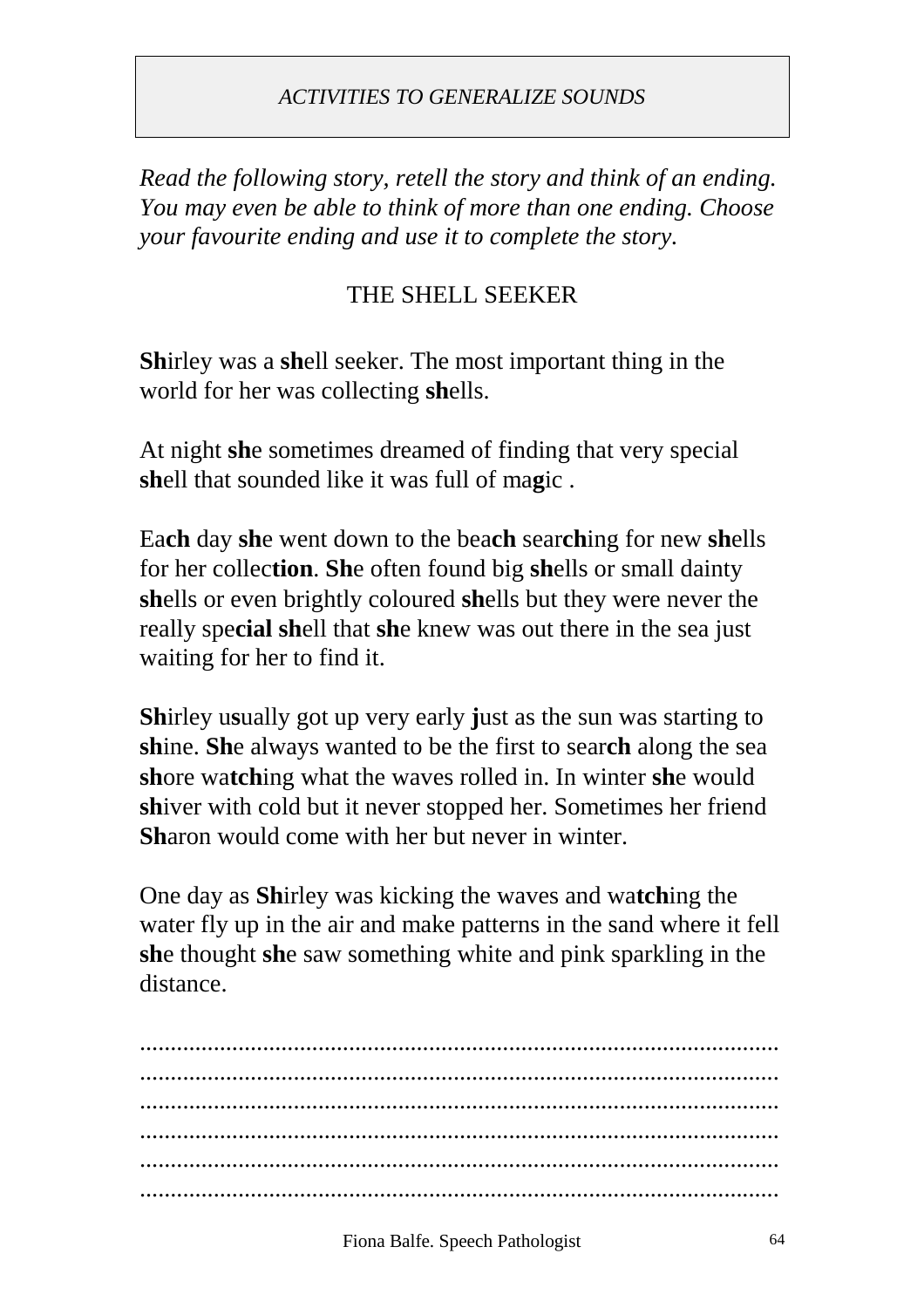# *LEVEL 4 EXTENDED TALKING*

# *4.1 ROLE PLAY*

### **AIM:**

To use the target sound/s in 'role playing' everyday situations which may occur at home and at school

### **RESOURCES:**

- picture or a sentence cards describing everyday situations involving at least two people.
- some students will need some objects as props to help them think of what to say.

eg. going shopping and asking for a list of food from the delicatessen section of the supermarket. ringing up a shop to ask for information. asking for/explaining directions the post office. asking/explaining where a video is in the video shop. explaining to a parent how to get to a friends house. asking for/providing assistance to find a book in the library. asking what a new meal at Mc Donald's has in it.

### **HOW TO PLAY:**

- choose a situation to act out.
- students take it in turns to take different talking roles ie. the person requesting information and the person supplying the information.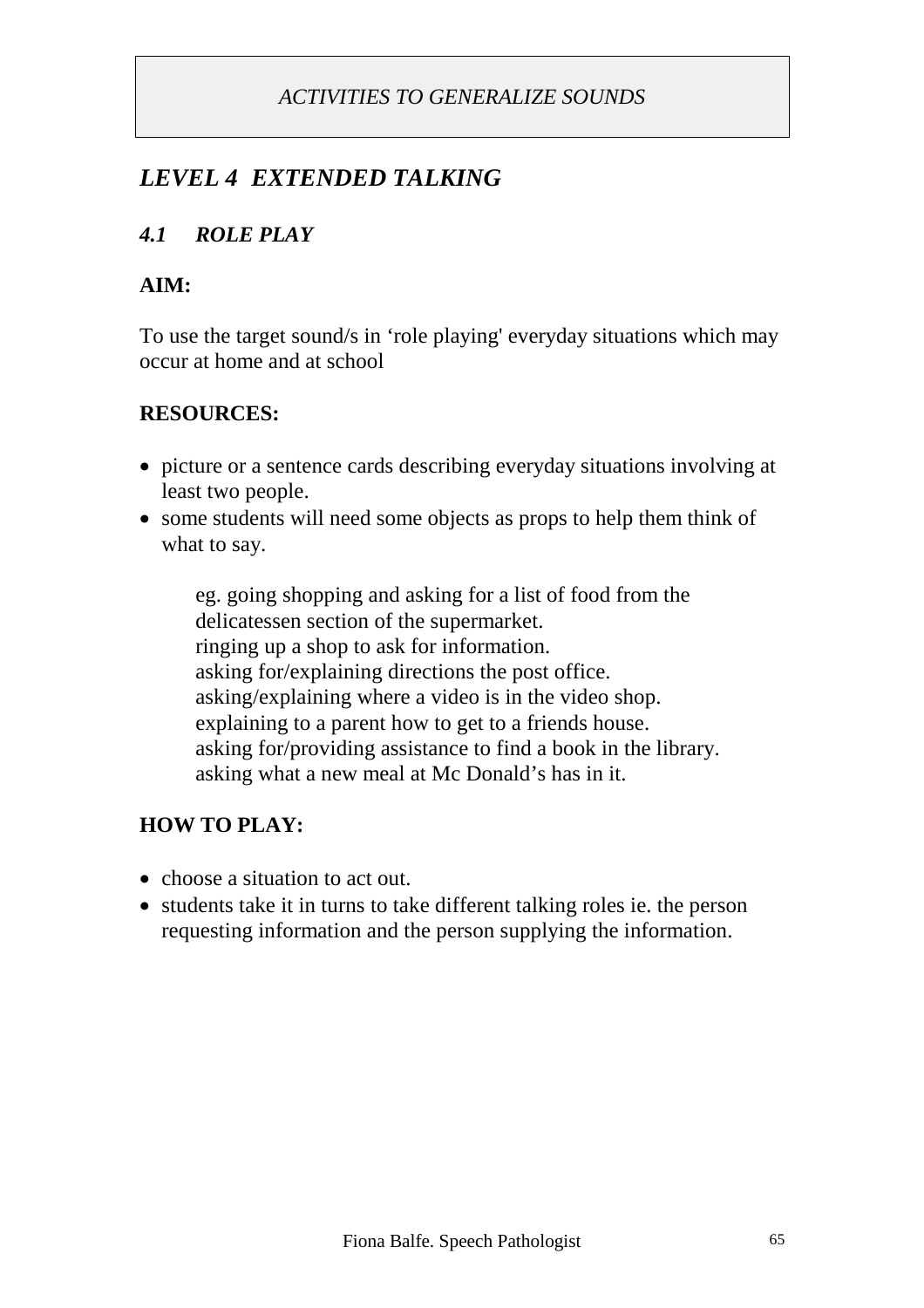# *LEVEL 4 EXTENDED TALKING*

### *4.2 ONE MINUTE/ TWO MINUTE TALKS*

*This is an activity which I use with almost every student from mid primary age upwards in generalizing sounds.*

*It is played in the form of a Quiz Game with each student being a contestant. The contestants can either compete against each other or compete against themselves to improve on their score.*

*The words can be chosen to practise the target sound/s in any position, a particular position or to practise words which are giving the student particular difficulty.*

*As students become more competent generalization of the target sound/s to other words should occur. Extensive generalization is a good sign that the student is ready to move onto 'Talking Time' activities.*

#### AIM:

To use the target sound/s in a special word which is repeated many times over in a one to two minutes of talking.

#### RESOURCES:

- Story theme word lists at the end of section 3.6 or other sound word lists are a useful reference.
- a stopwatch/watch with a second hand.
- a bell (optional)

#### HOW TO PLAY:

- each student is given a special word to talk about or is asked to choose a special word to talk about. Some care is needed in selecting the words.
- the students are told that they have to talk for one/two minutes about their special words
- they have to try to use the special word as many times as they can. the students are told that they only have to concentrate on saying the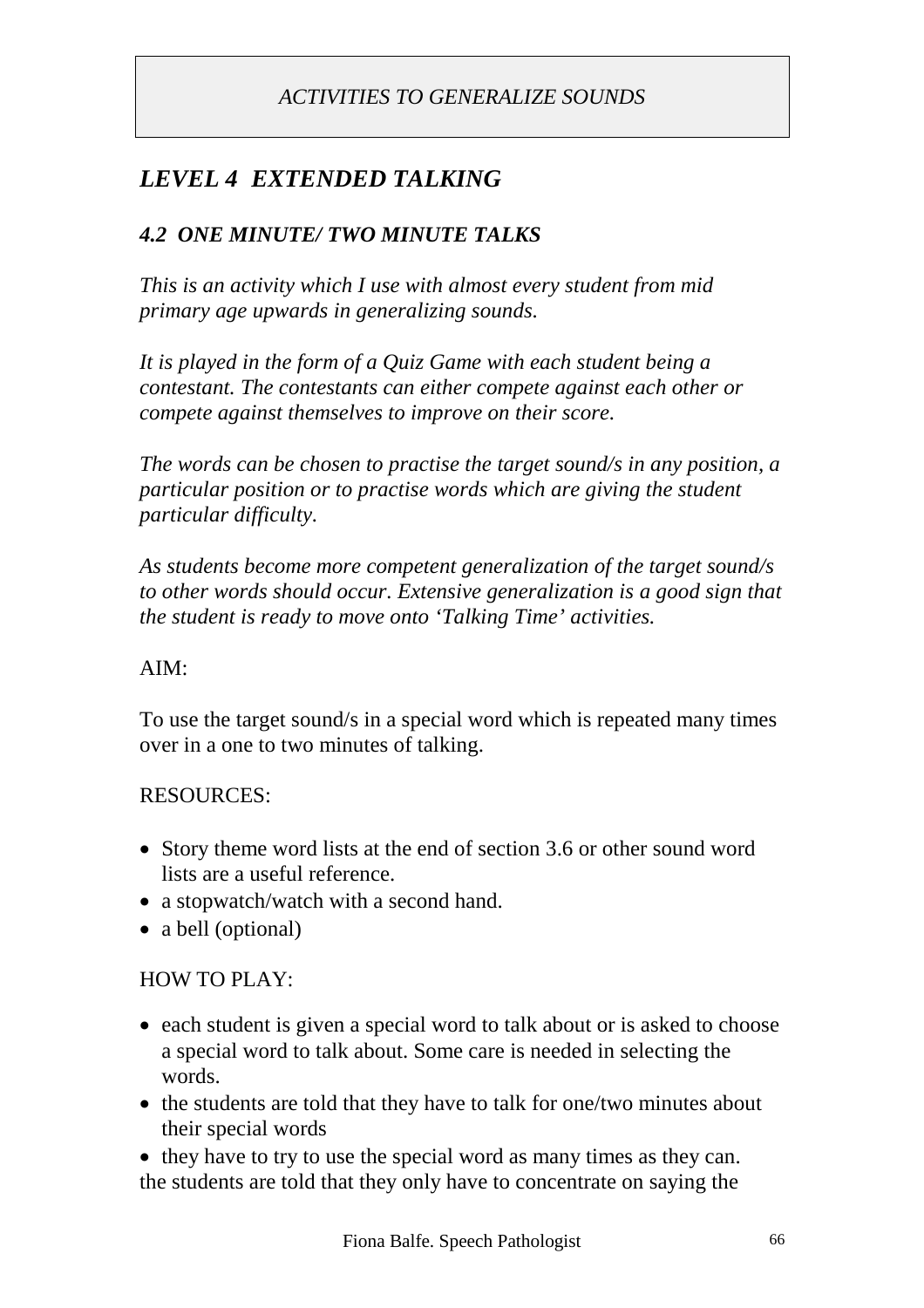# *LEVEL 4 EXTENDED TALKING*

### *4.2 ONE MINUTE/ TWO MINUTE TALKS cont.*

- special word correctly.
- the students are given a demonstration of what is expected.
- eg. the target sounds /s/ , /z/ and /d / are being practised in the word sausages.

#### *SAUSAGES*

*Sausages come in many flavours, you can get chicken sausages, beef sausages, curry sausages and spicy sausages. Lots of people in my family like sausages. My dad likes sausages, my mum likes sausages and my little brother likes sausages but hate sausages. I think sausages are disgusting. I don't like sausages because they taste full of fat. You can cook sausages lots of different ways. You can bake sausages, fry sausages, boil sausages and BBQ sausages. Sausages are pale and I hate the feel of sausages. Sausages feel slippery and yucky. etc*

- somebody acts as scorer and keeps a record of the number of times the student uses the special word correctly. As the students become more competent at this, you can also keep a score of how many times the target sound/s are used correctly in other words.
- as each student has a turn he/she is told " You have one minute to talk about ......... . Ready, set go" and a bell is rung. At the end of the minute the student is told to stop.
- at each turn the students try to improve on their previous score.

### **VARIATION:**

*I have used this variation when working with individual students with short attention spans. The context of the lotto game keeps them focused long enough to get a reasonable amount of talking practice completed.*

- Use a lotto game in conjunction with this activity.
- taking it in turns to turn over a picture card and talk for a minute about the special word.
- place the card on the appropriate board

the first person to cover all pictures on his/her board is the winner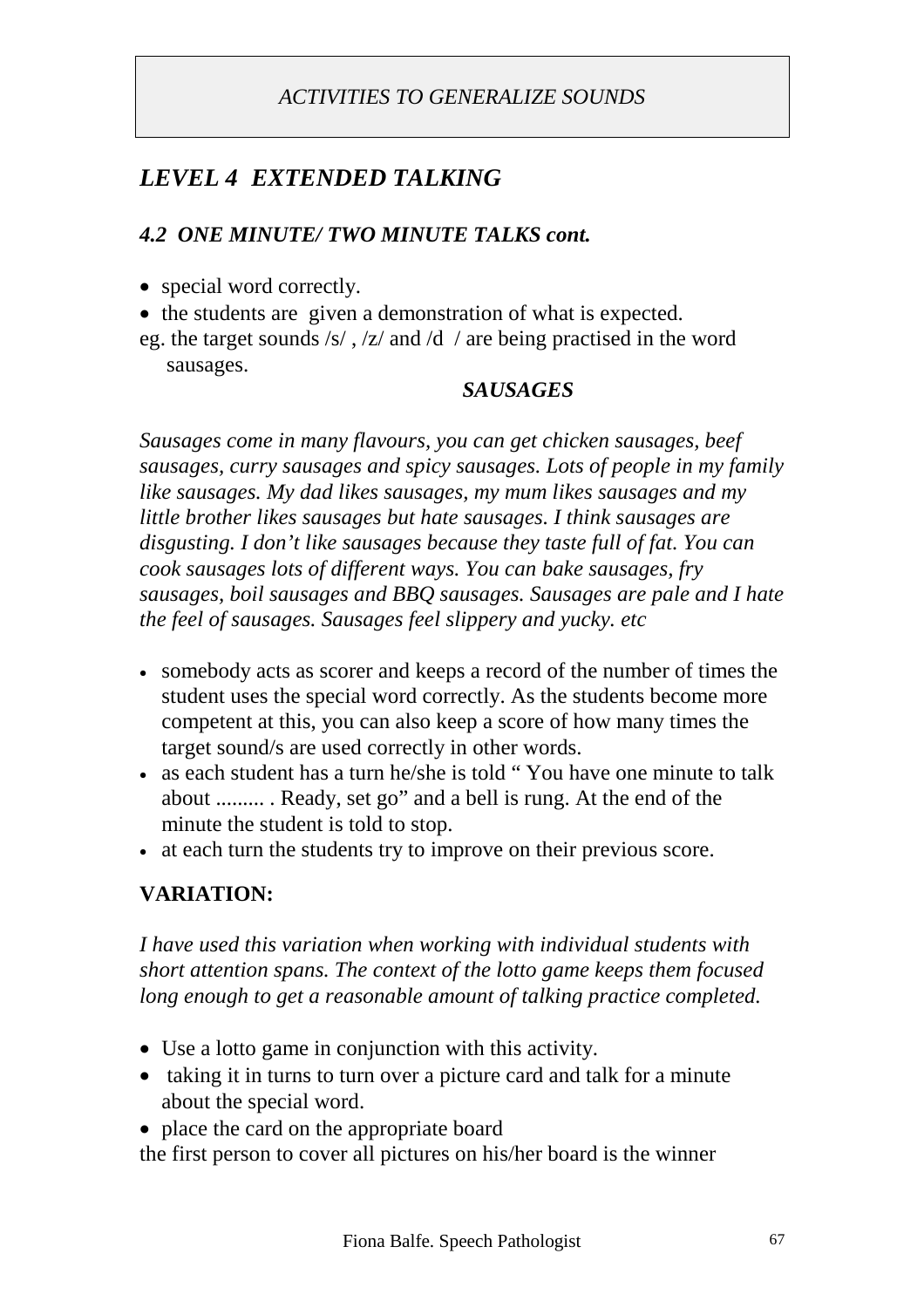# *LEVEL 1–3 READING ACTIVITIES*

*The activities in this section are organized as a list of ideas with suggested resources as the students' differing interests and reading levels make this more practical than presenting the ideas as in the previous levels.*

### *1–3-1. READING RHYMES AND ACTION SONGS*

*See level 1.1*

### *1–3-2. STRUCTURED/REPETITIVE TEXTS*

*See level 1.2*

### *1–3-3. GENERAL READING FOR THE SPECIAL SOUND*

*The students can choose books from the library at their interest and reading level or practice using books which have been given by the class teacher for reading.*

#### *1–3-4 READING JOKES*

*See level 1.6*

#### *1–3-5 READING CLUES FOR CROSS WORDS*

Australian Activity books by Steve Parish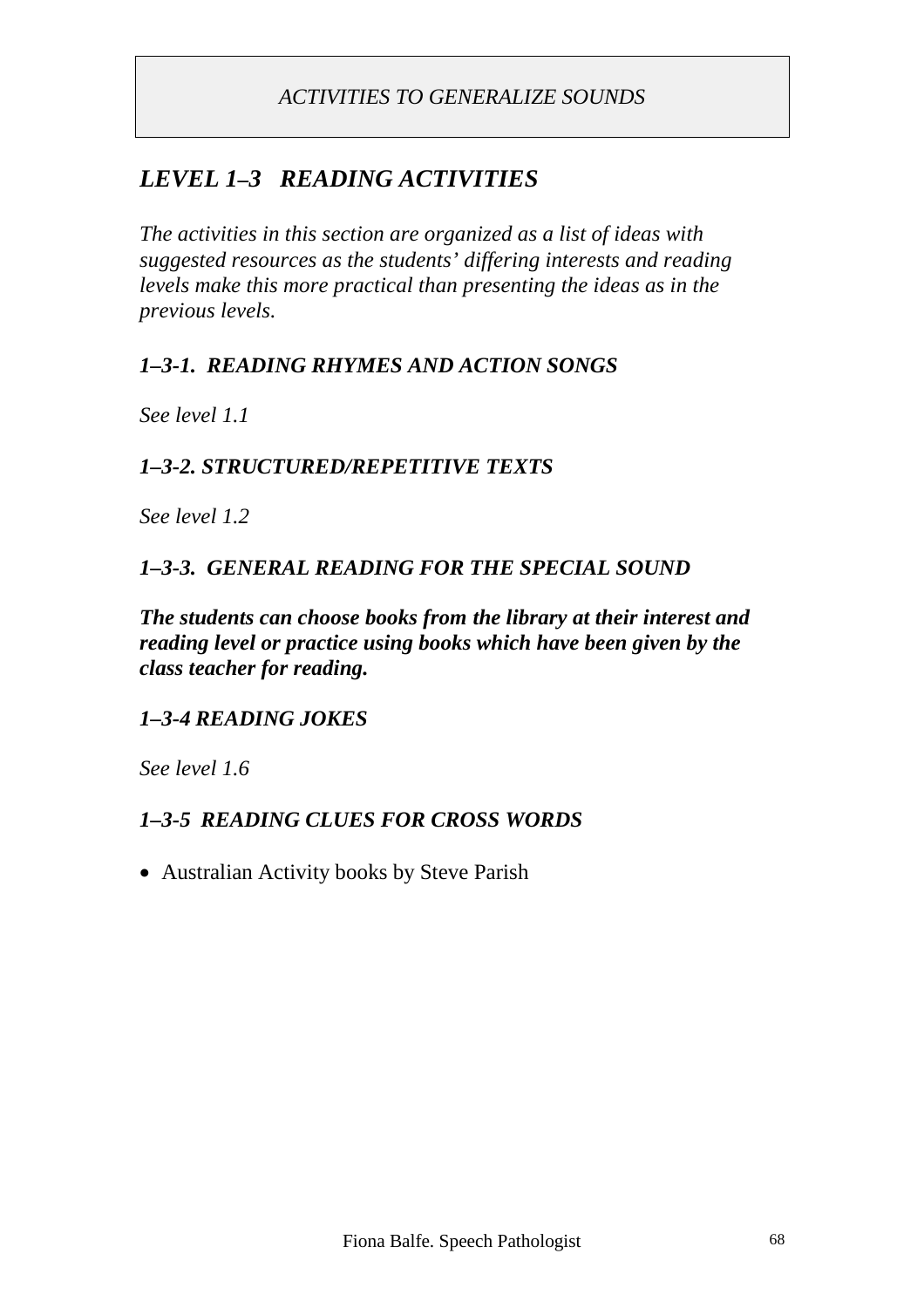# *LEVEL 1–3 READING ACTIVITIES cont.*

# *1–3-6 READING RECIPES DURING A BAKING ACTIVITY*

### *1–3-7 READ AND DO ACTIVITIES*

*There are numerous puzzle, problem solving and maize books which can be used to motivate students to practise a special sound in reading. These books require the student to read clues etc and then carry out an activity. Reading is restricted to small amounts of text.*

### **RESOURCES:**

- Trailblazer's Blazing Maze. Written and illustrated by Tony and Tony Tallarico
- Trailblazer's Madcap Mazes. Written and illustrated by Tony and Tony Tallarico
- Whatever happened to Professor Potts. *Follow the clues to unravel the mystery.* by Phil Roxby Cox Usborne Publishing.
- Who's Haunting the House of Horror. *Follow the clues to unravel the mystery.* by Phil Roxby Cox Usborne Publishing.
- The Think Tank. 3 Dimensional Pop-Up Puzzles by Ivan Moscovitch. Ebury Press. Many of the puzzles are suitable for late primary and secondary students.
- The Great Two- Way Maze Book by Juliet and Charles Snape. Julia MacRae books

#### *1–3-8 READ AND RETELL*

- choose a story at the students reading and interest level to read
- the story is then retold in the student's own words.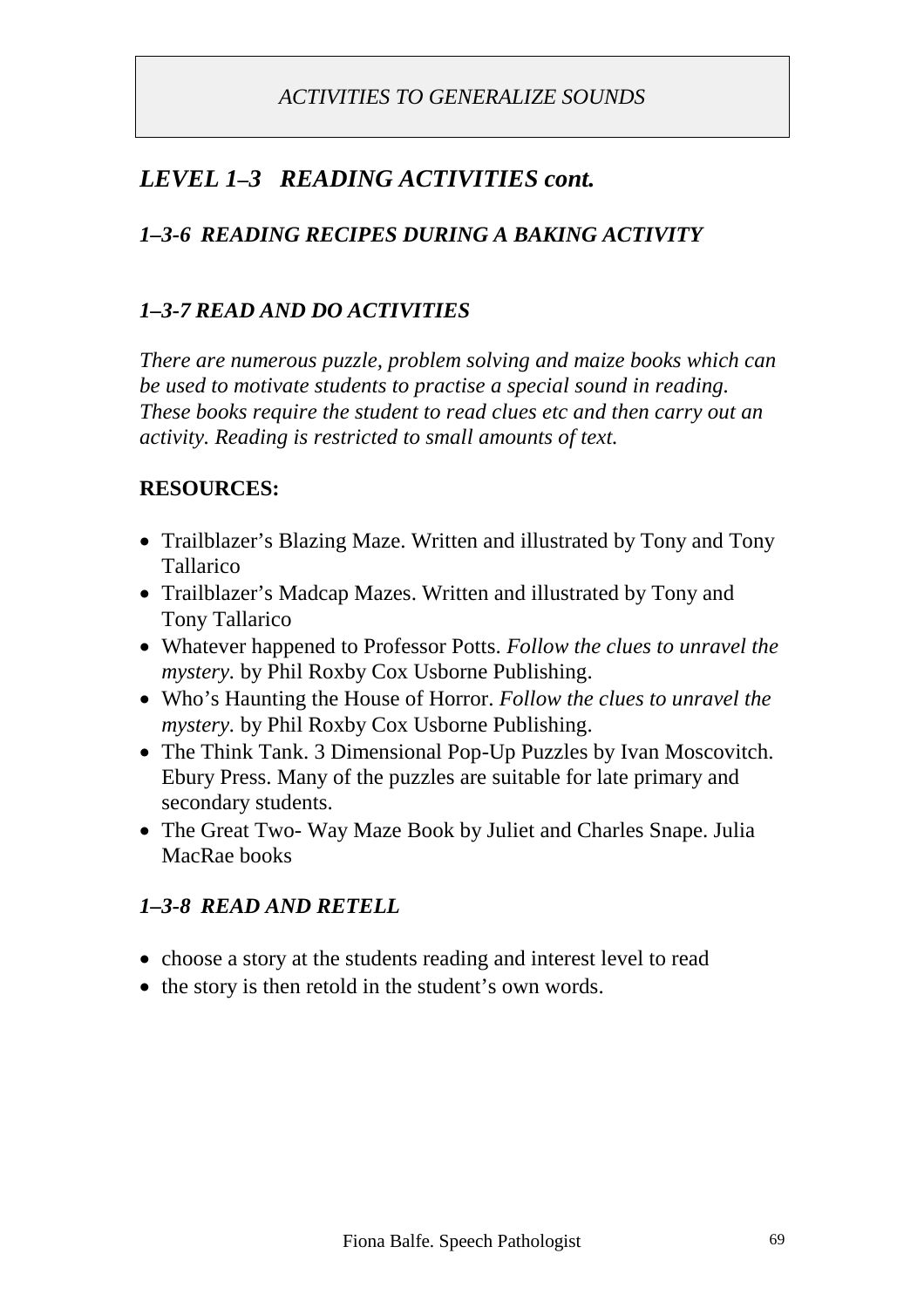# *LEVEL 1–3 READING ACTIVITIES cont.*

# *1–3-9 READ AND ANSWER QUESTIONS*

#### **RESOURCES:**

- Specific Skill Books by Oxford University Press
- Headworks Series by Oxford University Press

#### **PROCEDURE:**

- choose comprehension passages on topics of interest to the students.
- the student take it in turns to reads the passage aloud.
- the student take it in turns to read a question which may be answered individually or discussed with the group.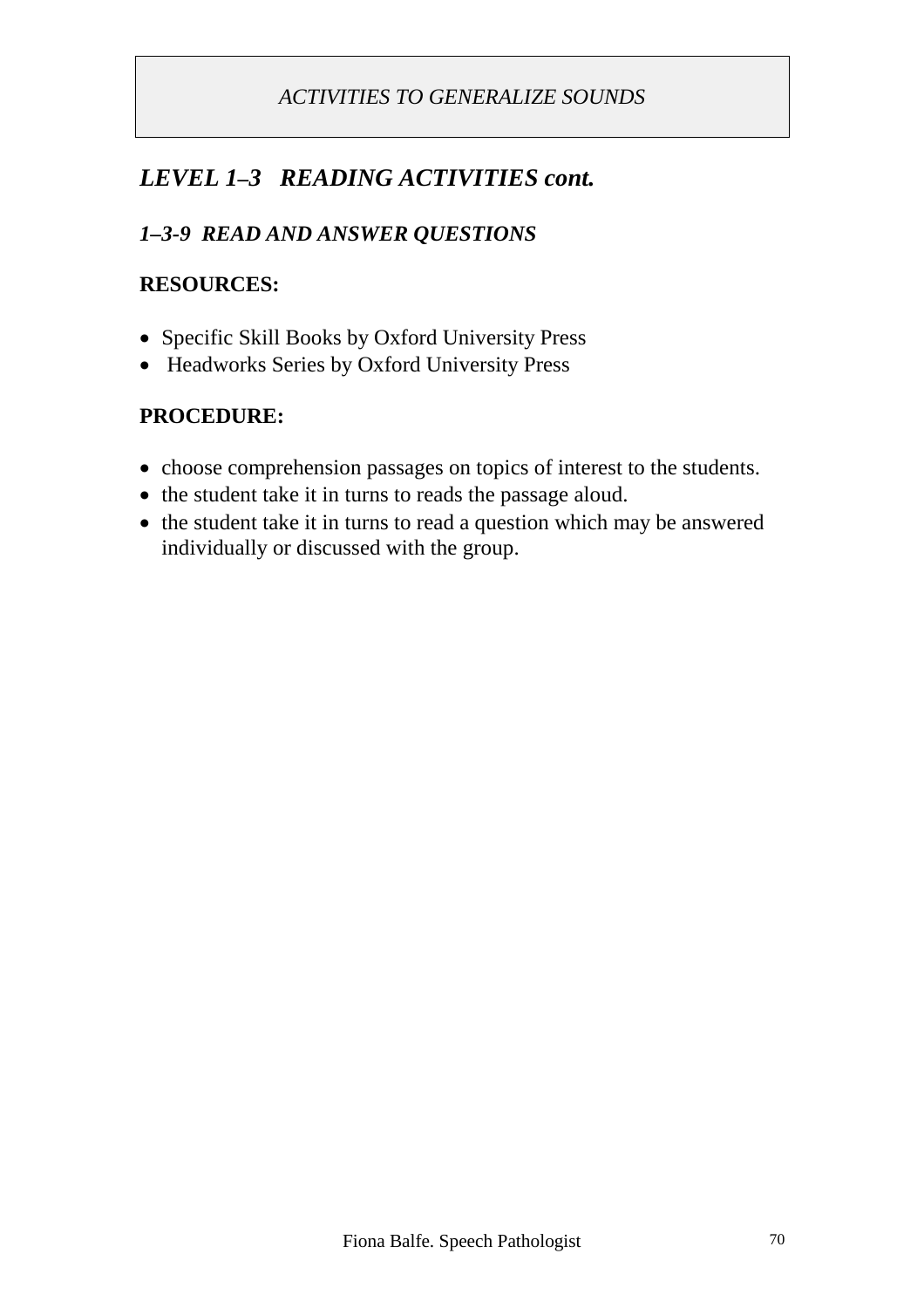# *LEVEL 5 TALKING TIME*

*' Talking Time' is the step that is needed by many students to progress from more formal and structured talking situations to using the target sound/s consistently in everyday conversation and talking.*

*A student is ready to move to 'Talking Time' if the target sound/s can be used correctly most of the time, in short bursts of conversation, when the student is asked to try to remember to use the target sound/s*

### *HOW TO TEST FOR 'TALKING TIME' READINESS*

- *1.* Tell the student that you are going to have a short talk together and you want him/her to remember to use the special sound/s correctly.
- *2.* Talk to the student about a topic of interest eg. a recent film, a birthday party, pets, family, school etc.
- *3.* If the student uses the target sound/s correctly most of the time, then move to ' Talking Time'
- *4.* If the student seldom remembers to use the target sound/s correctly or in an effort to monitor his/her talking, it becomes very hesitant then continue to practise activities at the previous level.
- **5.** You may like to use the ' Talking Time Score Sheet' to measure the exact percentage of correct sound use. See Appendix 1

*In the ideal situation Talking Time is done every day and at least twice a day. At first it should be about three to five minutes in length, and increased, by a minute or two longer each day as the student finds it easier to monitor his/her speech. As 'Talking Time' becomes longer generalization is looked for in other talking situations.*

*The student should be praised for correctly using the target sound/s outside of 'Talking Time' practice but should not be corrected. Correction outside of 'Talking Time' usually leads to frustration and resentment.*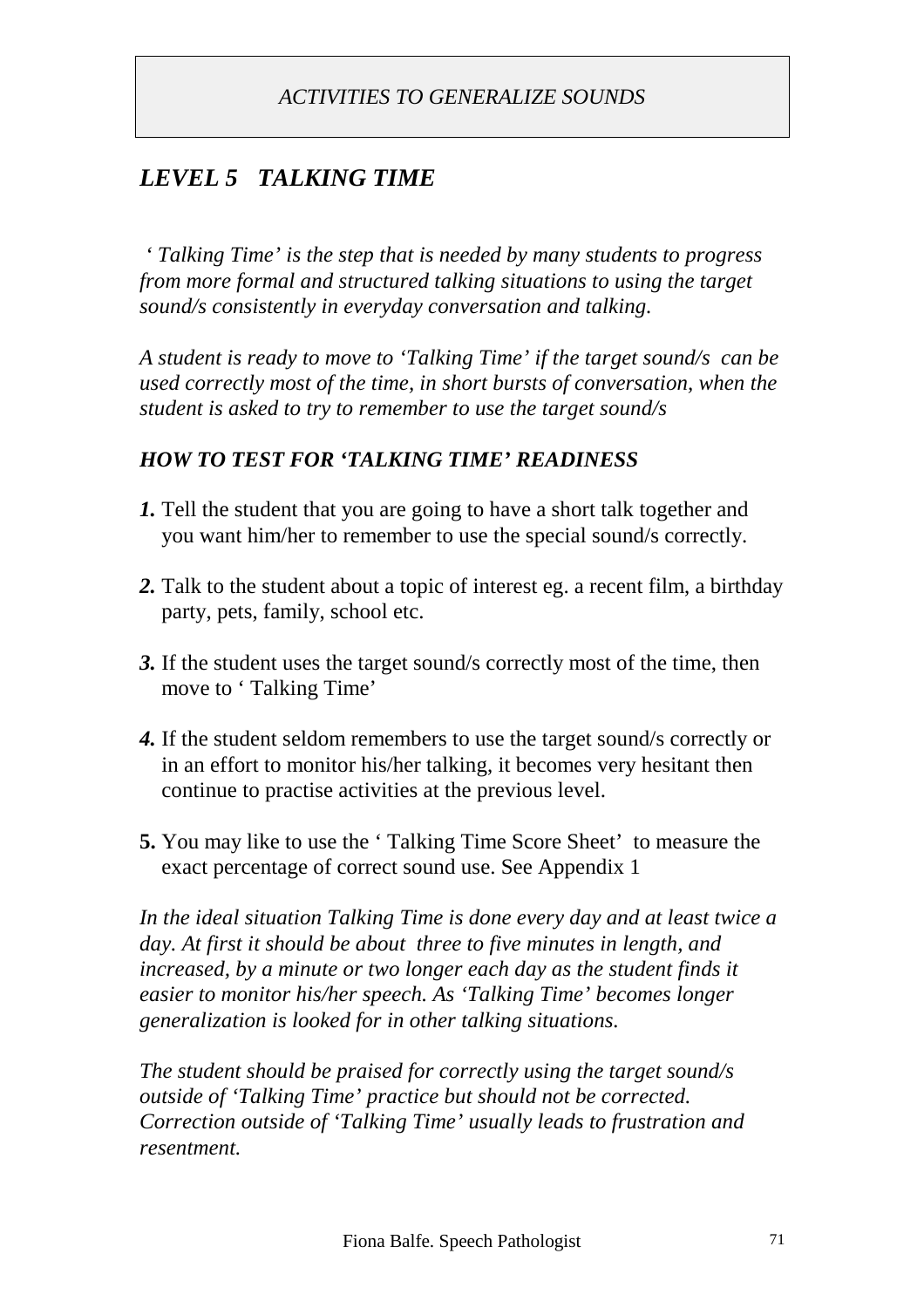#### *LEVEL 5 TALKING TIME cont.*

#### *TALKING TIME LEVELS*

*' Talking Time' may be structured or unstructured. Some students can progress directly to unstructured ' Talking Time', other students need to spend some time on structured* ' *Talking Time' activities.*

#### *5.1 STRUCTURED TALKING TIME*

*In 'Structured Talking Time' the target sound/s are practised in conversation but the student is provided with a topic to talk about or to debate for increasingly longer periods of time*

*This step is particularly useful for those students who find it difficult to think of what to say. Many students who start as reluctant talker, gain the necessary language skills and confidence at the lower level activities so that by the time they get to ' Talking Time' this is not a problem.*

*There are always some students however, if asked more general questions eg. " What have you been doing in your holidays?" will give brief answers such as "nothing much". If asked to talk generally eg. "Tell me about your footie clinic/holiday to Queensland" etc. a similar problem arises.*

*Reluctant talkers are often reluctant talkers at home and in the classroom. With these students topics of and practice times need to negotiated for practise at home and at school.*

*'Structured Talking Time' practice needs to be done at least once a day and ideally two to three times a day, with different people, and at home and at school.*

*Where practical practice sessions can be taped or videotaped.*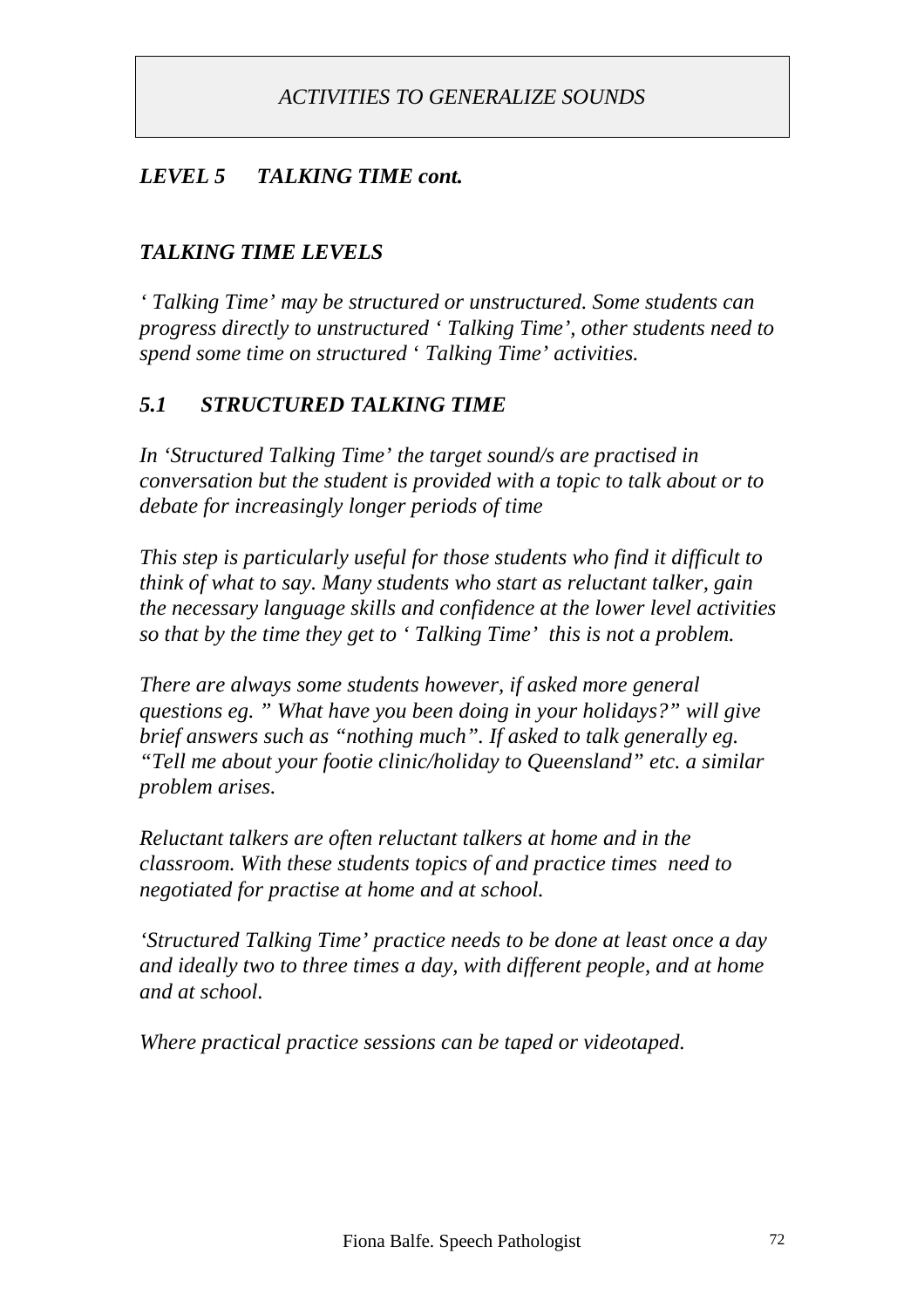## *5.1 STRUCTURED TALKING TIME cont.*

### *PROCEDURES FOR STRUCTURED TALKING PRACTICE*

#### *A. IN THE SESSION:*

- tell the students that they are going to take it in turns to choose a topic to talk about.
- with some students it may be necessary to set a time goal eg. that they have to talk for a certain amount of time, ideally at least three to five minutes.
- use a stop watch to record the amount of time that the student talks for ie. the stop watch is turned off when another student/ the Speech Pathologist/parent etc. asks a question or provides some prompting.
- use the ' Talking Time Score Sheet' to measure the exact percentage of correct sound use. *See Appendix 1*
- the students conversations can be recorded in point form with the students then giving a summary of their opinions.
- the students are asked to give themselves a rating out of ten. With some students, the person running the session, may have to guide the student if the students assessment is not accurate.
- the students fill out the 'Talking Time Rating Sheet'. *See Appendix 2*
- discuss with the students that their 'Talking Time' practice needs to be done with different people and several times a day
- have each student fill out their 'Talking Time Contract' sheet
- this sheet is filled in during the week and brought to the next session so that each student's progress can be monitored. *See Appendix 3*
- each student is also asked to fill out the 'Talking Time Rating Sheet' during the week. *See Appendix 2*
- the emphasis is on each student taking responsibility for his/her own learning by filling out the rating sheet in the session, at home and at school.

#### *B. HOME PRACTICE:*

*At home the above procedures can usually be followed. See ' Talking Time' practice for parents. See Appendix 4.*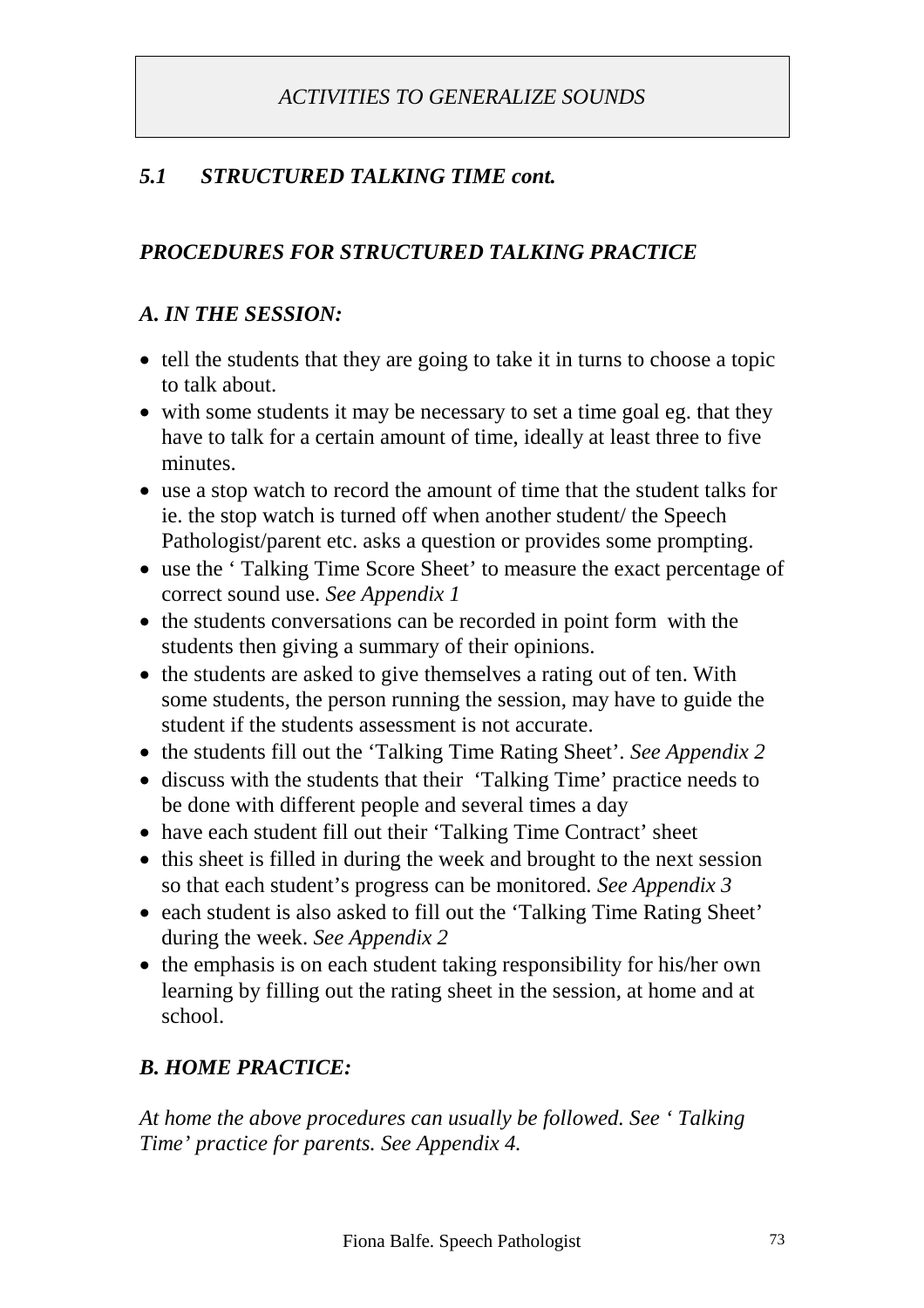### *5.1 STRUCTURED TALKING TIME cont.*

### *C. SCHOOL PRACTICE:*

*At school the above procedures will need to be simplified. See Talking Time' practice for Teachers. Appendix 5.*

*Discuss with the class teacher what talking occurs in the classroom and if necessary what talking opportunities can be set up*

#### *IDEAS FOR TALKING PRACTICE*

• Discuss what can be seen:

-outside the window

• Shut your eyes and think of your bedroom. See if you can think of ten ways your bedroom differs from your classroom.

- Choose a topic of interest in the news. Cut out an article and read about it. Discuss what the main idea is. Explain as much about the topic as you can.
- paste magazine pictures in a book with open ended questions to debate or answer. eg.

1. What do you think about experimenting on animals? Think of four things.

- 2. What do you think about pocket money. Do you think you should have to do jobs for it? Think of four reasons to support your opinion.
- *3.* Describe a day in the life of ....... eg. Homer from the T.V. program the 'Simpson's' . Think of four things you would like about it. Now think of four things you would dislike about it.
- 4. What would you do if you lost your key and when you got home noone was home. Think of four things that you could do.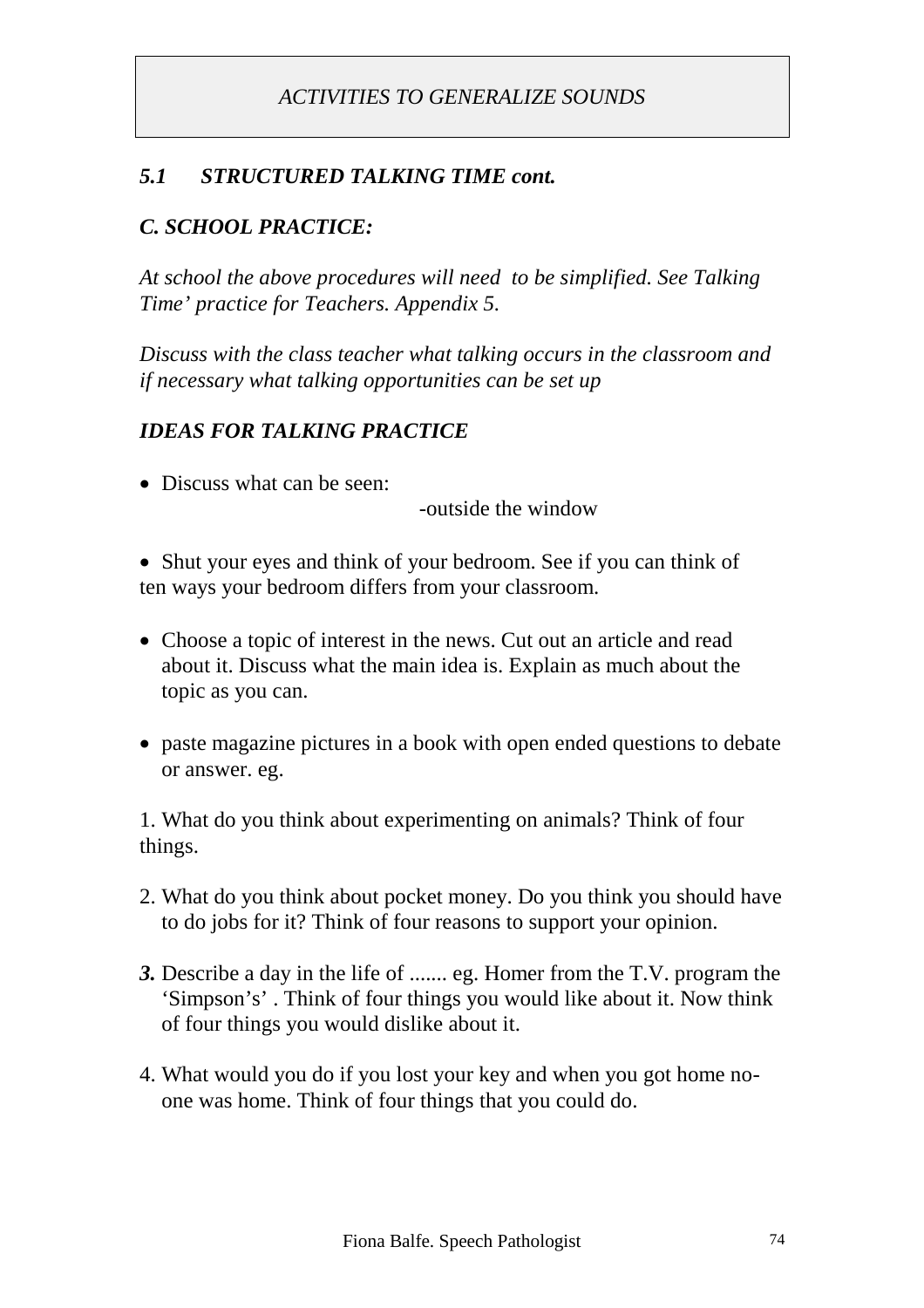## *5.1 STRUCTURED TALKING TIME cont.*

5. Talk about what you would do and justify your reasons if:

- you won a million dollars
- you could design your dream house
- you could live any where you wanted to
- 6. Talk about what it would be like to on a farm in the middle of Australia. Think of ten ways that your life would be different.
- 7. Pretend that you were born a dog etc. Describe how you would spend your day. What would be different and what would be the same.
- 8. Pretend that you are going to meet someone at the airport/train station etc. but they don't know what you look like. Describe what you look like, what you will be wearing and where the person should meet you.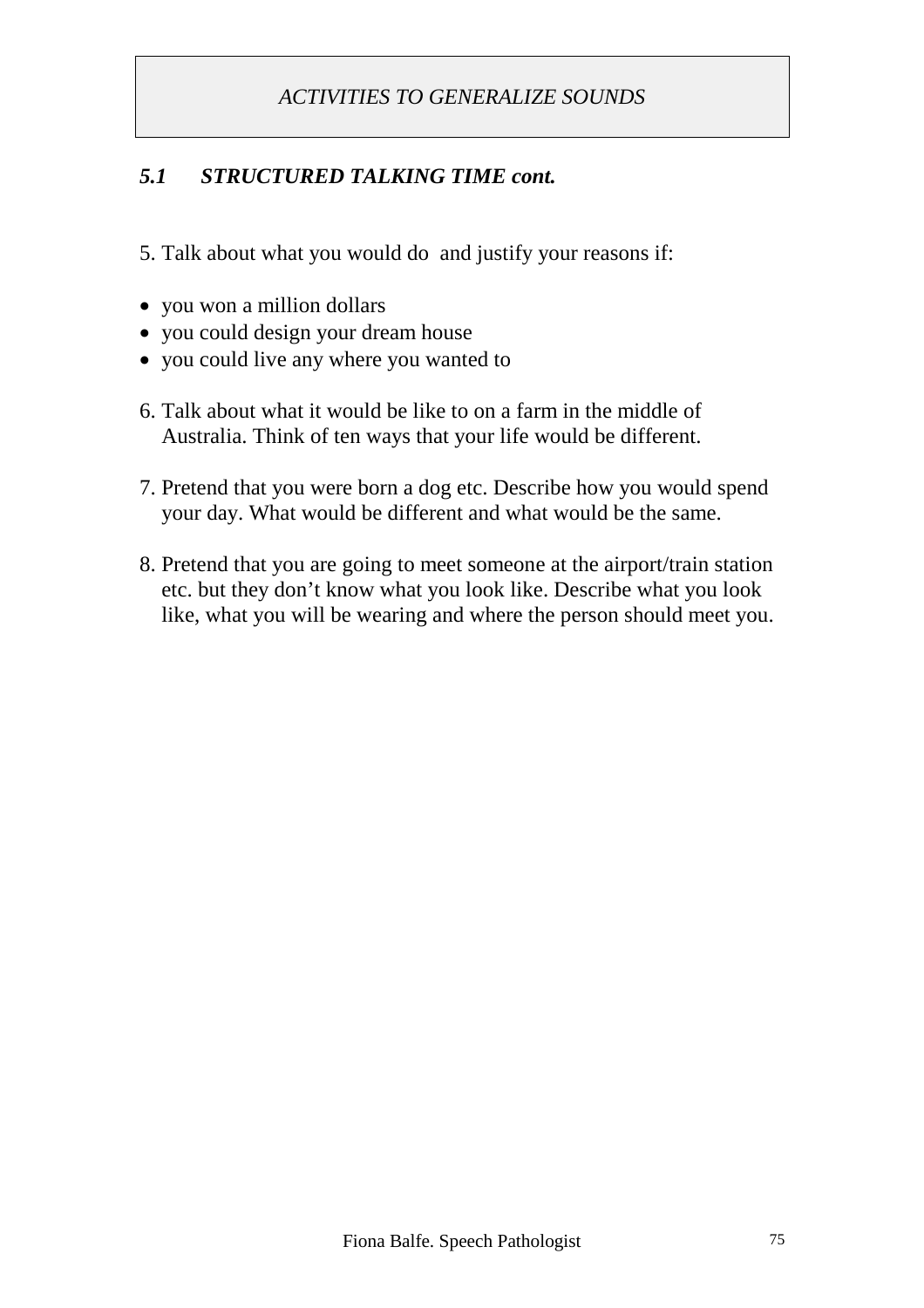### *LEVEL 5 'TALKING TIME' cont.*

#### *5.2 UNSTRUCTURED 'TALKING TIME'*

*In 'Unstructured Talking Time' the aim is to be able to have a general conversation about something of interest to each student with a minimum of prompts.*

#### *HOW TO TEST FOR 'UNSTRUCTURED TALKING TIME' READINESS:*

When a student starts to use the target sound/s correctly outside the practice sessions the student is ready for this level. This shows that the ability to use the target sound/s is starting to generalize to everyday talking and conversation.

#### *PROCEDURES FOR UNSTRUCTURED TALKING PRACTICE:*

- At the beginning of the session take a pre-session rating. Without warning the students that you are rating them, have an informal chat and assess where each student is at.
- If working in a group, a topic of interest to the whole group can be chosen with each student contributing to the conversation.
- If the students need some direction give them a problem solving task to work on as a group. eg. If you were stranded on a desert island together which of the following three objects would you choose. Discuss it amongst yourselves as you all have to agree on the choice.
- Alternatively if students enjoy acting give them a plot outline for a play. Give each student a card describing their character and have them make up an impromptu play. Video this if possible. With older students, 'Host a Murder' kits could be used, or students could design their own plots and characters.
- If some students tend to dominate the talk then a time limit can be put on these students until all students have contributed.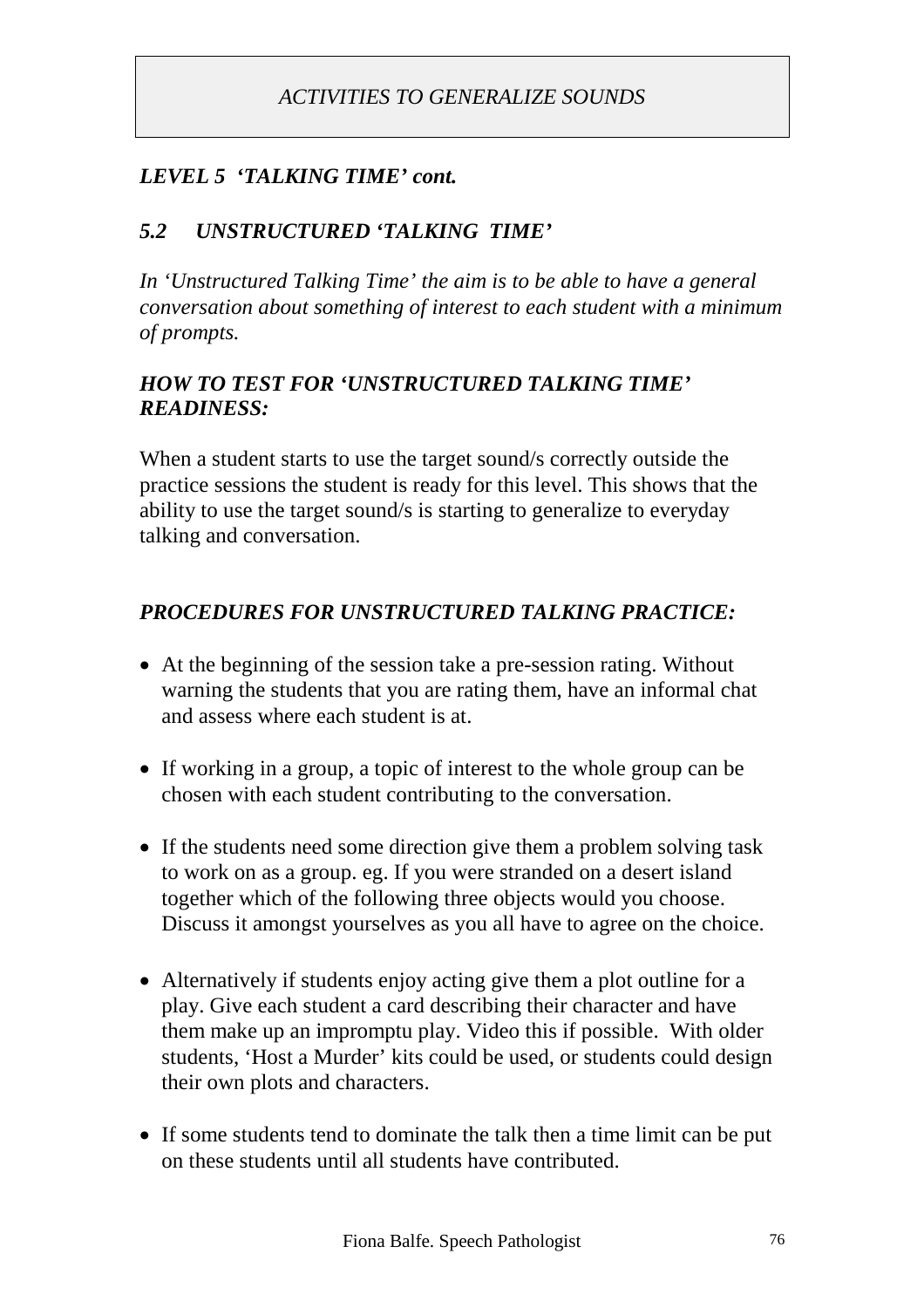## *LEVEL 5.2 UNSTRUCTURED TALKING TIME cont.*

- As an alternative to rating the percentage of time a target sound is used correctly, students can measure how long they can talk without making a mistake. They can then try and improve on this time each day.
- Once each student is using the target sound/s correctly most of the time in the session then the focus of the session becomes that of checking ratings outside the sessions and that sufficient practice is being done to allow the target sound/s to generalize effectively into all talking situations.
- the time between sessions is then increased eg. to once a fortnight, once a month
- sessions can cease once parents and teachers report the target sound/s is established

## *AT HOME:*

- At this level 'Talking Time' is unstructured and needs to be part of everyday talking in the home.
- In homes where there is not a lot of talking you may need to rely on the school environment more.
- Where parents do not speak English and the target sound/s occur in the first language the parents can carry out the practice in the first language.

## *AT SCHOOL:*

- 'Talking Time' is unstructured and needs to be part of everyday talking in the school.
- See 'Talking Time' in the classroom for advice to class teachers.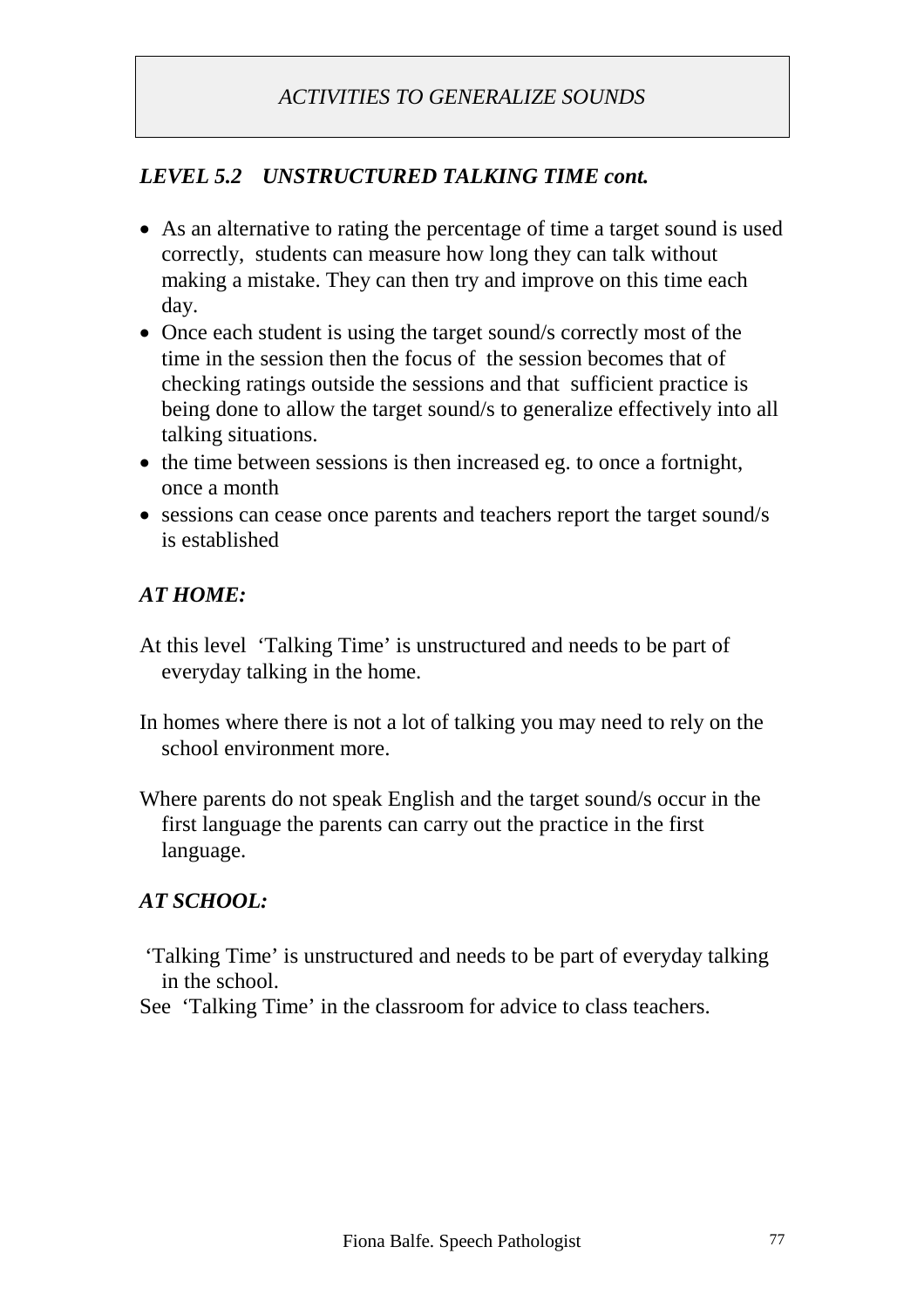## **LEVEL 6 CONSOLIDATING SKILLS IN CONVERSATION**

*At this level a student is using the sound most of all of the time but some errors are still occurring.*

- continue using the rating sheet, with a student deciding on a rating at the end of the day;.
- the aim is to increase the number of days a week a student gets a rating of at least 9/10 and then 10/10
- continue to praise the student for correctly using the target sound/s.
- discuss a suitable means of letting the student know when his/her monitoring has decreased. eg. lifting your eyes. It has to be something that the student agrees to.
- The student then has to try and actively monitor for the next five minutes.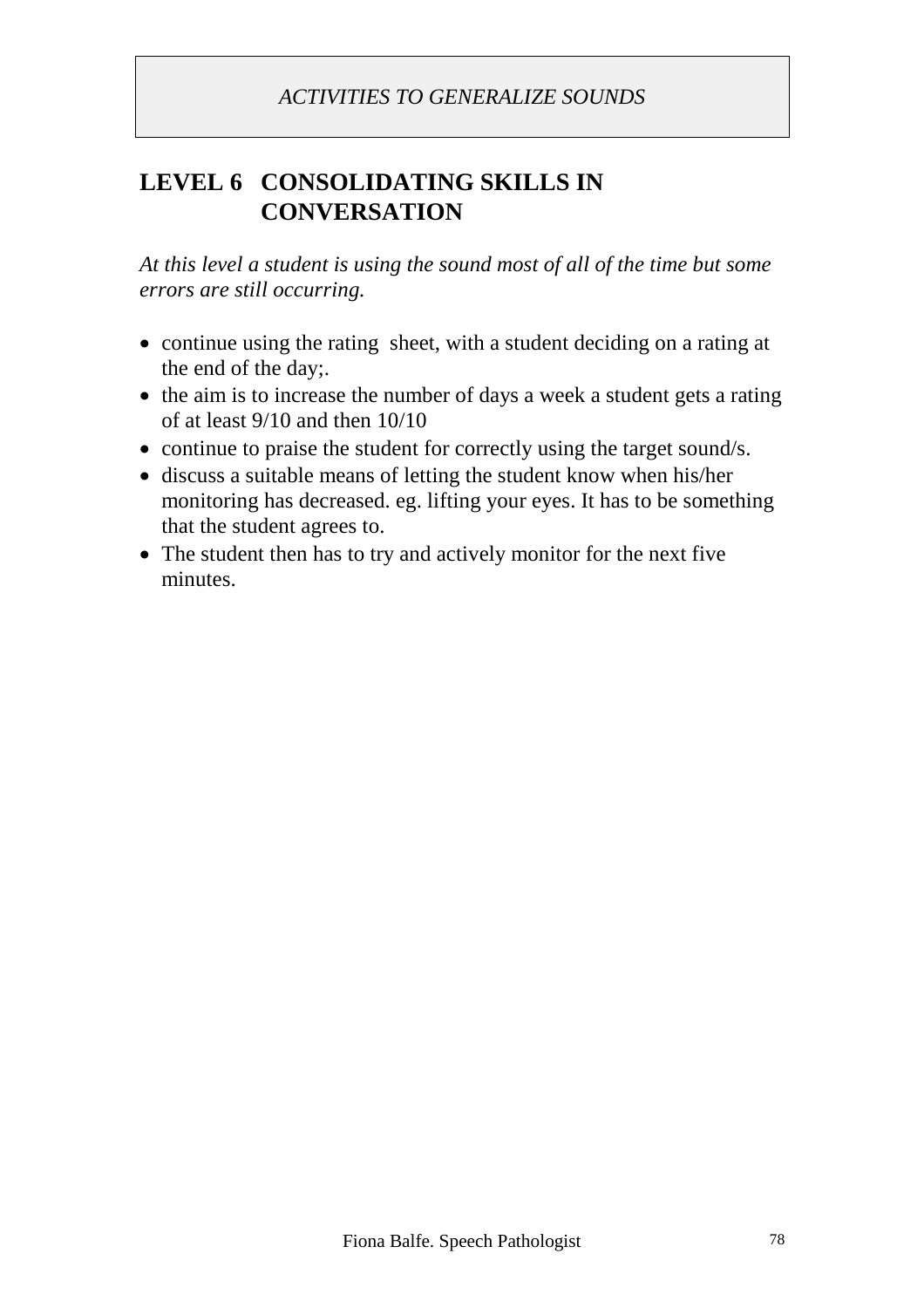## *'TALKING TIME' SCORE SHEET*

See how many times you can use your special sound or sounds correctly.

Ask someone to mark a tick for correct or a cross for incorrect in the boxes below as you read, tell a story or have a conversation.

Reading/ Talking/ Conversation.

Score /100

You can now use your special sound/s ......% of the time correctly when you are ....................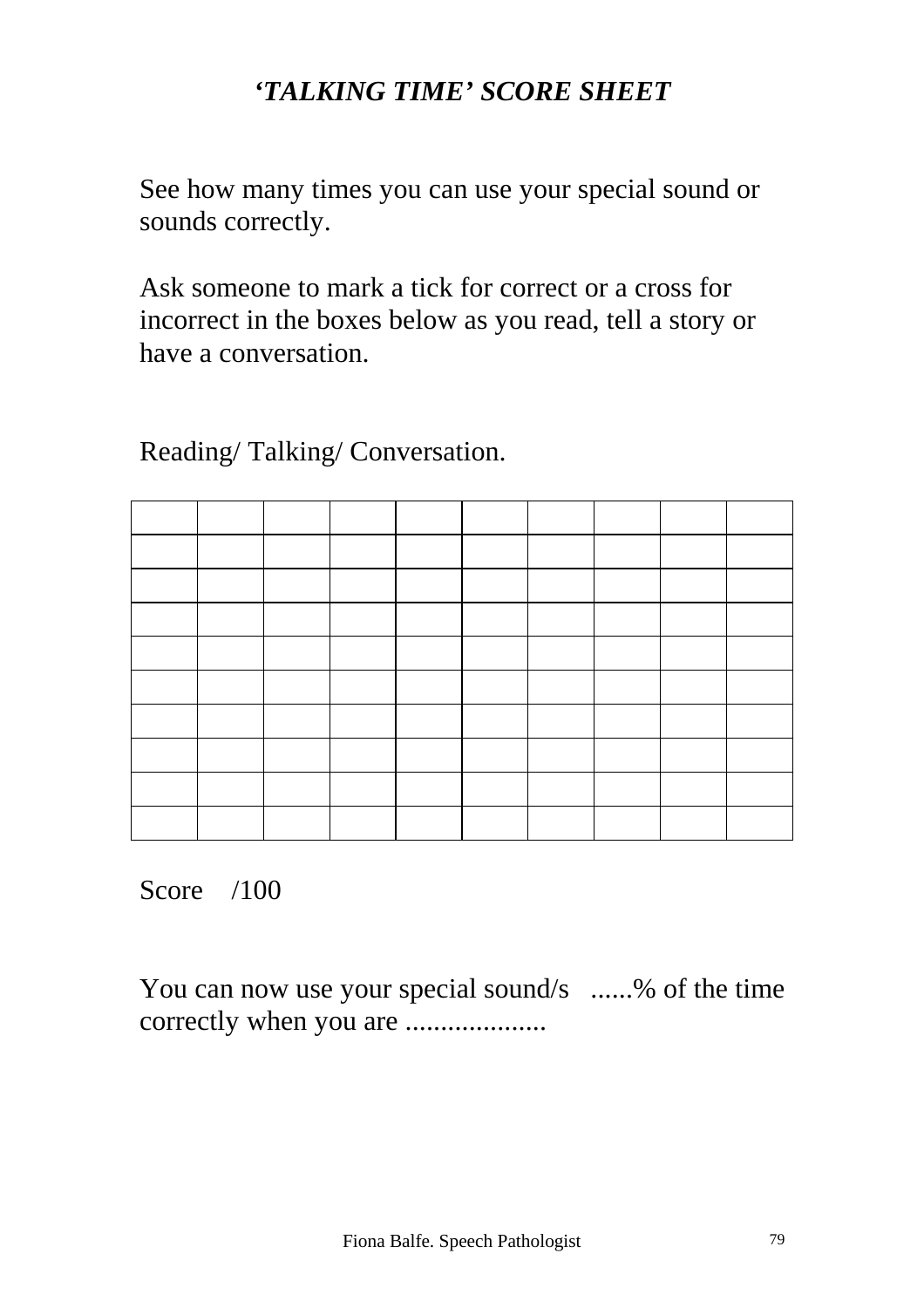# *'TALKING TIME' RATING SHEET*

See how well you can use your special sound or sounds correctly.

Ask someone to listen to you doing your 'Talking Time' practice and to help you score yourself out of ten. Try and practise at least twice each day. Mark your scores in different colours in the table below for each day that you practice. eg. use a blue line for the first practice and a red line for the second practice on Monday.

| 10                       |     |     |     |     |     |     |     |      |
|--------------------------|-----|-----|-----|-----|-----|-----|-----|------|
| 9                        |     |     |     |     |     |     |     |      |
| $\delta$                 |     |     |     |     |     |     |     |      |
| $\overline{7}$           |     |     |     |     |     |     |     |      |
| 6                        |     |     |     |     |     |     |     |      |
| $\overline{5}$           |     |     |     |     |     |     |     |      |
| $\overline{4}$           |     |     |     |     |     |     |     |      |
| $\overline{\mathcal{S}}$ |     |     |     |     |     |     |     |      |
| $\overline{2}$           |     |     |     |     |     |     |     |      |
| $\overline{I}$           |     |     |     |     |     |     |     |      |
|                          | Mon | Tue | Wed | Thu | Fri | Sat | Sun | Week |

Work out your average score for the whole week

Best Score .........

Average Score for the week .........

*You can now use your special sound/s ......% of the time correctly when you are ....................*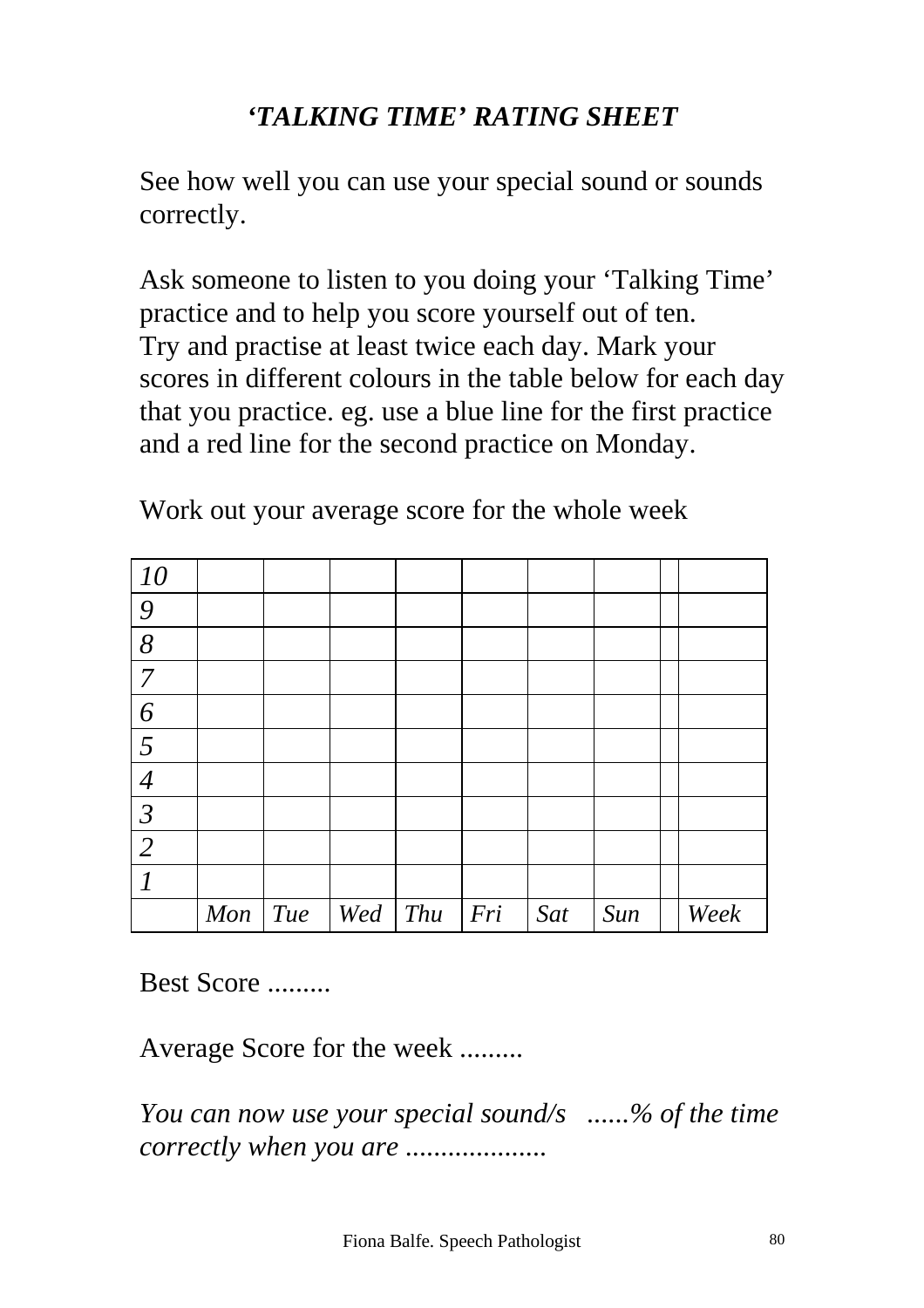## *TALKING TIME CONTRACT*

See how many times you can use your special sound or sounds correctly.

Write down at least six people that you are going to practise your *Talking Time* with.

Remember that in *Talking Time* you are trying to use your special sound or sounds in your normal conversation with these special people. Tick off how many times you practise with each person.

I practised my *Talking Time* with:

| Mum              |  |  |  |  |  |  |
|------------------|--|--|--|--|--|--|
| Dad              |  |  |  |  |  |  |
| My               |  |  |  |  |  |  |
| brothers/sisters |  |  |  |  |  |  |
|                  |  |  |  |  |  |  |
|                  |  |  |  |  |  |  |
| My teachers:     |  |  |  |  |  |  |
|                  |  |  |  |  |  |  |
|                  |  |  |  |  |  |  |
|                  |  |  |  |  |  |  |
| My friends:      |  |  |  |  |  |  |
|                  |  |  |  |  |  |  |
|                  |  |  |  |  |  |  |
|                  |  |  |  |  |  |  |
|                  |  |  |  |  |  |  |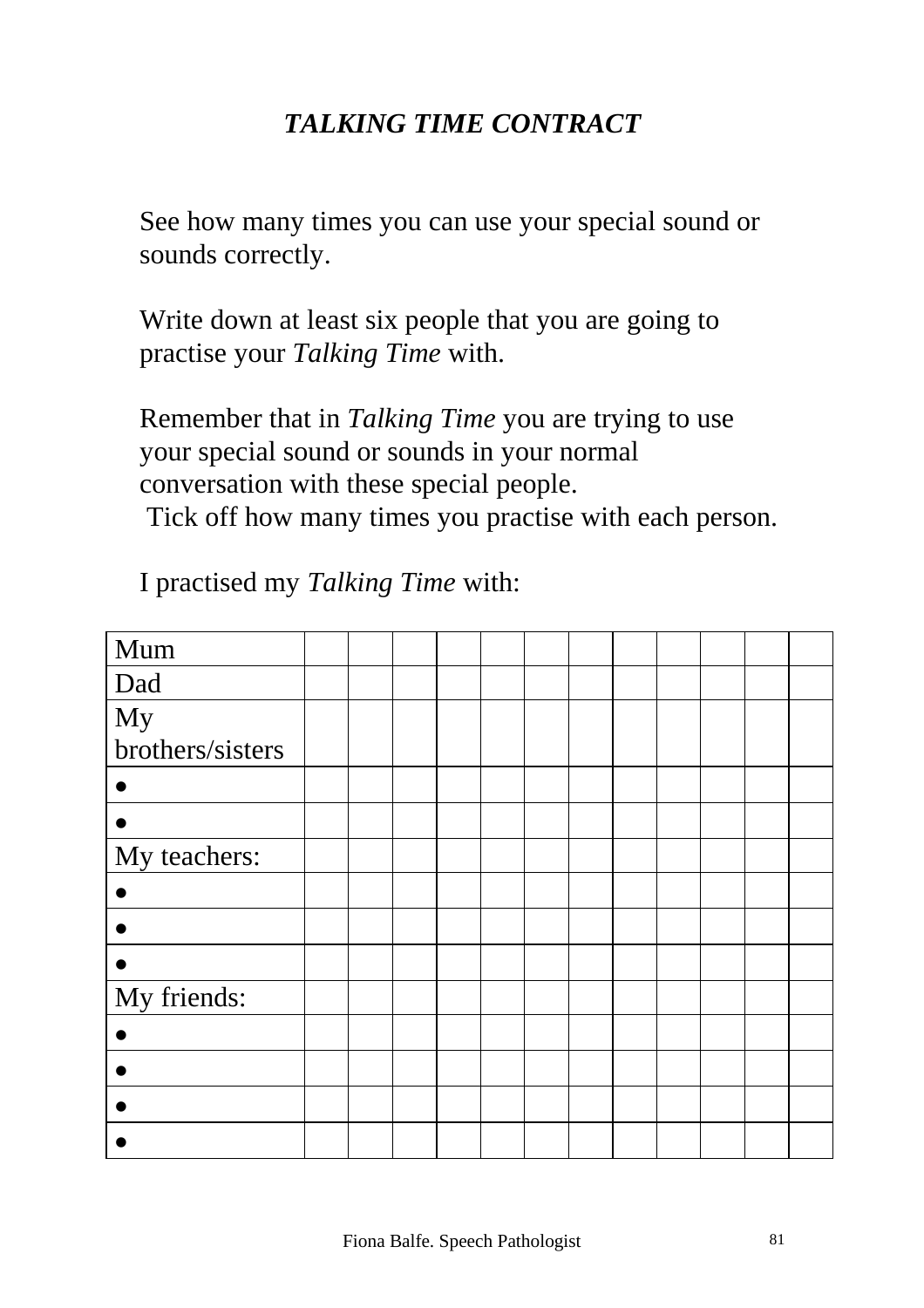## *'TALKING TIME' IN THE CLASSROOM*

#### Dear ............

Your student has been learning how to use the ................. sound/s and is now ready to use this/these sounds in 'Talking Time'.

*' Talking Time' is the step that is needed by many students to move from more formal and structured talking situations to using the special sound/s consistently in everyday conversation and talking.*

As most of your student's talking time is at school, your help is invaluable in teaching him/her to use the special sound/s at this level.

There are probably many times in the day when your student could do Talking Time' practice such as:

- delivering a verbal message to another teacher or the school office
- asking for assistance
- answering questions in class
- 'Morning Talk'
- group discussions about how to do an activity or solve a problem
- giving instructions or explanations to other students
- giving a talk to the class about a project
- performing in a play or role play
- discussing work/homework with you
- reading a story to you or other students and retelling the story

By using other students and class teachers you decrease the demands on your time and speed up the learning process because the student is learning to use the sound with different people in different talking situations.

It will also help your student if the practice times are not at the same time each day. ie. sometimes first thing in the morning at other times during the morning or in the afternoon

It is important to discuss with your student, with who and when 'Talking Time' will be done. Your student has to feel comfortable in trying to use his/her special sound/s with the people and times chosen.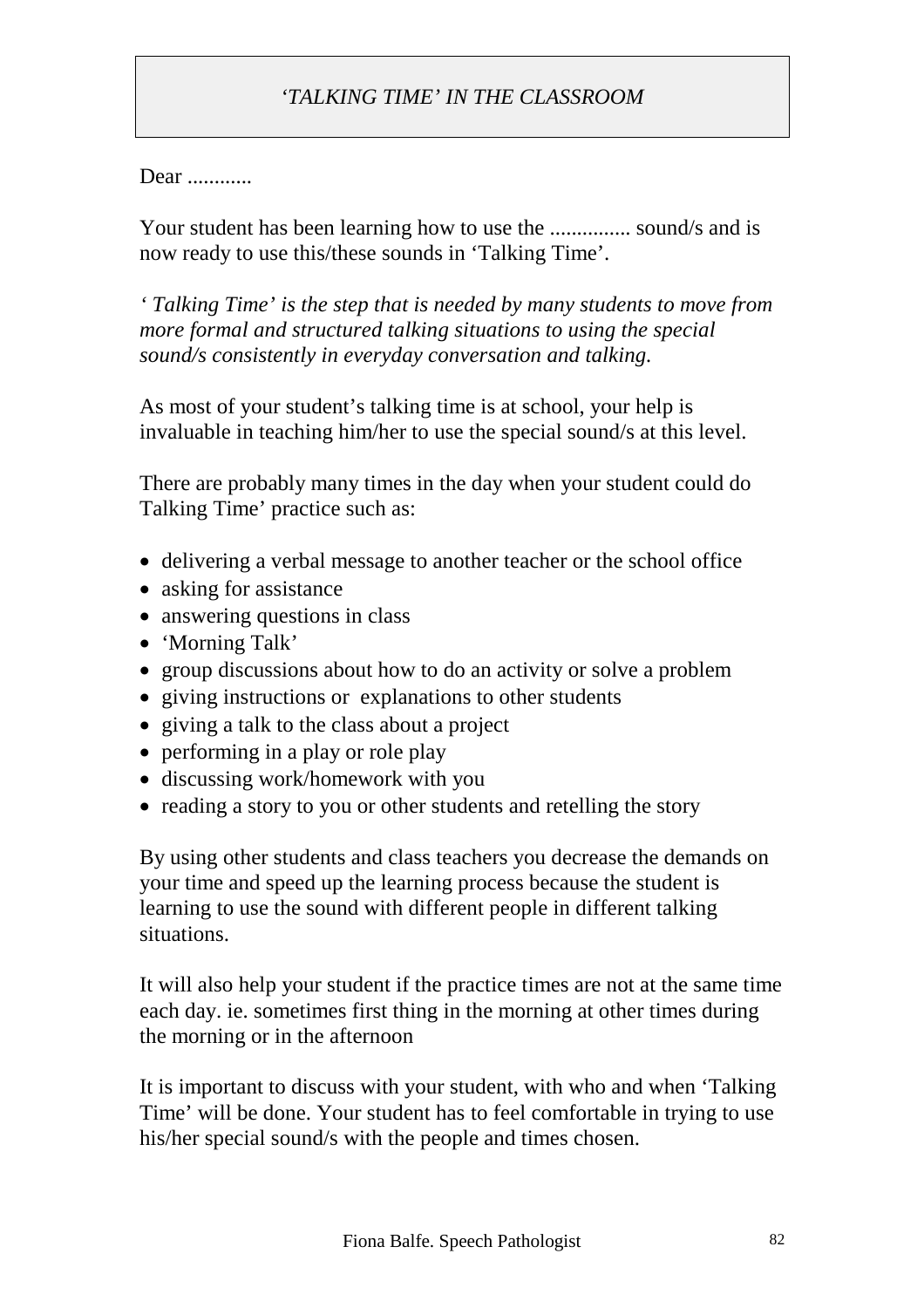## *'TALKING TIME' IN THE CLASSROOM*

#### *HOW TO HELP YOUR STUDENT:*

- remind the student prior to the activity that he/she has to try to use the special sound and you will do a rating at the end of the activity.
- the student fills in the 'Talking Time Rating Sheet' after discussing the rating with you.
- outside this time the student is praised for correctly using the sound but is not corrected for making mistakes.
- as the student becomes more successful the length of time the student talks for can be increased, and your 'reminders' can become progressively more general
- start by 'reminding' your student to think about the special sound/s just before the talking activity.
- when your student is successful at this level, you explain that you will rate him/her sometime in the next hour but you will not say exactly when.
- tell your student as soon as he/she was rated, discuss the rating and ask your student to fill out the rating sheet.
- progressively increase the time over which your student has to monitor his/her talking ie. to sometime before morning tea, to some time before lunch etc.

This means that as it becomes easier and easier for your student to monitor the target sound/s you increase the time that he/she has to monitor the sound/s for.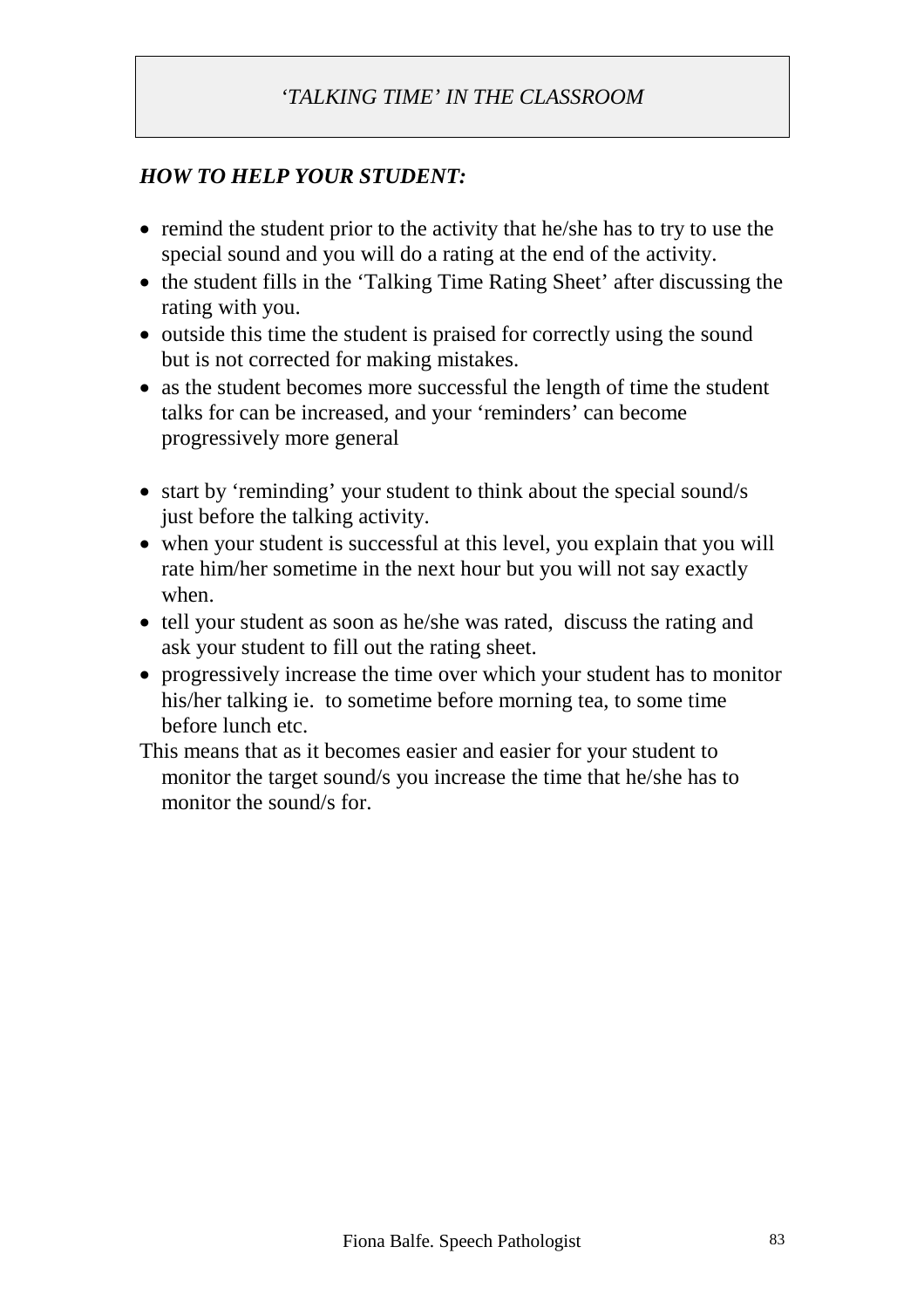## *'TALKING TIME' AT HOME*

Dear ............

..................has been learning how to use the ............... sound/s and is now ready to use this/these sounds in 'Talking Time'.

*' Talking Time' is the step that is needed by many students to move from more formal and structured talking situations to using the special sound/s consistently in everyday conversation and talking.*

Although most of your child's talking time is at school, your help is still invaluable in teaching him/her to use the special sound/s at home.

At first it may be difficult to think of times when you can do this practice and you may need to make special times when you and your child can talk together.

Try and think of at least two practice times. It will help your child if practice can be done with many people eg. brothers, sisters, friends, aunties, grandparents etc.

It is important to discuss with your child, with who and when 'Talking Time' will be done. Your child has to feel comfortable in trying to use his/her special sound/s with the people and times chosen.

Your child has already filled out a 'Talking Time Contract' in the speech session so this contract can help you in planning practice times.

Parents have found the following ideas helpful:

- having dinner together and talking about the day/ plans for the weekend
- discussing homework or projects together
- doing an activity together and chatting about what you are doing.
- watch a T.V. program together and talking about what happened.
- watch the news together and discuss a news item.
- talking together as you go shopping/drive to school.
- discuss a newspaper article/magazine article you have both read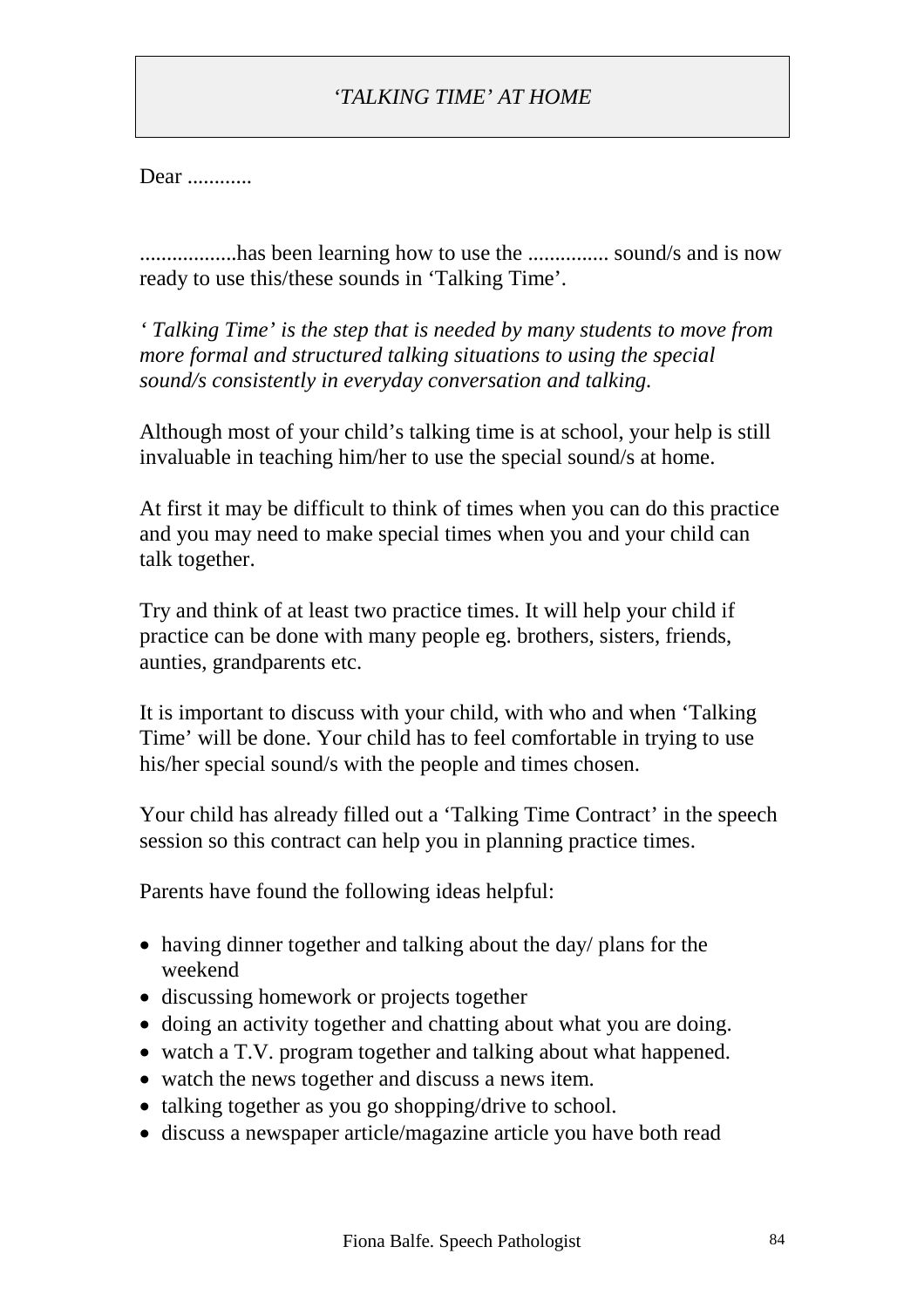## *'TALKING TIME' AT HOME*

#### *HOW TO HELP YOUR CHILD:*

- remind your child prior to the activity that he/she has to try to use the special sound/s all the time and you will do a rating together at the end of the activity.
- your child fills in the 'Talking Time Rating Sheet' after discussing the rating with you.
- outside of 'Talking Time' your child is praised for correctly using the special sound but is not corrected for making mistakes.
- as your child becomes more successful at using the special sound/s the length of time he/she talks for can be increased, and your 'reminders' can become progressively more general
- start by 'reminding your child to think about the special sound/s just before the talking activity.
- when your child is successful at this level, you explain that you will rate him/her sometime in the next hour but you will not say exactly when.
- tell your child as soon as he/she was rated, discuss the rating and ask your child to fill out the rating sheet.
- progressively increase the time over which your child has to monitor his/her talking ie. to sometime before morning tea, to some time before lunch etc.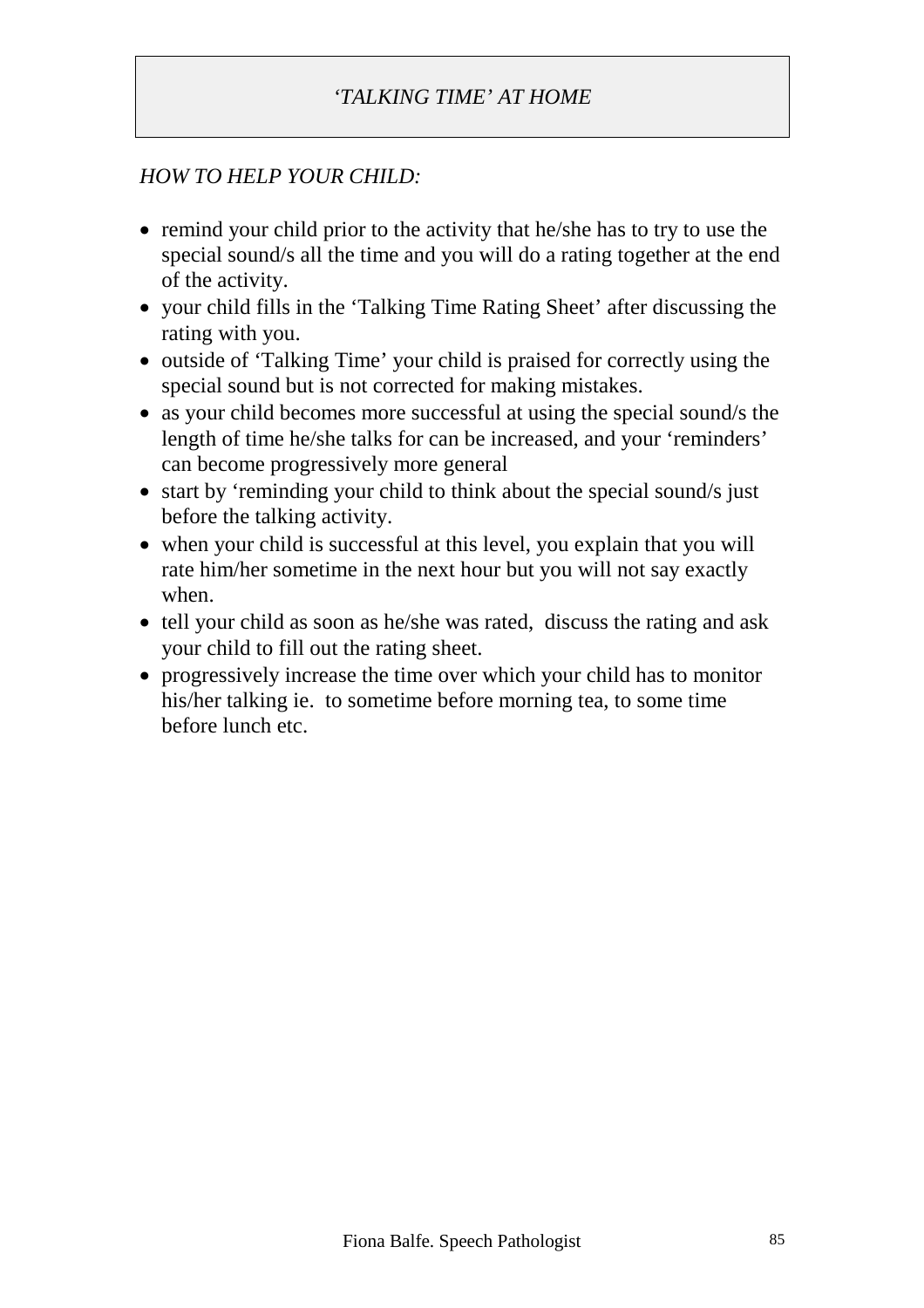#### **RESOURCES:**

*The following is more detailed information about a number of resources which are used in the activities.*

- Specific Skill Books. These books cover 8 levels of graded books from the picture to the complex text level in the above skills. These are available from Dominie. They cover the 'higher order thinking skills' such as listening for the main idea, details, forming conclusions, making predictions etc.
- Headworks Series of books are also available at different levels of difficulty and cover many aspects of comprehension. Available from Dominie.

### *THEMAT PICTURE SHEETS*

*These picture sheets were drawn by a Victorian Speech Pathologist, Neil Atkin. There are two sets of picture sheets for each sound, one sheet for pictures beginning with the target sound and one sheet for pictures ending with the target sound. The pictures are all drawn with the accompanying word written underneath to also encourage whole word recognition. The words are of consonant + vowel or consonant + vowel + consonant construction. There are also pictures available for most blends at the beginning of words. eg sl as in slide, sleigh etc. The pictures are line drawings which photocopy well and can be enlarged or reduced according to your particular needs.*

*The Themat picture sheets are available from Neil Atkin, see sample and flyer at the back of this booklet.*

### *COMPICS*

*COMPICS pictographs are computer generated pictures which have the accompanying word written underneath. These were previously available as sets of teaching cards. COMPICS can now be printed out to make as infinite range of materials using computer software programs. COMPICS are available from COMPIC. PO Box 1233, Camberwell. Vic. Australia. 3124.*